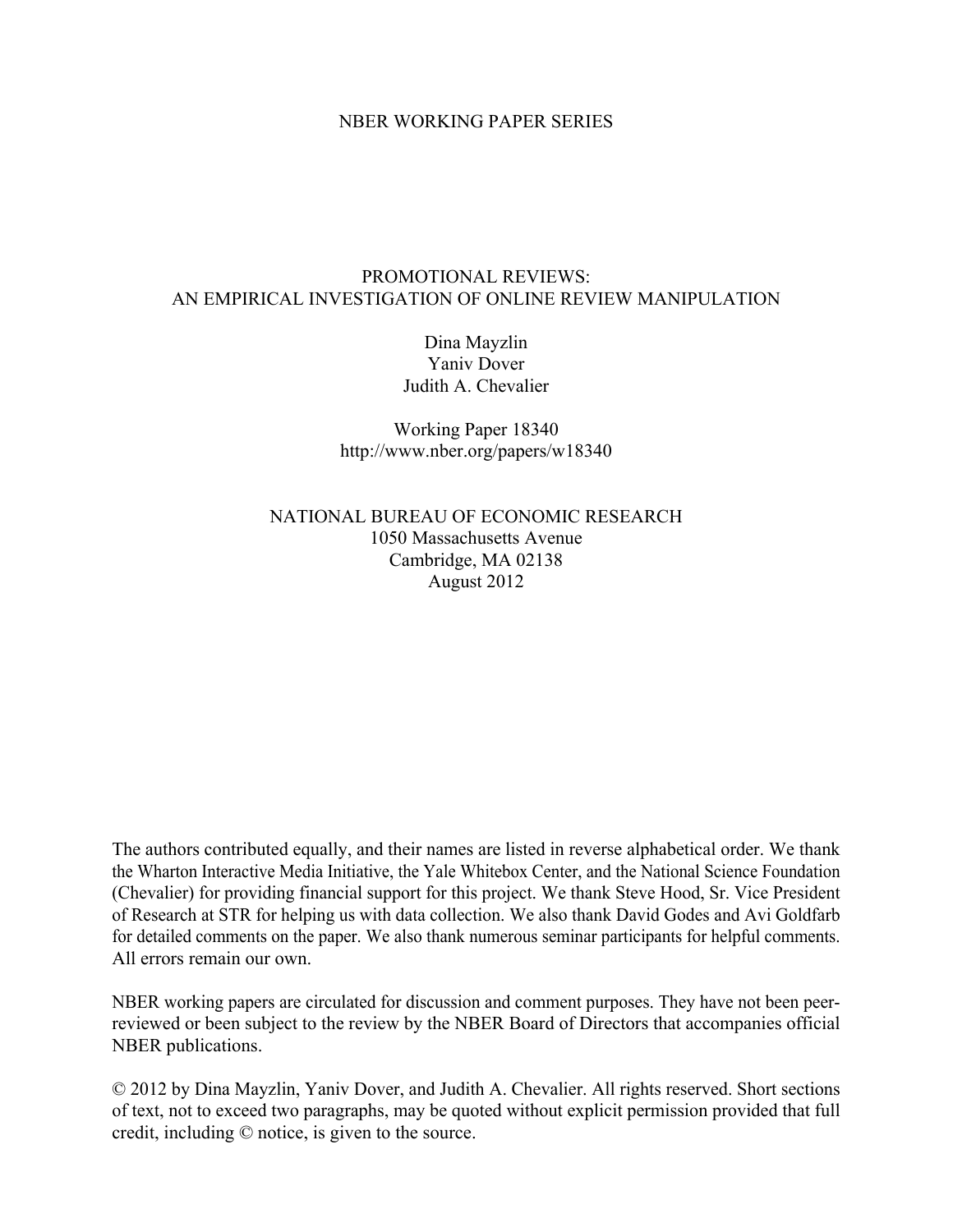Promotional Reviews: An Empirical Investigation of Online Review Manipulation Dina Mayzlin, Yaniv Dover, and Judith A. Chevalier NBER Working Paper No. 18340 August 2012, Revised May 2013 JEL No. L1,L15,L83

## **ABSTRACT**

Online reviews could, in principle, greatly improve consumers' ability to evaluate products. However, the authenticity of online user reviews remains a concern; firms have an incentive to manufacture positive reviews for their own products and negative reviews for their rivals. In this paper, we marry the diverse literature on economic subterfuge with the literature on organizational form. We undertake an empirical analysis of promotional reviews, examining both the extent to which fakery occurs and the market conditions that encourage or discourage promotional reviewing activity. Specifically, we examine hotel reviews, exploiting the organizational differences between two travel websites: Expedia.com and TripAdvisor.com. While anyone can post a review on TripAdvisor, a consumer can only post a review of a hotel on Expedia if she actually booked at least one night at the hotel through the website. We examine differences in the distribution of reviews for a given hotel between TripAdvisor and Expedia. We exploit the characteristics of a hotel's neighbor. We show that hotels with a nearby neighbor have more one- and two-star (negative) reviews on TripAdvisor relative to Expedia. We argue that the net gains from promotional reviewing are likely to be highest for independent hotels that are owned by single-unit owners and lowest for branded chain hotels that are owned by multi-unit owners. Our methodology thus isolates hotels with a disproportionate incentive to engage in promotional reviewing activity. We show that the hotel neighbors of hotels with a high incentive to fake have more one- and two-star (negative) reviews on TripAdvisor relative to Expedia than do hotels whose neighbors have a low incentive to fake. Furthermore, we show that hotels with a high incentive to fake have a greater share of five-star (positive) reviews on TripAdvisor relative to Expedia.

Dina Mayzlin USC Marshall School of Business 701 Exposition Boulevard Los Angeles, CA 90089-0808 mayzlin@marshall.usc.edu

Yaniv Dover Tuck School of Business at Dartmouth 100 Tuck Hall Hanover, NH 03755 yaniv.dover@tuck.dartmouth.edu

Judith A. Chevalier Yale School of Management 135 Prospect Street New Haven, CT 06520 and NBER judith.chevalier@yale.edu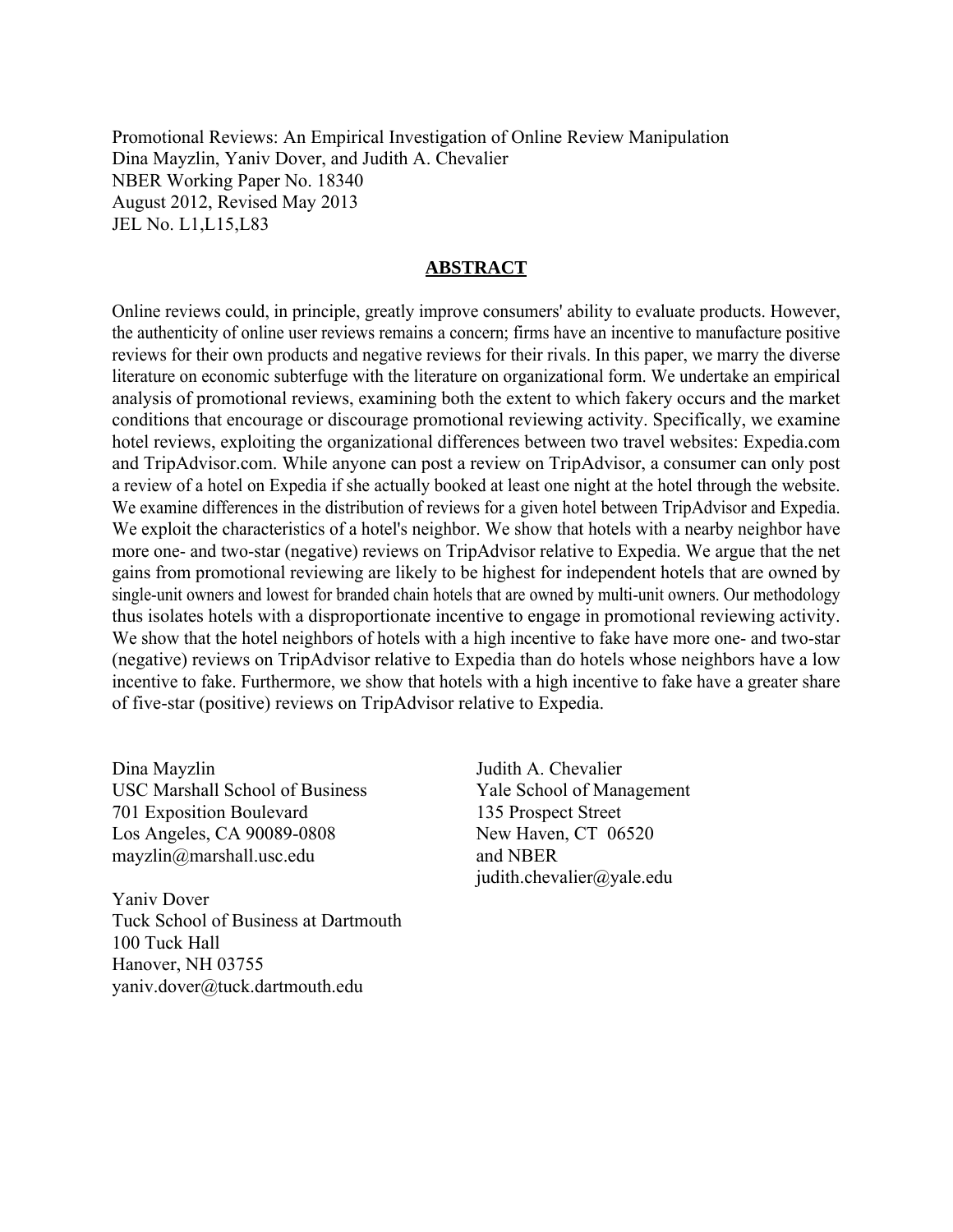# 1 Introduction

User-generated online reviews have become an important resource for consumers making purchase decisions; an extensive and growing literature documents the influence of online user reviews on the quantity and price of transactions.<sup>1</sup> In theory, online reviews should create producer and consumer surplus by improving the ability of consumers to evaluate unobservable product quality. However, one important impediment to the usefulness of reviews in revealing product quality is the possible existence of fake or "promotional" online reviews. Specifically, reviewers with a material interest in consumers' purchase decisions may post reviews that are designed to influence consumers and to resemble the reviews of disinterested consumers. While there is a substantial economic literature on persuasion and advertising (reviewed below), the specific context of advertising disguised as user reviews has not been extensively studied.

The presence of undetectable (or difficult to detect) fake reviews may have at least two deleterious effects on consumer and producer surplus. First, consumers who are fooled by the promotional reviews may make suboptimal choices. Second, the potential presence of biased reviews may lead consumers to mistrust reviews. This in turn forces consumers to disregard or underweight helpful information posted by disinterested reviewers. For these reasons, the Federal Trade Commission in the United States recently updated its guidelines governing endorsements and testimonials to also include online reviews. According to the guidelines, a user must disclose the existence of any material connection between himself and the manufacturer.<sup>2</sup> Relatedly, in February 2012, the UK Advertising Standards Authority ruled that travel review website TripAdvisor must cease claiming that it offers "honest, real, or trusted" reviews from "real travelers." The Advertising Standards Authority, in its decision, held that TripAdvisor's claims implied that "consumers could be assured that all review content on the TripAdvisor site was genuine, and when we understood that might not be the case, we concluded that the claims were misleading.<sup>3</sup>

 $1<sup>1</sup>$ Much of the earliest work focused on the effect of eBay reputation feedback scores on prices and quantity sold; for example, Resnick and Zeckhauser (2002), Melnik and Alm (2002), and Resnick et al. (2006). Later work examined the role of consumer reviews on product purchases online; for example, Chevalier and Mayzlin (2006), Anderson and Magruder (2012), Berger et al. (2010), and Chintagunta et al. (2010).

 $^{2}$ The guidelines provide the following example, "An online message board designated for discussions of new music download technology is frequented by MP3 player enthusiasts...Unbeknownst to the message board community, an employee of a leading playback device manufacturer has been posting messages on the discussion board promoting the manufacturer's product. Knowledge of this poster's employment likely would affect the weight or credibility of her endorsement. Therefore, the poster should clearly and conspicuously disclose her relationship to the manufacturer to members and readers of the message board" (http://www.ftc.gov/os/2009/10/091005endorsementguidesfnnotice.pdf)

<sup>3</sup>www.asa.org/ASA-action/Adjudications.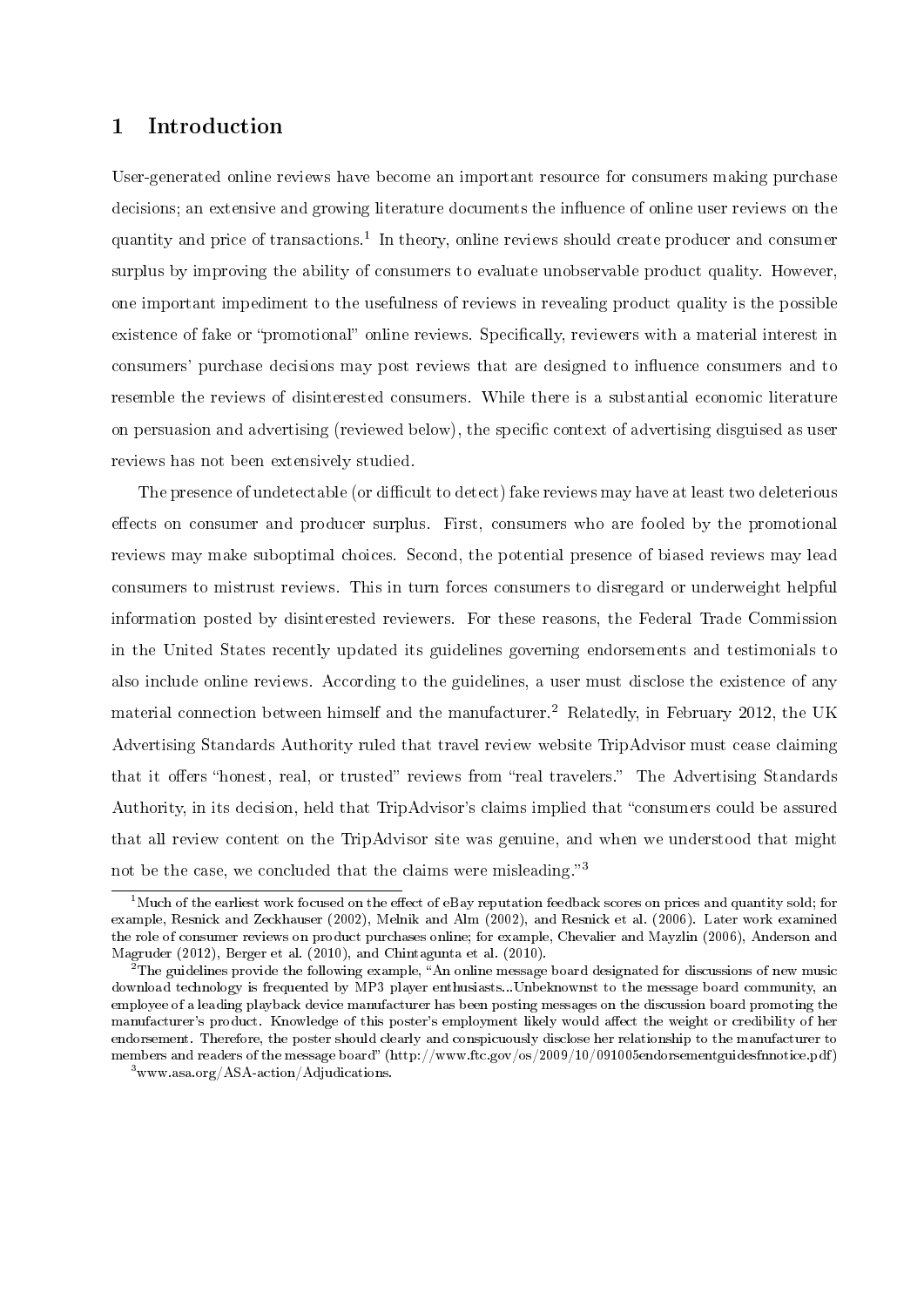In order to examine the potential importance of these issues, we undertake an empirical analysis of the extent to which promotional reviewing activity occurs, and the firm characteristics and market conditions that result in an increase or decrease in promotional reviewing activity. The first challenge to any such exercise is that detecting promotional reviews is difficult. After all, promotional reviews are designed to mimic unbiased reviews. For example, inferring that a review is fake because it conveys an extreme opinion is flawed; as shown in previous literature (see Li and Hitt (2008) and Dellarocas and Wood (2007)), individuals who had an extremely positive or negative experience with a product may be particularly inclined to post reviews. In this paper, we do not attempt to classify whether any particular review is fake, and instead we empirically exploit a key difference in website business models. In particular, some websites accept reviews from anyone who chooses to post a review while other websites only allow reviews to be posted by consumers who have actually purchased a product through the website (or treat "unverified" reviews differently from those posted by verified buyers). If posting a review requires making an actual purchase, the cost of posting disingenuous reviews is greatly increased. We examine differences in the distribution of reviews for a given product between a website where faking is difficult and a website where faking is relatively easy.

Specifically, in this paper we examine hotel reviews, exploiting the organizational differences between Expedia.com and TripAdvisor.com. TripAdvisor is a popular website that collects and publishes consumer reviews of hotels, restaurants, attractions and other travel-related services. Anyone can post a review on TripAdvisor. Expedia.com is a website through which travel is booked; consumers are also encouraged to post reviews on the site, but a consumer can only post a review if she actually booked at least one night at the hotel through the website in the six months prior to the review post. Thus, the cost of posting a fake review on Expedia.com is quite high relative to the cost of posting a fake review on TripAdvisor. Purchasing a hotel night through Expedia requires the reviewer to undertake a credit card transaction on Expedia.com. Thus, the reviewer is not anonymous to the website host, potentially raising the probability of detection of any fakery.<sup>4</sup> We also explore the robustness of our results using data from Orbitz.com, where reviews can be either "verified" or "unverified."

We present a simple analytical model in the Appendix that examines the equilibrium levels of

<sup>&</sup>lt;sup>4</sup>As discussed above, TripAdvisor has been criticized for not managing the fraudulent reviewing problem. TripAdvisor recently announced the appointment of a new Director of Content Integrity. Even in the presence of substantial content verification activity on TripAdvisor's part, our study design takes as a starting point the higher potential for fraud in TripAdvisor's business model relative to Expedia.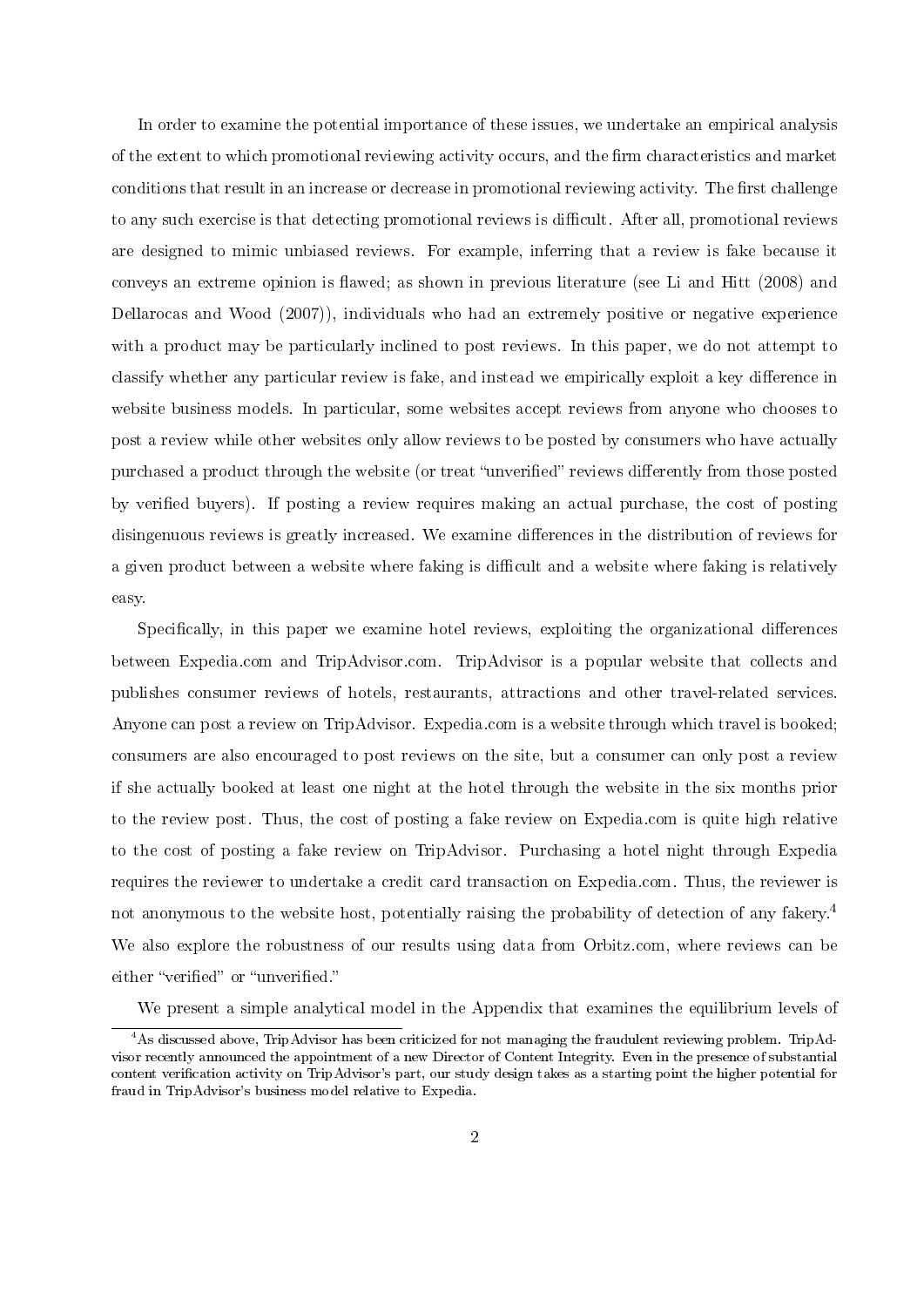manipulation of two horizontally-differentiated competitors who are trying to convince a consumer to purchase their product. The model demonstrates that the cost of review manipulation (which we relate to reputational risk) determines the amount of manipulation in equilibrium. We marry the insights from this model to the literature on organizational form and organizational incentive structures. Based on the model as well as on the previous literature we examine the following hypotheses: 1) hotels with a neighbor are more likely to receive negative fake reviews than more isolated hotels, 2) small owners are more likely to engage in review manipulation than hotels owned by companies that own many hotel units, 3) independent hotels are more likely to engage in review manipulation (post more fake positive reviews for themselves and more fake negative reviews for their competitors) than branded chain hotels, and 4) hotels with a small management company are more likely to engage in review manipulation than hotels that use a large management company.

Our main empirical analysis is akin to a differences in differences approach (although, unconventionally, neither of the differences is in the time dimension). Specifically, we examine differences in the reviews posted at TripAdvisor and Expedia for different types of hotels. For example, consider calculating for each hotel at each website the ratio of one- and two-star (the lowest) reviews to total reviews. We ask whether the difference in this ratio for TripAdvisor vs. Expedia is higher for hotels with a neighbor within a half kilometer vs. hotels without a neighbor. Either difference alone would be problematic. TripAdvisor and Expedia reviews could differ due to differing populations at the site. Possibly, hotels with and without neighbors could have different distributions of true quality. However, our approach isolates whether the two hotel types' reviewing patterns are significantly different across the two sites. Similarly, we examine the ratio of one- and two-star reviews to total reviews for TripAdvisor vs. Expedia for hotels that are close geographic neighbors of hotels with small owners vs. large owners, close neighbors of independent hotels vs. chain-affiliated hotels, and neighbors of hotels with large management companies versus small management companies. That is, we measure whether the neighbor of hotels with small owners fare worse on TripAdvisor than on Expedia, for example, than the neighbors of hotels owned by large multi-unit entities. We also measure the ratio of five-star (the highest) reviews to total reviews for TripAdvisor vs. Expedia for independent vs. chain hotels, hotels with small owners vs. large owners, and hotels with large management companies versus small management companies. Thus, our empirical exercise is a joint test of the hypotheses that promotional reviewing take place on TripAdvisor and that the incentive to post false reviews is a function of organizational form. Our identifying assumption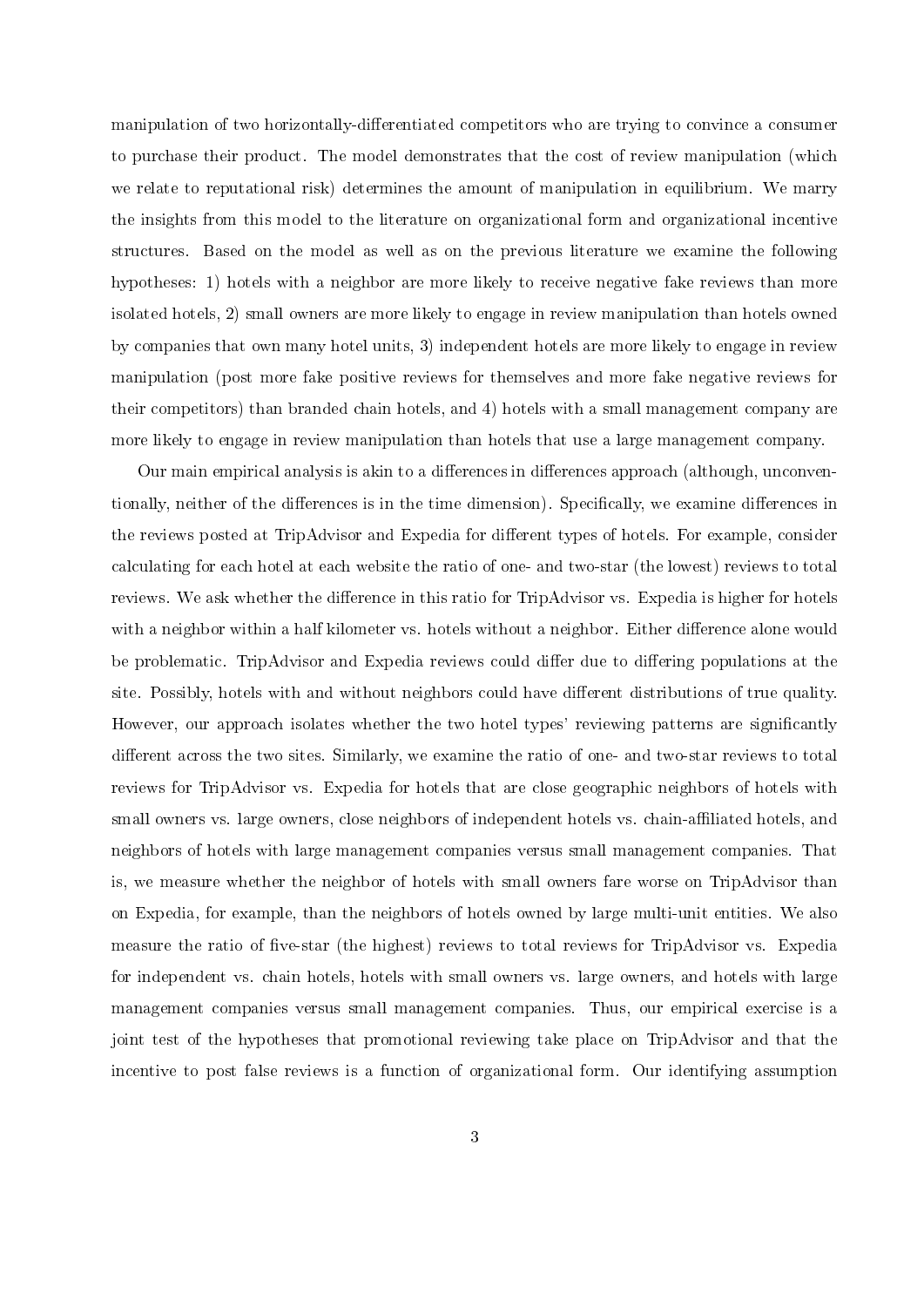is that TripAdvisor and Expedia users do not differentially value hotel ownership and affiliation characteristics and the ownership and affiliation characteristics of neighbors. In our specifications, we control for a large number of hotel observable characteristics that could be perceived differently by TripAdvisor and Expedia consumers. We discuss robustness to selection on unobservables that may be correlated with ownership and affiliation characteristics.

The results are largely consistent with our hypotheses. That is, we find that the presence of a neighbor, neighbor characteristics (such as ownership, affiliation and management structure), and own hotel characteristics affect the measures of review manipulation. The mean hotel in our sample has a total of 120 reviews on TripAdvisor, of which 37 are 5-star. We estimate that an independent hotel owned by a small owner will generate an incremental 7 more fake positive Tripadvisor reviews than a chain hotel with a large owner. The mean hotel in our sample has thirty 1- and 2-star reviews on TripAdvisor. Our estimates suggest that a hotel that is located next to an independent hotel owned by a small owner will have 6 more fake negative Tripadvisor reviews compared to an isolated hotel.

The paper proceeds as follows. In Section 2 we discuss the prior literature. In Section 3 we describe the data and present summary statistics. In Section 4 we discuss the theoretical relationship between ownership structure and the incentive to manipulate reviews. In Section 5 we present our methodology and results, which includes main results as well as robustness checks. In Section 6 we conclude and also discuss limitations of the paper.

# 2 Prior Literature

Broadly speaking, our paper is informed by the literature on the firm's strategic communication, which includes research on advertising and persuasion. In advertising models, the sender is the firm, and the receiver is the consumer who tries to learn about the product's quality before making a purchase decision. In these models the firm signals the quality of its product through the amount of resources invested into advertising (see Nelson (1974), Milgrom and Roberts (1986), Kihlstrom and Riordan (1984), Bagwell and Ramey (1994), Horstmann and Moorthy (2003)) or the advertising content (Anand and Shachar (2009), Anderson and Renault (2006), Mayzlin and Shin (2011)). In models of persuasion, an information sender can influence the receiver's decision by optimally choosing the information structure (Crawford and Sobel (1982), Chakraborty and Harbaugh (2010), and Dziuda (2011) show this in the case where the sender has private information, while Kamenica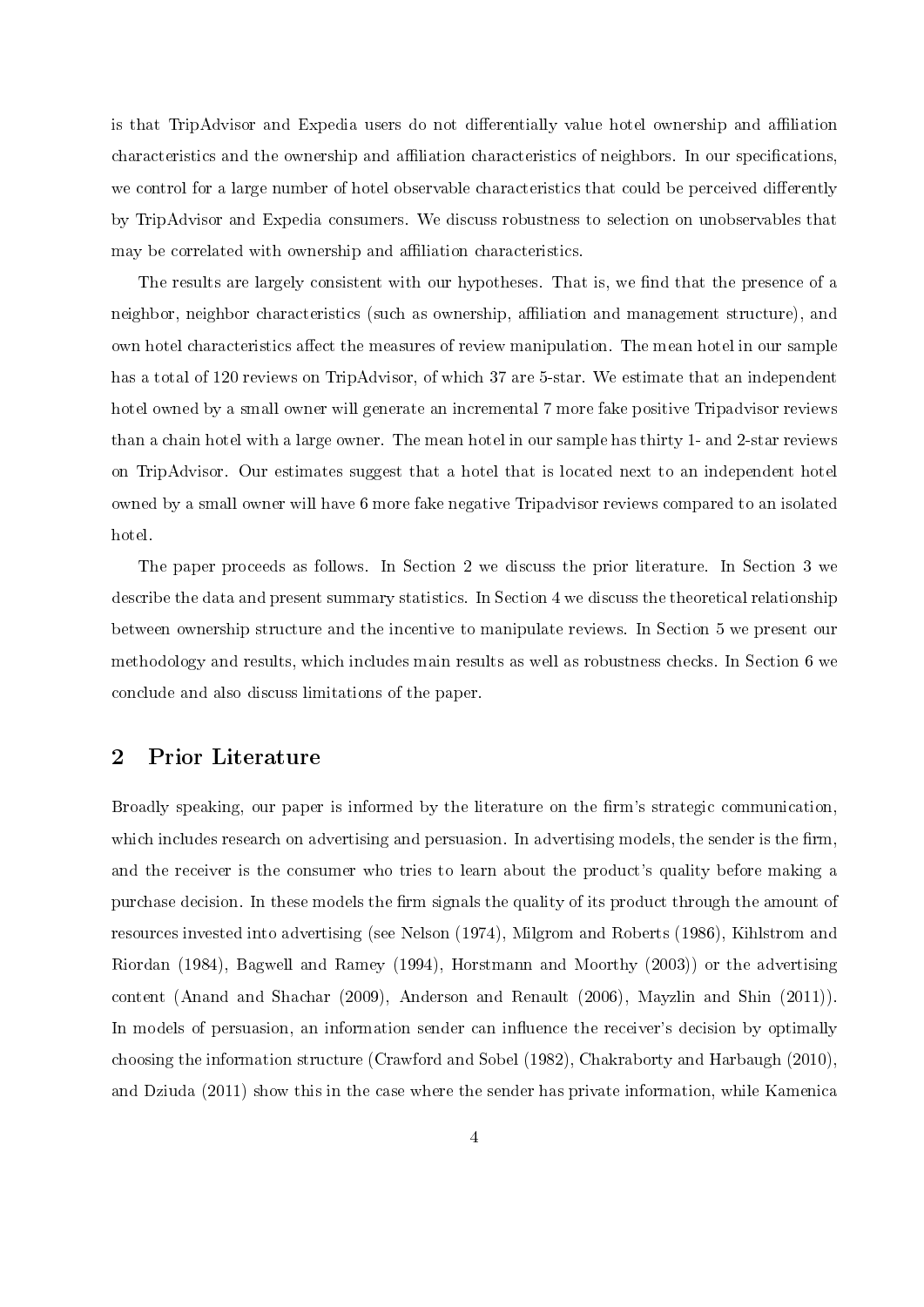and Gentzkow (2011) show this result in the case of symmetric information). One common thread between all these papers is that the sender's identity and incentives are common-knowledge. That is, the receiver knows that the message is coming from a biased party, and hence is able to to take that into account when making her decision. In contrast, in our paper there is uncertainty surrounding the sender's true identity and incentives. That is, the consumer who reads a user review on TripAdvisor does not know if the review was written by an unbiased customer or by a biased source.

The models that are most closely related to the current research are Mayzlin (2006) and Dellarocas (2006). Mayzlin (2006) presents a model of "promotional" chat where competing firms, as well as unbiased informed consumers, post messages about product quality online. Consumers are not able to distinguish between unbiased and biased word of mouth, and try to infer product quality based on online word of mouth. Mayzlin (2006) derives conditions under which online reviews are persuasive in equilibrium: online word of mouth influences consumer choice. She also demonstrates that producers of lower quality products will expend more resources on promotional reviews. Compared to a system with no firm manipulation, promotional chat results in welfare loss due to distortions in consumer choices that arise due to manipulation. The welfare loss from promotional chat is lower the higher the participation by unbiased consumers in online fora. Dellarocas (2006) also examines the same issue. He finds that there exists an equilibrium where the high quality product invests more resources into review manipulation, which implies that promotional chat results in welfare increase for the consumer. Dellarocas (2006) additionally notes that the social cost of online manipulation can be reduced by developing technologies that increase the unit cost of manipulation and that encourage higher participation by honest consumers.

The potential for biased reviews to affect consumer responses to user reviews has been recognized in the popular press. Perhaps the most intuitive form of biased review is the situation in which a producer posts positive reviews for its own product. In a well-documented incident, in February 2004, an error at Amazon.com's Canadian site caused Amazon to mistakenly reveal book reviewer identities. It was apparent that a number of these reviews were written by the books' own publishers and authors (see Harmon  $(2004)^5$  Other forms of biased reviews are also possible. For example, rival firms may benefit from posting negative reviews of each other's products. In assessing the

<sup>&</sup>lt;sup>5</sup>Similarly, in 2009 in New York, the cosmetic surgery company Lifestyle Lift agreed to pay \$300,000 to settle claims regarding fake online reviews about itself. In addition, a web site called fiverr.com which hosts posts by users advertising services for \$5 (e.g.: "I will drop off your dry-cleaning for \$5") hosts a number of ads by people offering to write positive or negative hotel reviews for \$5.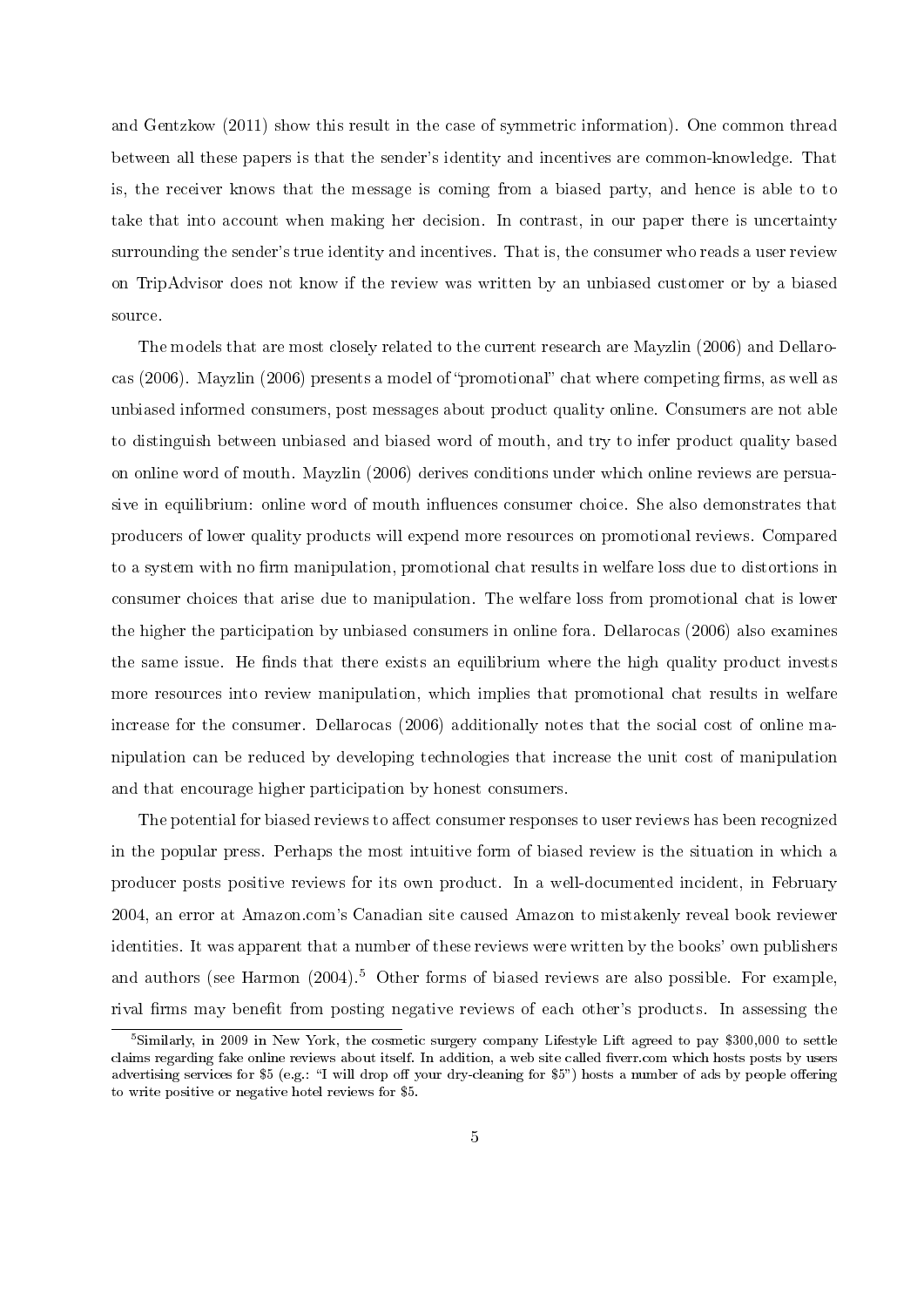potential reward for such activity, it is important to assess whether products are indeed sufficient substitutes to benefit from negative reviewing activity. For example, Chevalier and Mayzlin (2006) argue that two books on the same subject may well be complements, rather than substitutes, and thus, it is not at all clear that disingenuous negative reviews for other firm's products would be helpful in the book market. Consistent with this argument, Chevalier and Mayzlin (2006) find that consumer purchasing behavior responds less intensively to positive reviews (which consumers may estimate are more frequently fake) than to negative reviews (which consumers may assess to be more frequently unbiased). However, there are certainly other situations in which two products are strong substitutes; for example, in this paper, we hypothesize that two hotels in the same location are generally substitutes.<sup>6</sup>

A burgeoning computer science literature has attempted to empirically examine the issue of fakery by creating textual analysis algorithms to detect fakery. For example, Ott et al. (2011) create an algorithm to identify fake reviews. The researchers hired individuals on the Amazon Mechanical Turk site to write persuasive fake hotel reviews. They then analyzed the differences between the fake 5-star reviews and "truthful" 5-star reviews on TripAdvisor to calibrate their psycholinguistic analysis. They found a number of reliable differences in the language patterns of the fake reviews. One concern with this approach is that it is possible that the markers of fakery that the researchers identify are not representative of differently-authored fake reviews. For example, the authors find that truthful reviews are more specific about "spatial configurations" than are the fake reviews. However, the authors specifically hired fakers who had not visited the hotel. We can not, of course, infer from this finding that fake reviews on TripAdvisor authored by a hotel employee would in fact be less specific about "spatial configurations" than true reviews. Since we are concerned with fake reviewers with an economic incentive to mimic truthful reviewers, it is an ongoing challenge for textual analysis methodologies to provide durable mechanisms for detecting fake reviews.<sup>7</sup> Some other examples of papers that use textual analysis to determine review fakery are Jindal and Liu (2007), Hu et al. (2012), and Mukherjee and Glance (2012).

Kornish (2009) uses a different approach to detect review manipulation. She looks for evidence of "double voting" in user reviews. That is, one strategy for review manipulation is to post a fake positive review for one's product and to vote this review as "helpful." That is, Kornish (2009) uses

 ${}^6$ In theory, a similar logic applies to the potential for biased reviews of complementary products (although this possibility has not, to our knowledge, been discussed in the literature). For example, the owner of a breakfast restaurant located next door to a hotel might gain from posting a disingenuous positive review of the hotel.

 $^7$ One can think of the issue here as being similar to the familiar "arms race" between spammers and spam filters.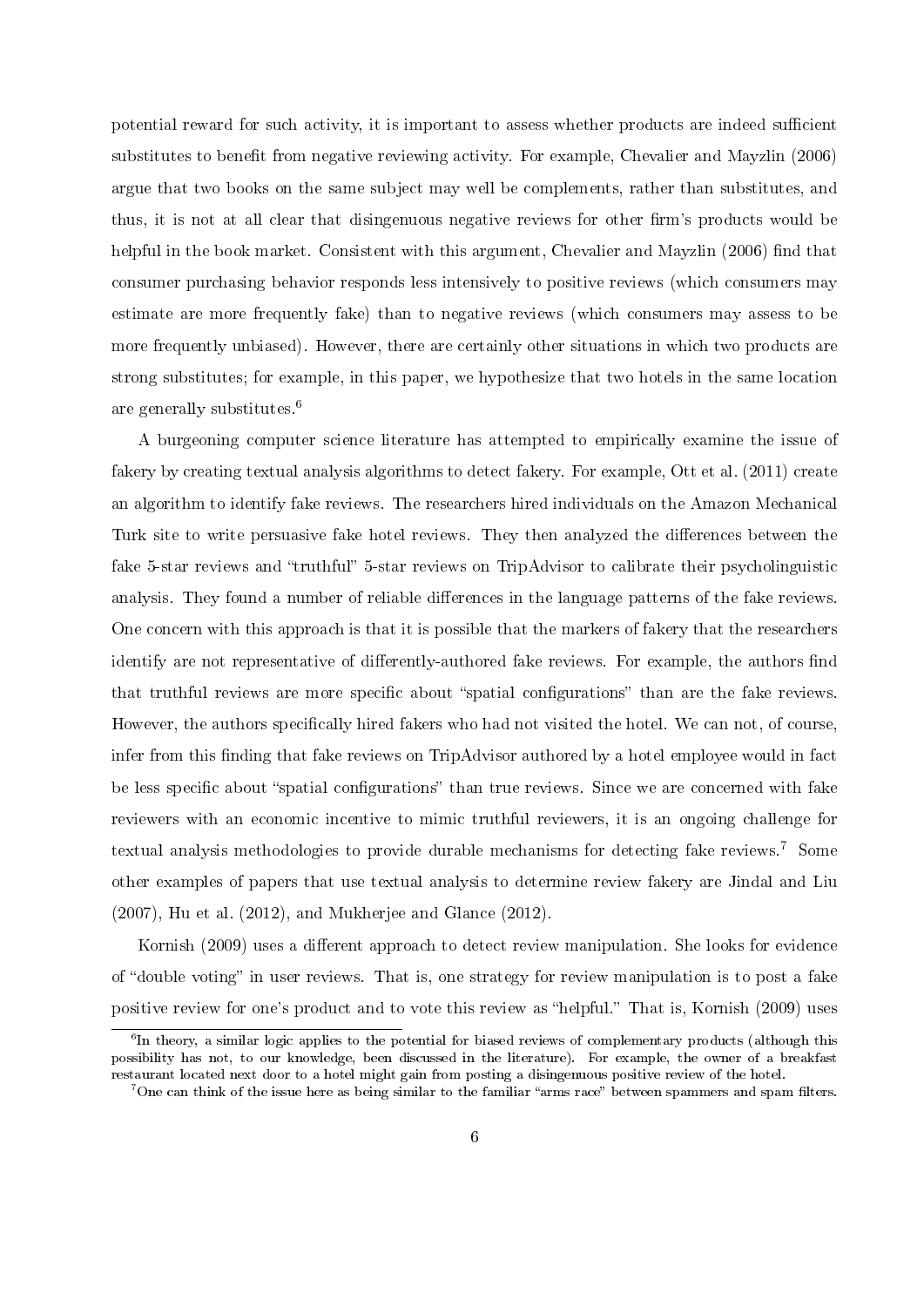a correlation between review sentiment and usefulness votes as an indicator of manipulation. This approach isolates one possible type of review manipulation and is vulnerable to the critique that there may be other (innocent) reasons for a correlation between review sentiment and usefulness votes: if most people who visit a product's page are positively inclined towards the product, the positive reviews may be on average considered to be more useful.

Previous literature has not examined the extent to which the design of websites that publish consumer reviews can discourage or encourage manipulation. In this paper, we exploit those differences in design by examining Expedia versus TripAdvisor. The literature also has not empirically tested whether manipulation is more pronounced in empirical settings where it will be more beneficial to the producer. Using data on organizational form, quality, and competition, we examine the relationship between online manipulation and market factors which may increase or decrease the incentive to engage in online manipulation. We will detail our methodology below; however, it is important to understand that our methodology does not rely on identifying any particular review as unbiased (real) or promotional (fake).

Of course, for review manipulation to make economic sense, online reviews must play a role in consumer decision-making. Substantial previous research establishes that online reviews affect consumer purchase behavior (see, for example, Chevalier and Mayzlin (2006) and Luca (2012)). There is less evidence specific to the travel context. Vermeulen and Seegers (2009) measure the impact of online hotel reviews on consumer decision-making in an experimental setting with 168 subjects. They show that online reviews increase consumer awareness of lesser-known hotels and positive reviews improve attitudes towards hotels. Similarly, Ye et al. (2010) use data from a major online travel agency in China to demonstrate a correlation between traveler reviews and online sales.

# 3 Data

User generated Internet content has been particularly important in the travel sector. In particular, TripAdvisor-branded websites have more than 50 million unique monthly visitors and contain over 60 million reviews. While our study uses the US site, TripAdvisor branded sites operate in 30 countries. As Scott and Orlikowski (2012) point out, by comparison, the travel publisher Frommer's sells about 2.5 million travel guidebooks each year. While TripAdvisor is primarily a review site, transactions-based sites such as Expedia and Orbitz also contain reviews.

Our data derive from multiple sources. First, we identified the 25th to 75th largest US cities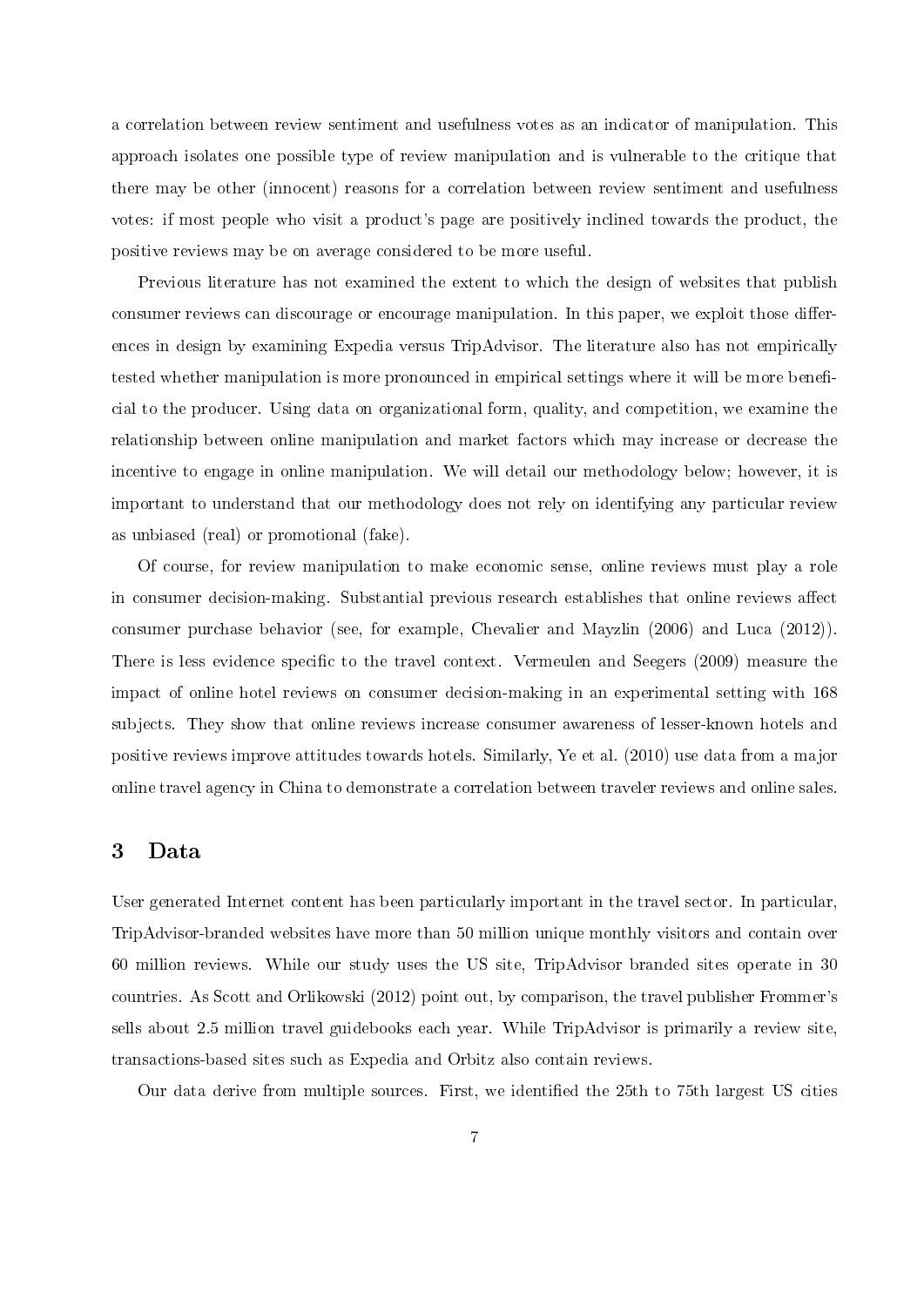(by population) to include in our sample. Our goal was to use cities that were large enough to "fit" many hotels, but not so large and dense that competition patterns among the hotels would be difficult to determine.<sup>8</sup> In October of 2011, we "scraped" data on all hotels in these cities from TripAdvisor and Expedia. TripAdvisor and Expedia were co-owned at the time of our data collection activities but maintained separate databases of customer reviews at the two sites. As of December 2011, TripAdvisor derived 35 percent of its revenues from click-through advertising sold to Expedia.<sup>9</sup> Thus, 35 percent of TripAdvisor's revenue derived from customers who visited Expedia's site immediately following their visit to the TripAdvisor site.

Some hotels are not listed on both sites, and some hotels do not have reviews on one of the sites (typically, Expedia). At each site, we obtained the text and star values of all user reviews, the identity of the reviewer (as displayed by the site), and the date of the review. We also obtained data from Smith Travel Research, a market research firm that provides data to the hotel industry (www.str.com). To match the data from STR to our Expedia and TripAdvisor data, we use name and address matching. Our data consist of 2931 hotels matched between TripAdvisor, Expedia, and STR with reviews on both sites. Our biggest hotel city is Atlanta with 160 properties, and our smallest is Toledo, with 10 properties.

Table 1 provides summary statistics for review characteristics, using hotels as the unit of observation, for the set of hotels that have reviews on both sites. Unsurprisingly, given the lack of posting restrictions, there are more reviews on TripAdvisor than on Expedia. On average, our hotels have nearly three times the number of reviews on TripAdvisor as on Expedia. Also, the summary statistics reveal that on average, TripAdvisor reviewers are more critical than Expedia reviews. The average TripAdvisor star rating is 3.52 versus 3.95 for Expedia. Based on these summary statistics, it appears that hotel reviewers are more critical than reviewers in other previously studied contexts. For example, numerous studies document that eBay feedback is overwhelmingly positive. Similarly, Chevalier and Mayzlin (2006) report average reviews of 4.14 out of 5 at Amazon and 4.45 at barnesandnoble.com for a sample of 2387 books.

Review characteristics are similar if we use reviews, rather than hotels as the unit of observation.

<sup>&</sup>lt;sup>8</sup>We dropped Las Vegas, as these hotels tend to have an extremely large number of reviews at both sites relative to hotels in other cities; these reviews are often focused on the characteristics of the casino rather than the hotel. Many reviewers may legitimately, then, have views about a characteristic of the hotel without ever having stayed at the hotel.

 $9B$ ased on information in S-4 form filed by Tripadvisor and Expedia with SEC on July 27, 2011 (see http://ir.tripadvisor.com/secfiling.cfm?filingID=1193125-11-199029&CIK=1526520)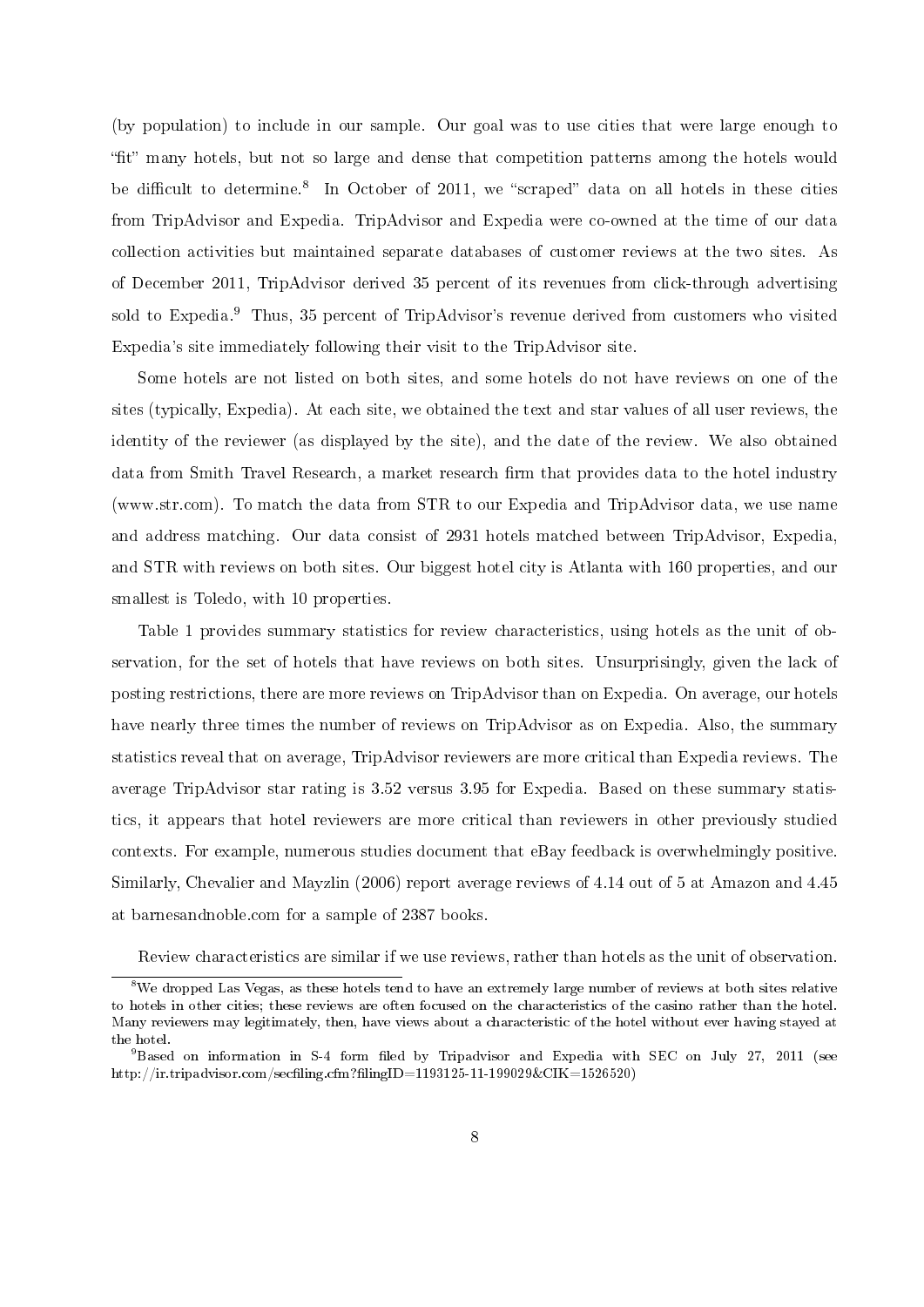|                                        | Mean   | Standard<br>deviation |              | Minimum Maximum |
|----------------------------------------|--------|-----------------------|--------------|-----------------|
| Number of TripAdvisor<br>reviews       | 119.58 | 172.37                | $\mathbf{1}$ | 1675            |
| Number of Expedia<br>reviews           | 42.16  | 63.24                 | $\mathbf{1}$ | 906             |
| Average TripAdvisor<br>star rating     | 3.52   | 0.75                  | $\mathbf{1}$ | $5\,$           |
| Average Expedia star<br>rating         | 3.95   | 0.74                  | $\mathbf{1}$ | $\overline{5}$  |
| Share of TripAdvisor<br>1-star reviews | 0.14   |                       |              |                 |
| Share of TripAdvisor<br>2-star reviews | 0.11   |                       |              |                 |
| Share of Expedia 1-star<br>reviews     | 0.07   |                       |              |                 |
| Share of Expedia 2-star<br>reviews     | 0.08   |                       |              |                 |
| Share of TripAdvisor<br>5-star reviews | 0.31   |                       |              |                 |
| Share of Expedia 5-star<br>reviews     | 0.44   |                       |              |                 |

# Table 1: User Reviews at TripAdvisor and Expedia

Total number of hotels 2931

Notes: The table reports summary statistics for user reviews for 2931 hotels with reviews at both TripAdvisor and Expedia collected in October of 2011.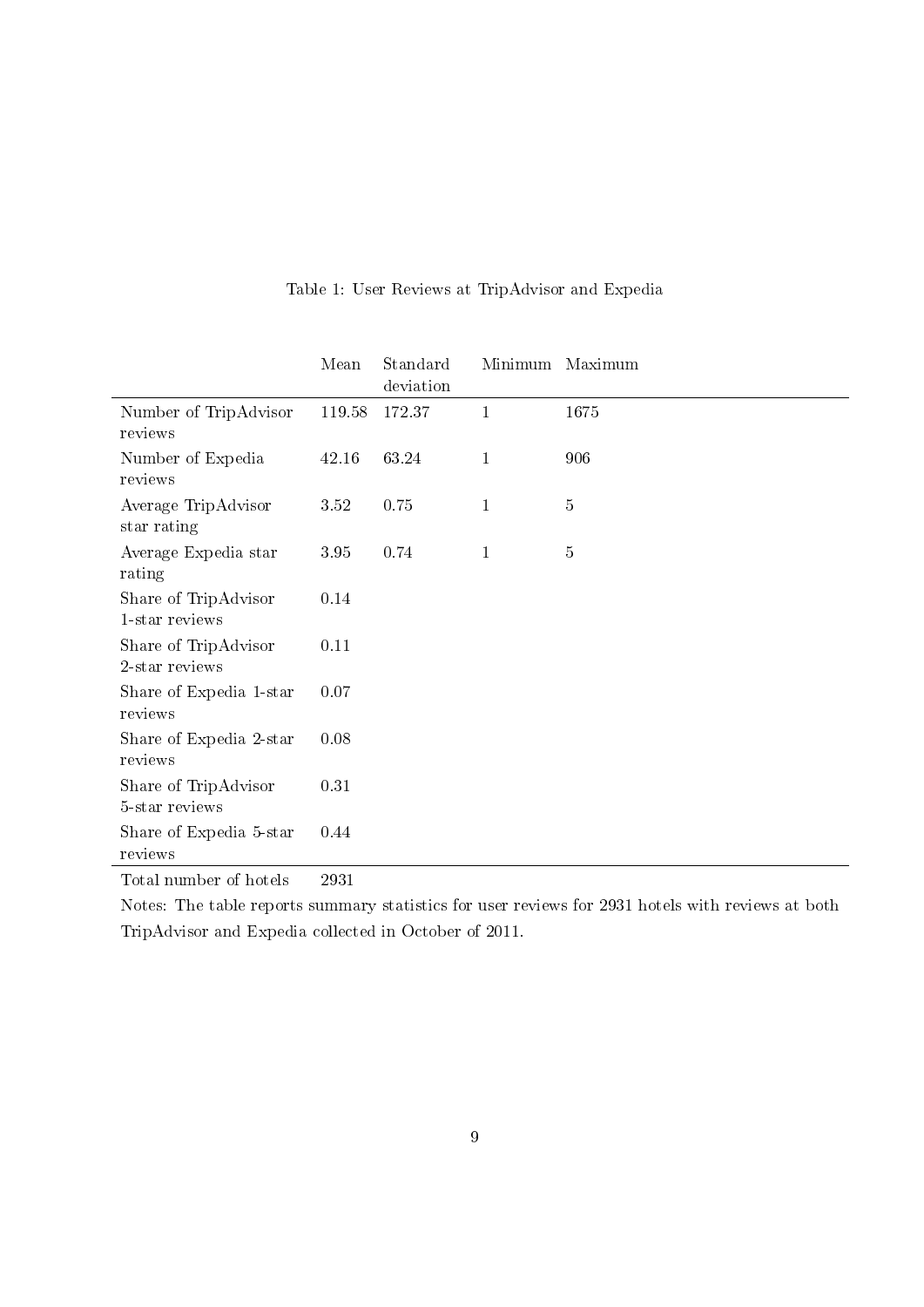Our data set consists of 350,485 TripAdvisor reviews and 123,569 Expedia reviews. Of all reviews, 8.0% of TripAdvisor reviews are 1s, 8.4% are 2s, and 38.1% are 5s. For Expedia, 4.7% of all review are 1s,  $6.4\%$  are 2s, and  $48.5\%$  of all reviews are 5s. Note that these numbers differ from the numbers in Table 1 because hotels with more reviews tend to have better reviews. Thus, the share of all reviews that are 1s or 2s is lower than the mean share of 1-star reviews or 2-star reviews for hotels. Since the modal review on TripAdvisor is a 4-star review, in most of our analyses we consider "negative" reviews to be 1- or 2-star reviews.

We use STR to obtain the hotel location; we assign each hotel a latitude and longitude designator and use these to calculate distances between hotels of various types. These locations are used to determine whether or not a hotel has a neighbor.

Importantly, we use STR data to construct the various measures of organizational form that we use for each hotel in the data set. We consider the ownership, affiliation, and management of a hotel. A hotel's affiliation is the most observable attribute of a hotel to a consumer. Specifically, a hotel can have no affiliation ("an independent") or it can be a unit of a branded chain. In our data, 17% of hotels do not have an affiliation. The top 5 parent companies of branded chain hotels in our sample are: Marriott, Hilton, Choice Hotels, Intercontinental, and Best Western. However, an important feature of hotels is that affiliation is very distinct from ownership. A chain hotel unit can be a franchised unit or a company-owned unit. In general, franchising is the primary organizational form for the largest hotel chains in the US. For example, International Hotel Group (Holiday Inn) and Choice Hotels are made up of more than 99% franchised units. Within the broad category of franchised units, there is a wide variety of organizational forms. STR provides us with information about each hotel's owner. The hotel owner (franchisee) can be an individual owner-operator or a large company. For example, Archon Hospitality owns 41 hotels in our focus cities. In Memphis, Archon owns two Hampton Inns (an economy brand of Hilton), a Hyatt, and a Fairfield Inn (an economy brand of Marriott). Typically, the individual hotel owner (franchisee) is the residual claimant for the hotel's profits, although the franchise contract generally requires the owner to pay a share of revenues to the parent brand. Furthermore, while independent hotels do not have a parent brand, they are in some cases operated by large multi-unit owners. In our sample, 16% of independent hotels and 34% of branded chain hotels are owned by a multi-unit owners. Thus affiliation and ownership are distinct attributes of a hotel.

Owners often, though not always, subcontract day to day management of the hotel to a man-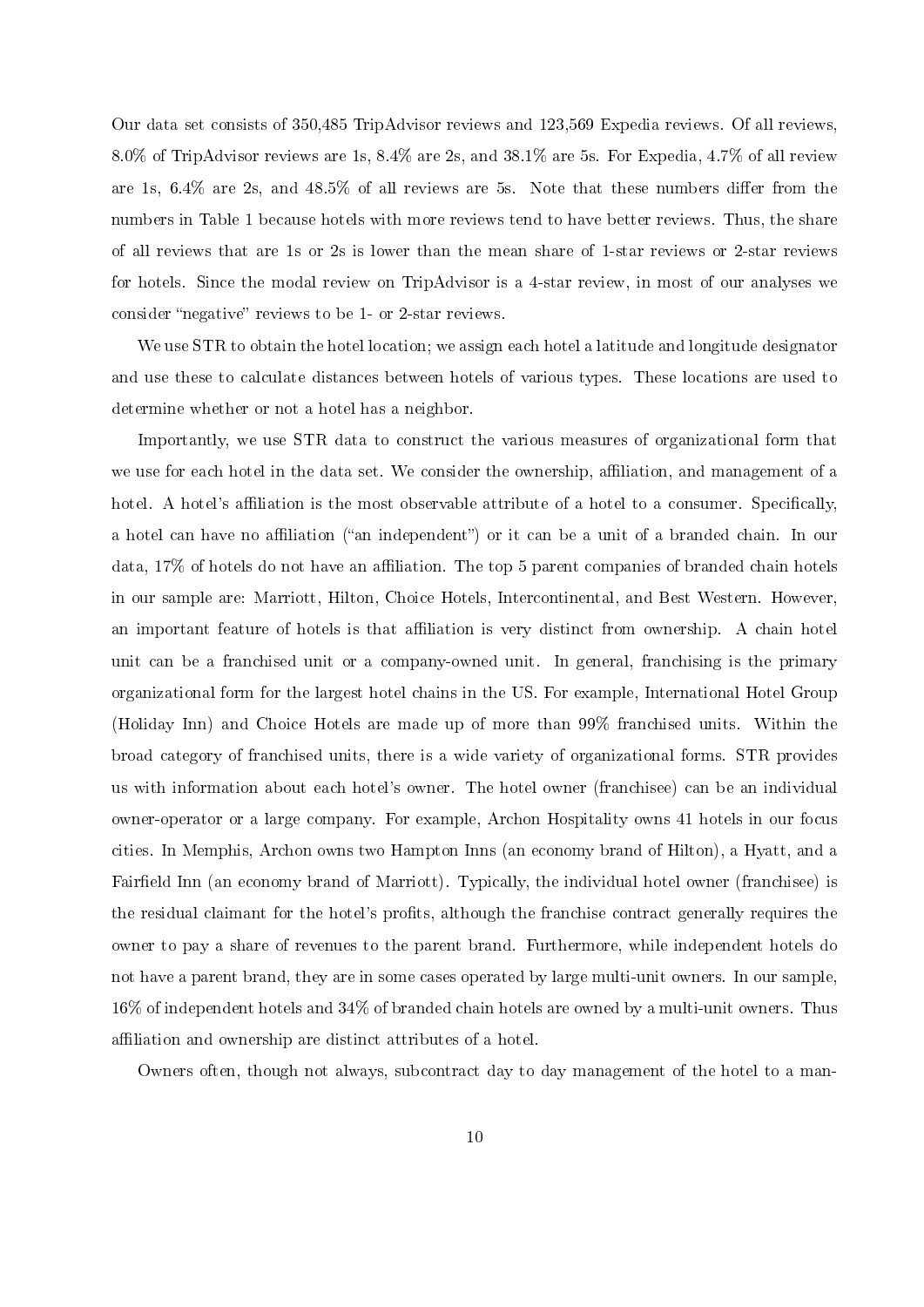agement company. Typically, the management company charges 3 to 5 percent of revenue for this service, although agreements which involve some sharing of gross operating profits have become more common in recent years.<sup>10</sup> In some cases, the parent brand operates a management company. For example, Marriott provides management services for approximately half of the hotels not owned by Marriott but operated under the Marriott nameplate. Like owners, management companies can manage multiple hotels under different nameplates. For example, Crossroads Hospitality manages 29 properties in our data set. In Atlanta, they manage a Hyatt, a Residence Inn (Marriott's longer term stay brand), a Doubletree, and a Hampton Inn (both Hilton brands). While a consumer can clearly observe a hotel's affiliation, the ownership and management structure of the hotel are more difficult to infer for the consumer.

In constructing variables, we focus both on the characteristics of a hotel and characteristics of the hotel's neighbors. Table 2 provides summary measures of the hotel's own characteristics. We construct dummies for whether a hotel's affiliation is independent (vs. part of a branded chain). We also construct a dummy for whether the hotel has a multi-unit owner. For example, chain-affiliated hotels that are not owned by a franchisee but owned by the parent chain will be characterized as owned by a multi-unit ownership entity, but so will hotels that are owned by a large multi-unit franchisee. In our data, the modal hotel is a chain member, but operated by a small owner. For some specifications, we will also include a dummy variable that takes the value of one if the hotel is operated by a large multi-unit management company. This is the case for 35% of independent hotels and for 55% of branded chain hotels in our data.

We then characterize the neighbors of the hotels in our data. The summary statistics for these measures are in Table 3. That is, for each hotel in our data, we first construct a dummy variable that takes the value of one if that hotel has a neighbor hotel within 0.5km. As the summary statistics show, 76% of the hotels in our data have a neighbor. We next construct a dummy that takes the value of one if a hotel has a neighbor hotel that is an independent. Obviously, this set of ones is a subset of the previous measure; 31% of all of the hotels in our data have an independent neighbor. We also construct a dummy for whether the hotel has a neighbor that is owned by a multi-unit owner. In our data 49% of the hotels have a neighbor owned by a multi-unit owner company. For some specifications, we also examine the management structure of neighbor hotels. We construct a variable that takes the value of one if a hotel has a neighbor hotel operated by a multi-unit

 $10$ See O'Fallon and Rutherford (2010).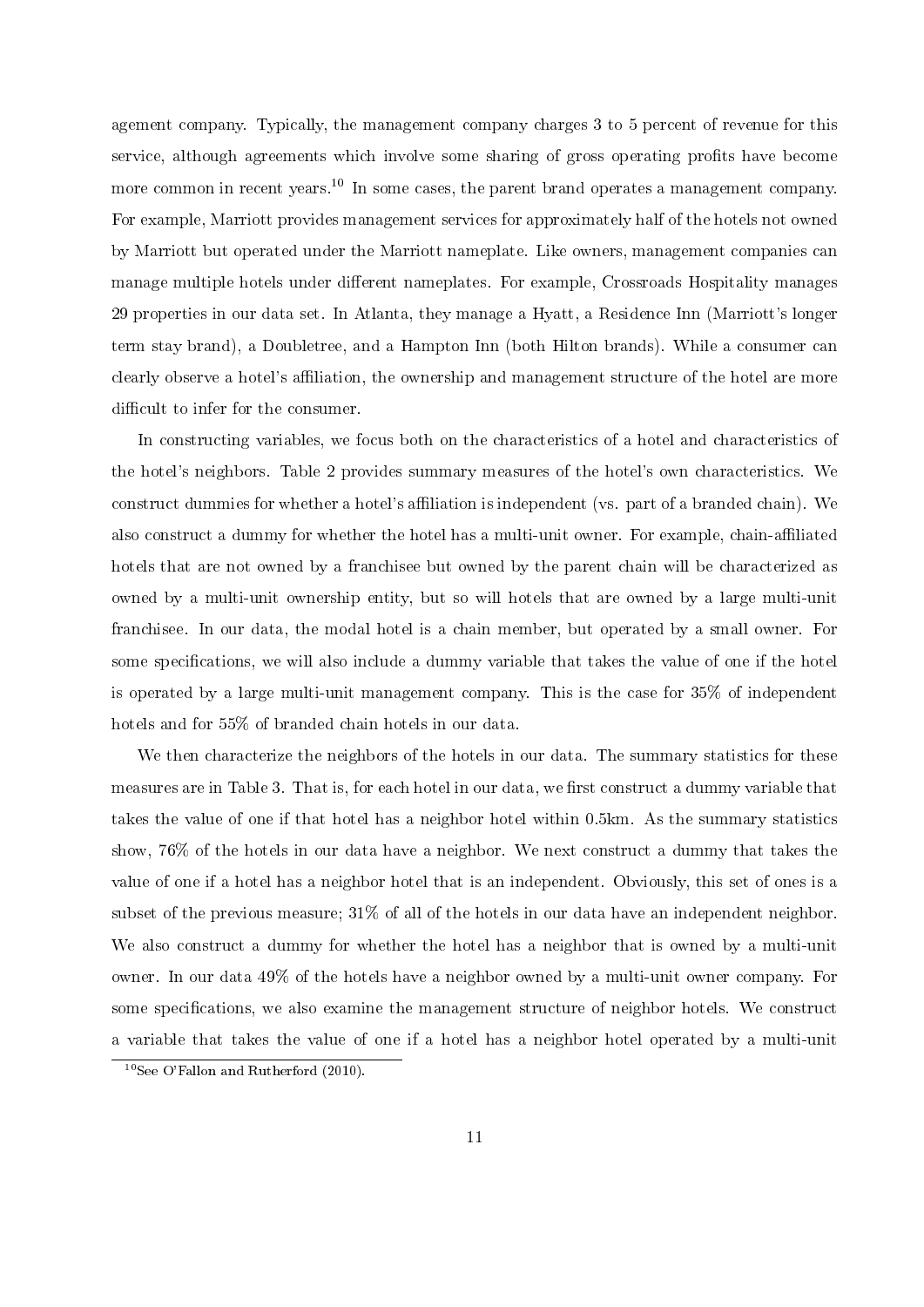|                                                       | Share of All<br>Hotels With | Share of<br>Independent | Share of Chain<br>Affiliated |
|-------------------------------------------------------|-----------------------------|-------------------------|------------------------------|
| Hotel Status                                          | Reviews                     | <b>Hotels</b>           | <b>Hotels</b>                |
| Independent                                           | 0.17                        | 1.00                    | 0.00                         |
| Marriott Corporation Affiliate                        | 0.14                        | 0.00                    | 0.17                         |
| Hilton Worldwide Affiliate                            | 0.12                        | 0.00                    | 0.15                         |
| Choice Hotels Int'l Affiliate                         | 0.11                        | 0.00                    | 0.13                         |
| Intercontinental Hotels Grp<br>Affiliate              | 0.08                        | 0.00                    | 0.10                         |
| Best Western Company Affiliate                        | 0.04                        | 0.00                    | 0.04                         |
| Multi-unit owner                                      | 0.31                        | 0.16                    | 0.34                         |
| Multi-unit management company                         | 0.52                        | 0.35                    | 0.55                         |
| Multi-unit owner AND multi-unit<br>management company | 0.26                        | 0.12                    | 0.29                         |

Table 2: Hotel Affiliation, Ownership and Management and Structure

Total Hotels in Sample  $= 2931$ 

Notes: Table shows summary information about brand affiliation, ownership, and management characteristics for 2931 hotels sampled with reviews at TripAdvisor and Expedia.

management entity, which is the case for 59% of hotels in our sample.

In our specifications, we will be measuring the difference between a hotel's reviews on TripAdvisor and Expedia. The explanatory variables of interest are the neighbor characteristics, the ownership and affiliation status, and the ownership and affiliation status of the neighbors. However, it is important that our specifications also include a rich set of observable hotel characteristics to control for the possibility that TripAdvisor and Expedia users value hotels with different characteristics differently. We obtain a number of characteristics. First, we include the "official" hotel rating for the hotel. At the time of our study, these official ratings were reported in common by TripAdvisor and Expedia and are based on the amenities of the hotel. From STR, we obtain a different hotel classification system; hotels are categorized as "Economy Class", "Luxury Class", "Midscale Class", "Upper Midscale Class", "Upper Upscale Class" and "Upscale Class." We use dummy variables to represent these categories in our specifications. We also obtain the "year built" from STR and use it to construct a hotel age variable (censored at 100 years old). Using STR categorizations, we also construct dummy variables for "all suites" hotels, "convention" hotels, and a dummy that takes the value of one if the hotel contains at least one restaurant. Even within the same city, hotels have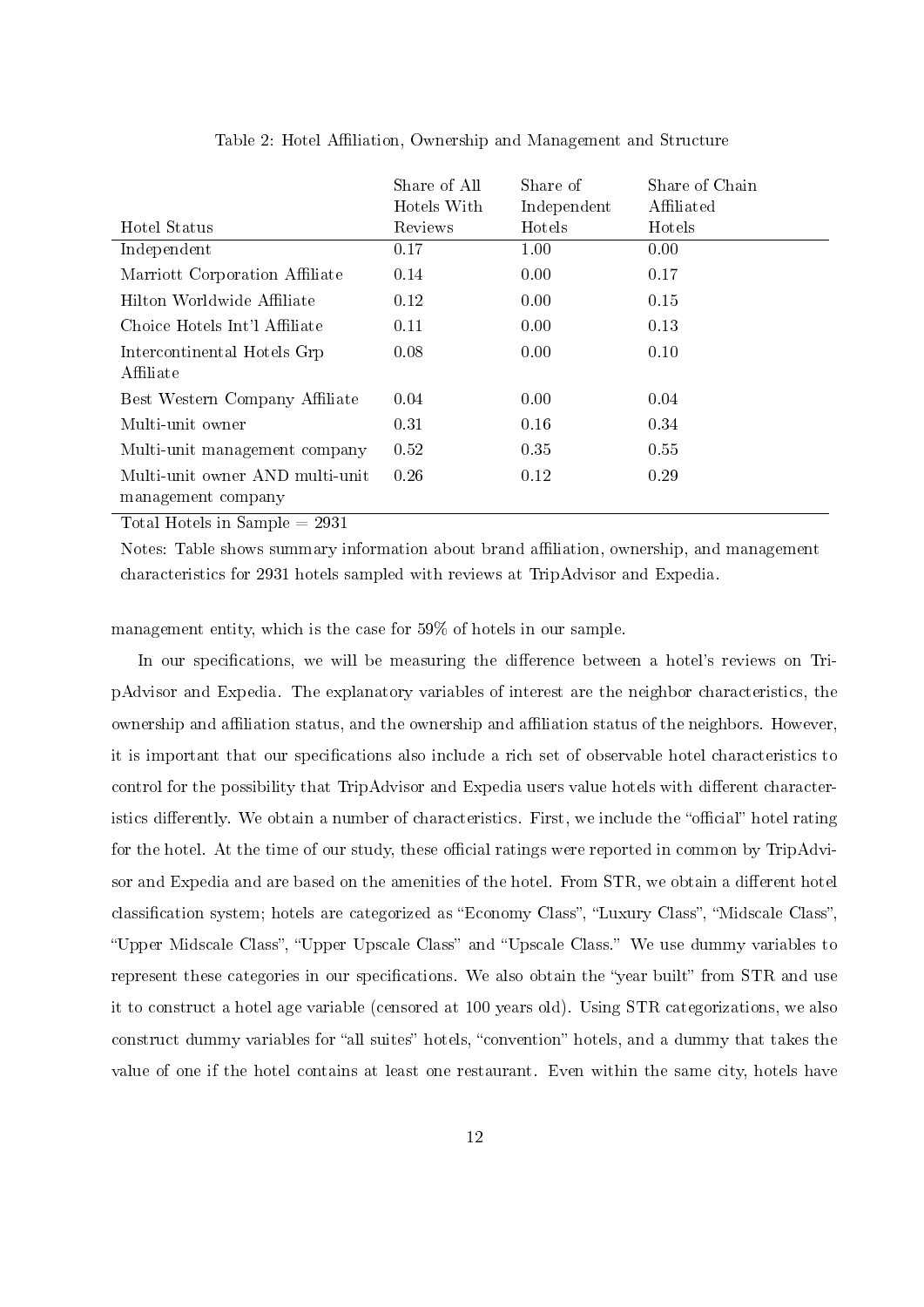| Hotel Status                                            | Share of All<br>Hotels With<br>Reviews | Share of<br>Independent<br>Hotels | Share of Chain<br>Affiliated<br>Hotels |
|---------------------------------------------------------|----------------------------------------|-----------------------------------|----------------------------------------|
| Hotel has a neighbor                                    | 0.76                                   | 0.72                              | 0.77                                   |
| Hotel has an<br>independent neighbor                    | 0.31                                   | 0.50                              | 0.27                                   |
| Hotel has a multi-unit<br>owner neighbor                | 0.49                                   | 0.52                              | 0.49                                   |
| Hotel has a multi-unit<br>management entity<br>neighbor | 0.59                                   | 0.58                              | 0.59                                   |

Table 3: Hotel Characteristics of Neighbor Hotels Within 0.5 km Radius

Notes: Table shows summary characteristics of neighbors within 0.5km of the 2931 hotels in the sample.

different location types. In all of our specifications, we include dummies for airport locations, resort locations, and interstate/suburban locations, leaving urban locations as the excluded type.

# 4 Theoretical Relationship between Ownership Structure and Review Manipulation

Previous literature on promotional reviewing (see Mayzlin (2006), Dellarocas (2006)) models review generation as a mixture of unbiased reviews and reviews surreptitiously generated by competing firms. The consumer, upon seeing a review, must discount the information taking into account the equilibrium level of review manipulation.

In the Appendix we present a simple model that is closely related to the previous models of promotional reviews but also allows the cost of review manipulation to differ across firms, a new key element in the current context. In the model firms engage in an optimal level of review manipulation (which includes both fake positive reviews for self and fake negative reviews for competitors). The cost of review manipulation is related to the probability of getting caught, which in turn increases in each fake review that is posted. This model yields the following intuitive result: an increase in the firm's cost of review manipulation decreases the amount of manipulation in equilibrium. Note that this also implies that if the firm's competitor has lower cost of review manipulation, the firm will have more negative manufactured reviews.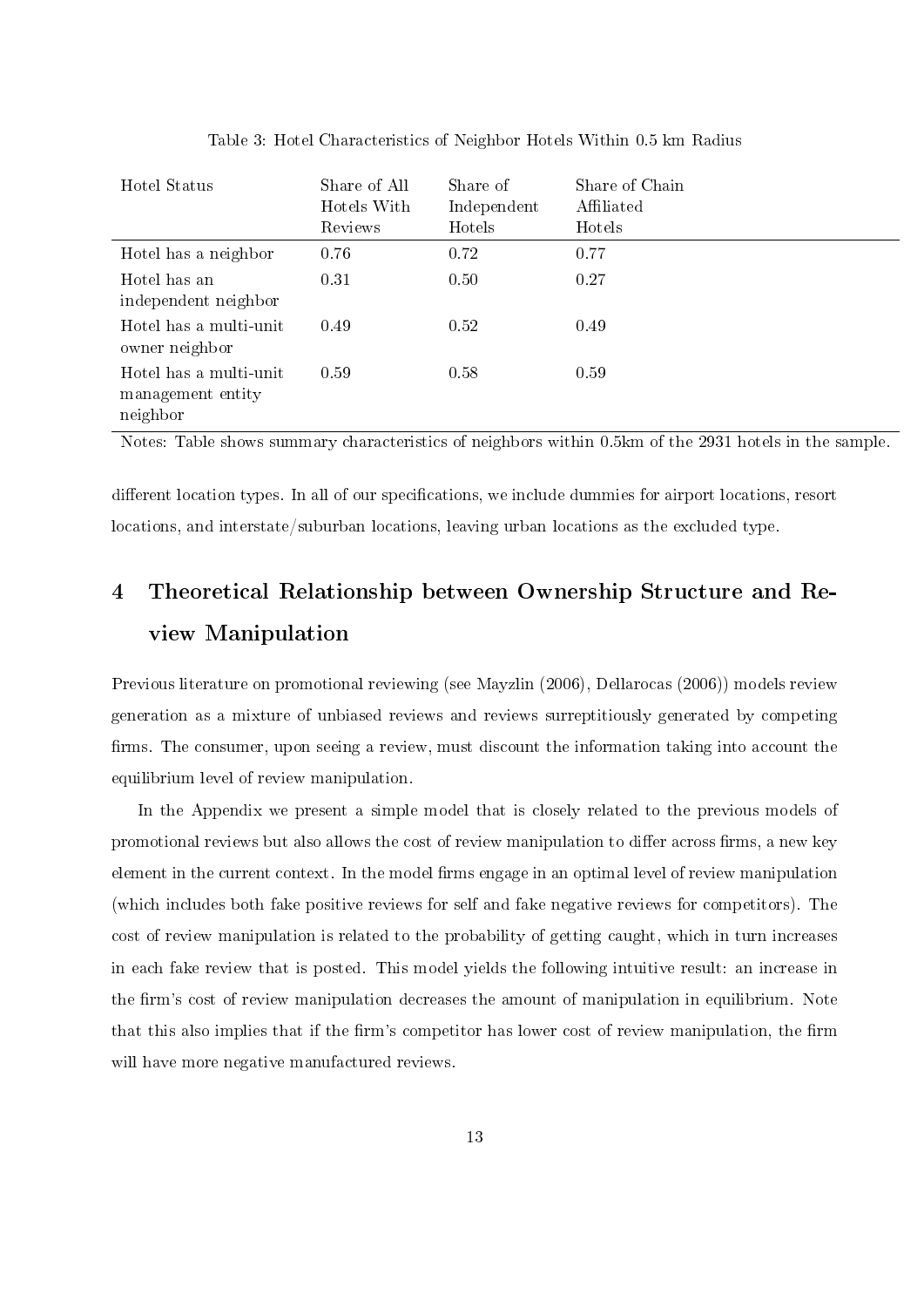The model reflects the fact that in practice the primary cost of promotional reviews from the firm's perspective is the risk that the activity will be publicly exposed. The penalties that an exposed firm faces range from government fines, possibility of lawsuits, and penalties imposed by the review-hosting platform. We use the literature on reputational incentives and organizational form to argue that this cost is also affected by the size of the entity. In this regard, our analysis is related to Blair and Lafontaine (2005) and Jin and Leslie (2009) who examine the incentive effects of reputational spillovers among co-branded entities. Our analysis is also related to Pierce and Snyder (2008), Bennett et al. (forthcoming), and Ji and Weil (2009). Bennett et al. (forthcoming) show that competition leads vehicle inspectors to cheat and pass vehicles that ought to fail emissions testing. Pierce and Snyder (2008) show that larger chains appear to curb cheating behavior from their inspectors; inspectors at a large chain are less likely to pass a given vehicle than are inspectors who work for independent shops. Similarly, Ji and Weil (2009) show that company-owned units of chains are more likely to adhere to labor standards laws than are franchisee-owned units. While our analysis is related to this prior literature, we exploit the rich differences in organizational form (chain vs. independent, large owner vs. small owner, and large management company vs. small management company) particular to the hotel industry.

Before we formulate our hypotheses on the effect of entity size on review manipulation, we note a few important details on the design of travel review sites. In particular, note that reviews on these sites are hotel-specific, rather than chain or owner specific. That is, a Hampton Inn in Cambridge, MA has unique reviews, distinct from the reviews of a Hampton Inn in Atlanta, GA. If one wants to enhance the reputation of both hotels positively, one must post positive reviews of both hotels separately on the site. If one wants to improve the attractiveness of these hotels relative to their neighbors, one must post negative reviews for the individual neighbors of each hotel separately on the site. These design features make it unlikely that reviews would generate positive reputational spillovers across hotels - that a fake review by one unit of a multi-unit entity is more productive because it creates positive reputational spillovers for other units in the entity. Note also that while the presence of positive spillovers is conceivable in the case of chain-affiliated hotel posting positive fake reviews about itself (an improved customer review at one Hampton Inn, for example, could possibly benefit another Hampton Inn), it seems very unlikely in the case of the ownership variable since co-ownership is not visible to the customers. Thus, it seems inconceivable that a positive review for, say, Archon Hospitality's Memphis Fairfield Inn would improve the reputation of its Memphis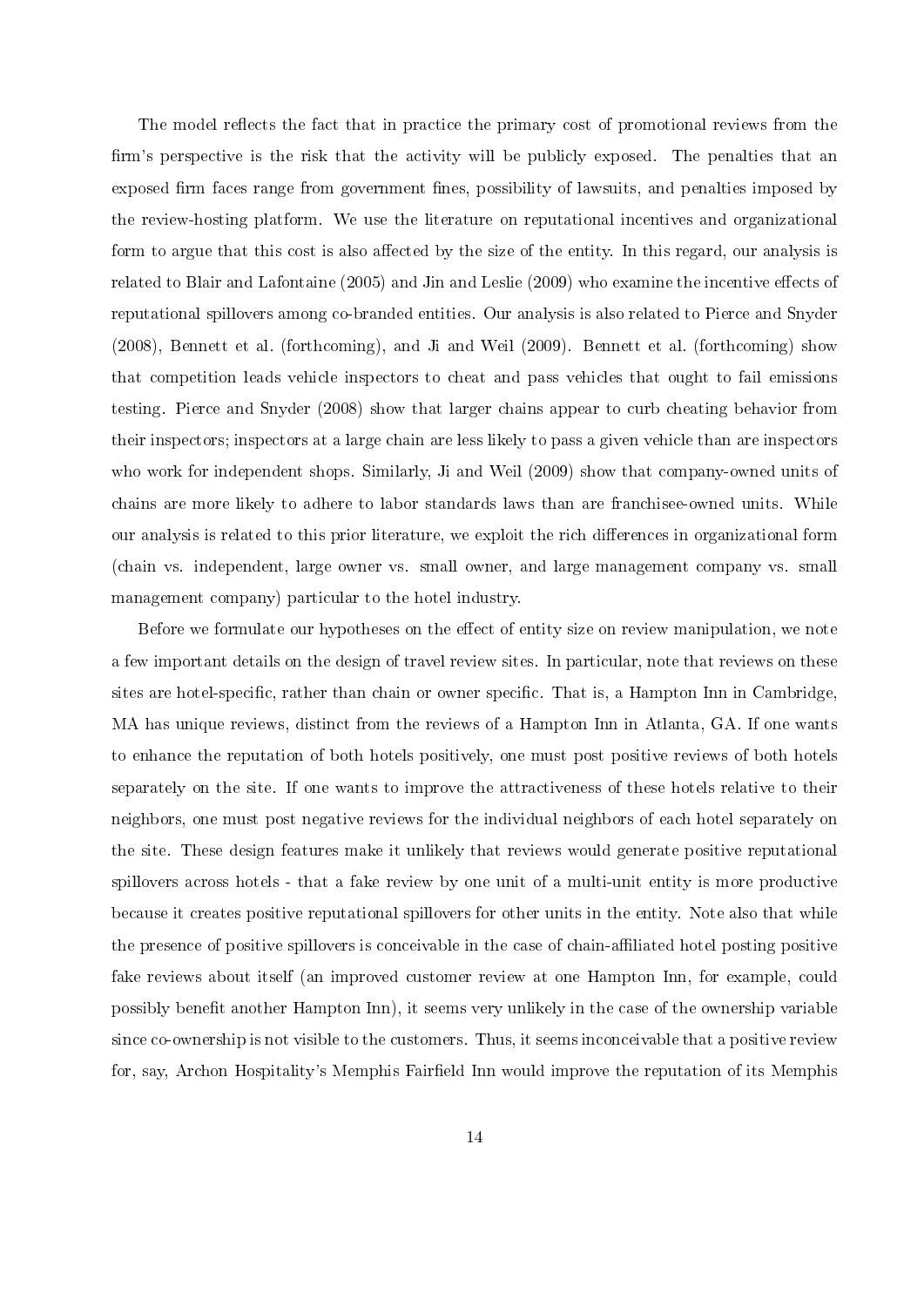Hampton Inn. Positive spillovers are also less likely to arise in the case of negative competitor reviews. Posting a negative review of one hotel will likely only benefit that hotel's neighbors, not other hotels throughout the chain.

In contrast to the discussion above, there are sizable negative spillovers associated with promotional reviews. Each incremental promotional review posted increases the probability of getting caught. A larger entity suffers a greater penalty from being caught undertaking fraudulent activities due to negative spillovers across various units of the organization. Specifically, if an employee of a multi-unit entity gets caught posting or soliciting fake reviews, any resulting government action, lawsuit, or retribution by the review site will implicate the entire organization. Because of this spillover, many larger entities have "social media policies," constraining the social media practices of employees or franchisees.<sup>11</sup>

To make this concrete: suppose that the owner of Archon Hospitality, which owns 41 hotels in our sample under various nameplates, were contemplating posting a fake positive review about an Archon Hotel. As discussed above, the benefit of the fake review would likely only accrue to the one hotel about which the fake review was posted. To benefit another hotel, another fake review would have to be posted. However, the probability of getting caught increases in each fake review that is posted. If the owner of Archon were caught posting a fake review about one hotel, the publicity and potential TripAdvisor sanctions would spill over to all Archon hotels. Hence the cost of posting a fake review increases in the number of hotels in the ownership entity, but the benefit of doing so does not.

This mechanism is also demonstrated in a recent case. The Irish hotel Clare Inn Hotel and Suites, part of the Lynch Hotel Group, was given the "red badge" by TripAdvisor warning customers that the hotel manipulated reviews after it was uncovered that a hotel executive solicited positive reviews. TripAdvisor also removed reviews from other Lynch Hotel Group hotels, and the treatment of Lynch Hotel Group was covered by news media in Ireland. Although the Lynch Hotel Group hotels are not co-branded under a common nameplate, TripAdvisor took action against the whole hotel group given the common ownership and management of the hotels.<sup>12</sup> Thus, the key assumption underlying our ownership/affiliation specifications is that the reputational benefit of posting a fake review only accrues to one hotel, while the cost of posting the fake review (getting caught) multiplies in the

 $11$  For example, Hyatt's social media policy instructs Hyatt employees to "Avoid commenting on Hyatt...only certain authorized individuals may use social media for Hyatt as business purposes...your conduct may reflect upon the Hyatt brand. (http://www.constangy.net/nr\_images/hyatt-hotels-corporation.pdf, accessed April 10 2013).

 $12$ http://www.independent.ie/national-news/hotel-told-staff-to-fake-reviews-on-TripAdvisor-2400564.html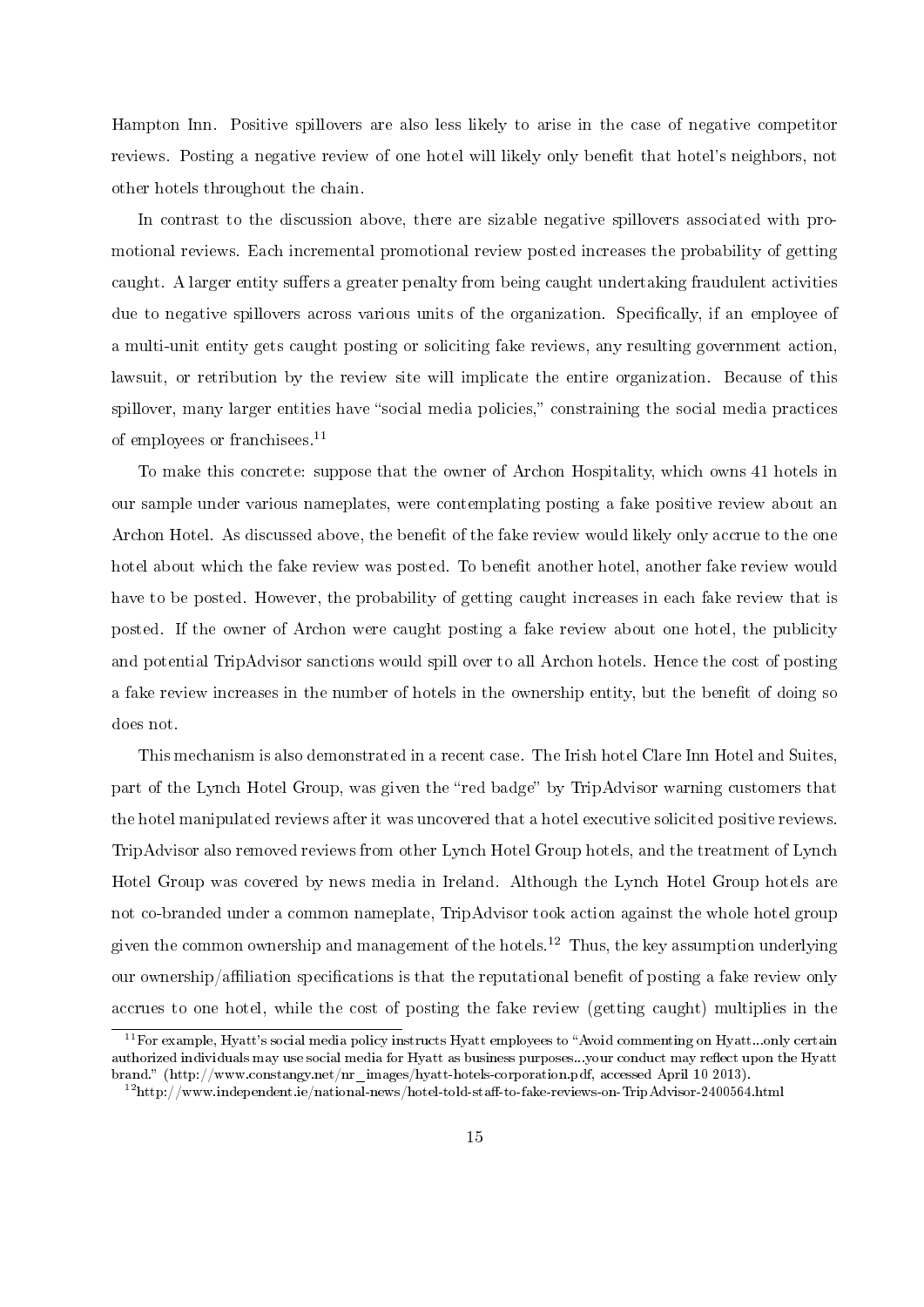number of hotels in the ownership or affiliation entity. Hence smaller entities have a bigger incentive to post fake reviews. In terms of our model, the larger entity bears a higher  $\delta$  and  $\gamma$ , and hence will fake fewer reviews in equilibrium based on Proposition 1.

There is an additional incentive issue that applies specifically to ownership and works in the same direction as the mechanism that we highlight. Drawing on the literature on the separation of ownership and control, we hypothesize that owner-operated hotels have a greater incentive to engage in review manipulation (either positively for themselves or negatively for their neighbors). Owneroperators are residual claimants of hotel protability and employee-operators are not. Thus, owneroperators would have more incentive to post fake reviews because owner-operators have sharper incentives to generate hotel profitability. An employee of a large ownership entity would have little to gain in terms of direct profit realization from posting fake reviews but would risk possible sanctions from the entity for undertaking fake reviewing activity.

In our paper, we consider the differential incentives of multi-unit entities using three measures of entity type. First, we consider ownership entities that are large multi-unit owners versus small owners. For example, this measure captures the distinction between an owner-operator Hampton Inn versus a Hampton Inn owned by a large entity such as Archon Hospitality. Our ownership hypotheses suggest that an owner-operator will have more incentive to post promotional reviews than will an employee of a large entity. Second, we consider independent hotels versus hotels operating under a common nameplate. As discussed above, affiliation is a distinct characteristic from ownership; independent hotels can be owner-operated but can also be owned by a large ownership entity. We hypothesize that units of branded hotels will have less incentive to post promotional reviews than will independents. As discussed above, brand organizations actively discourage promotional reviewing by aliates (with the threat of sanctions) because of the chain-wide reputational implications of being caught. Third, we consider management by a large management company versus management by a smaller entity. Again in this case, a review posted by the entity will benefit only one unit in the entity while the cost of being caught can conceivably spill over to the entire entity. Unlike owners, hotel management companies are not residual claimants and unlike franchise operations, do not always engage in profit-sharing. Thus, while we examine hotel management companies in our analysis, it is less clear that they have a strong enough stake in the hotel to influence reviewing behavior.

In summary, we argue that the ownership and affiliation structure of the hotel affects the costs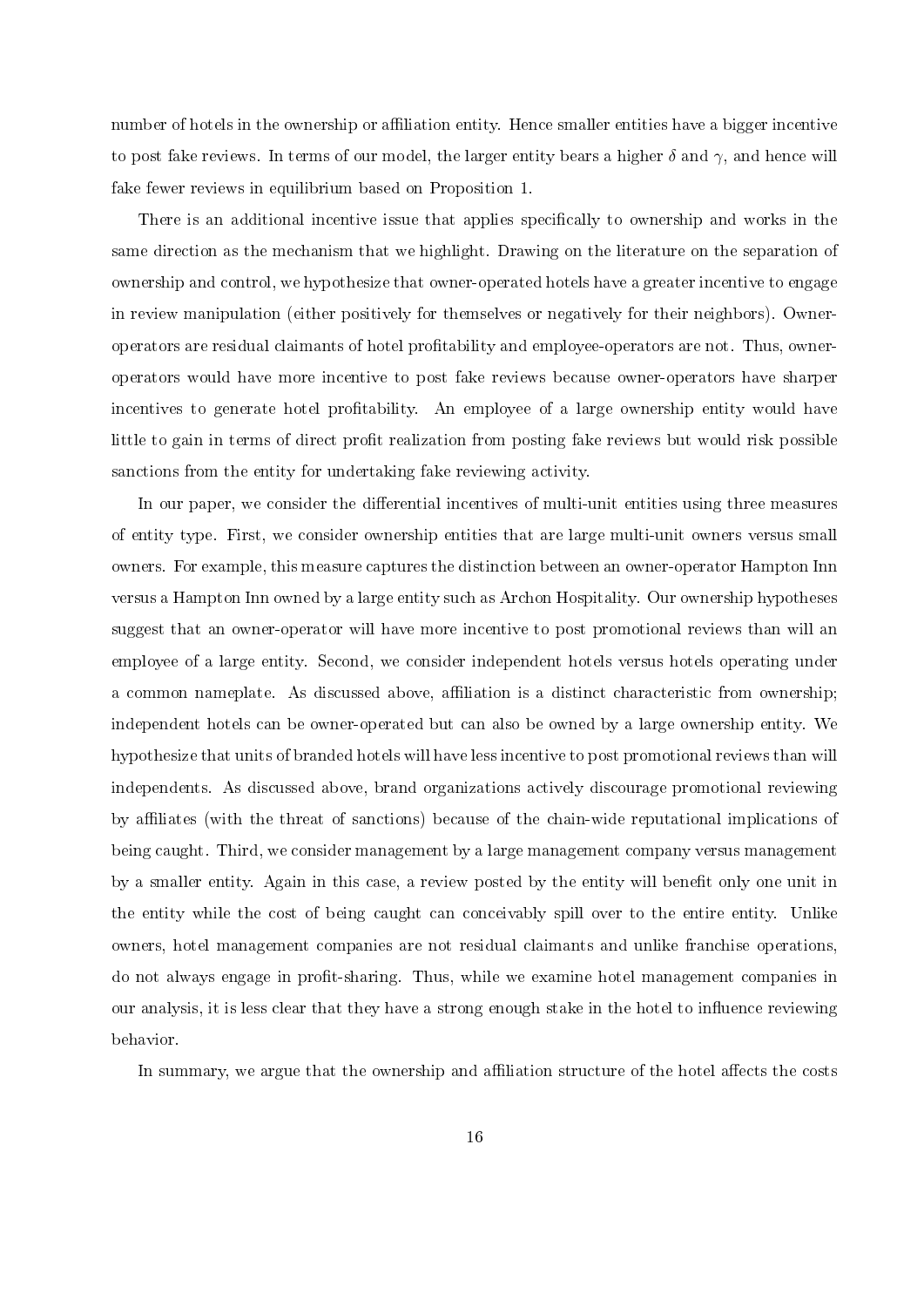of the promotional reviewing activity, which in turn affects the equilibrium level of manufactured reviews. Specifically, based on our simple model and the discussion above, we make the following three theoretical claims:

- 1. A firm that is located close to a competitor will have more fake negative reviews than a firm with no close neighbors.
- 2. A firm that is part of a smaller entity will have more positive fake reviews.
- 3. A firm that is located close to a smaller entity competitor will have more fake negative reviews.

## 5 Methodology and Results

As Section 3 describes, we collect reviews from two sites, TripAdvisor and Expedia. There is a key difference between these two sites which we utilize in order to help us identify the presence of review manipulation: while anybody can post a review on TripAdvisor, only those users who purchased the hotel stay on Expedia in the past six months can post a review for the hotel.<sup>13</sup> This implies that it is far less costly for a hotel to post fake reviews on TripAdvisor versus posting fake reviews on Expedia; we expect that there would be far more review manipulation on TripAdvisor than on Expedia. In other words, a comparison of the difference in the distribution of reviews for the same hotel could potentially help us identify the presence of review manipulation. However, we can not infer promotional activity from a straightforward comparison of reviews for hotels overall on TripAdvisor and Expedia since the population of reviewers using TripAdvisor and Expedia may differ; the websites differ in characteristics other than reviewer identity verification.

Here we take a differences in differences approach (although, unconventionally, neither of our differences are in the time dimension): for each hotel, we examine the difference in review distribution across Expedia and TripAdvisor and across different neighbor and ownership/affiliation conditions. We use the claims of Section 4 to argue that the incentives to post fake reviews will differ across different neighbor and ownership/affiliation conditions. That is, we hypothesize that hotels with greater incentive to manipulate reviews will post more fake positive reviews for themselves and more

 $13$ Before a user posts a review on TripAdvisor, she has to click on a box that certifies that she has "no personal or business affiliation with this establishment, and have not been offered any incentive or payment originating the establishment to write this review." In contrast, before a user posts a review on Expedia, she must log in to the site, and Expedia verifies that the user actually purchased the hotel within the required time period.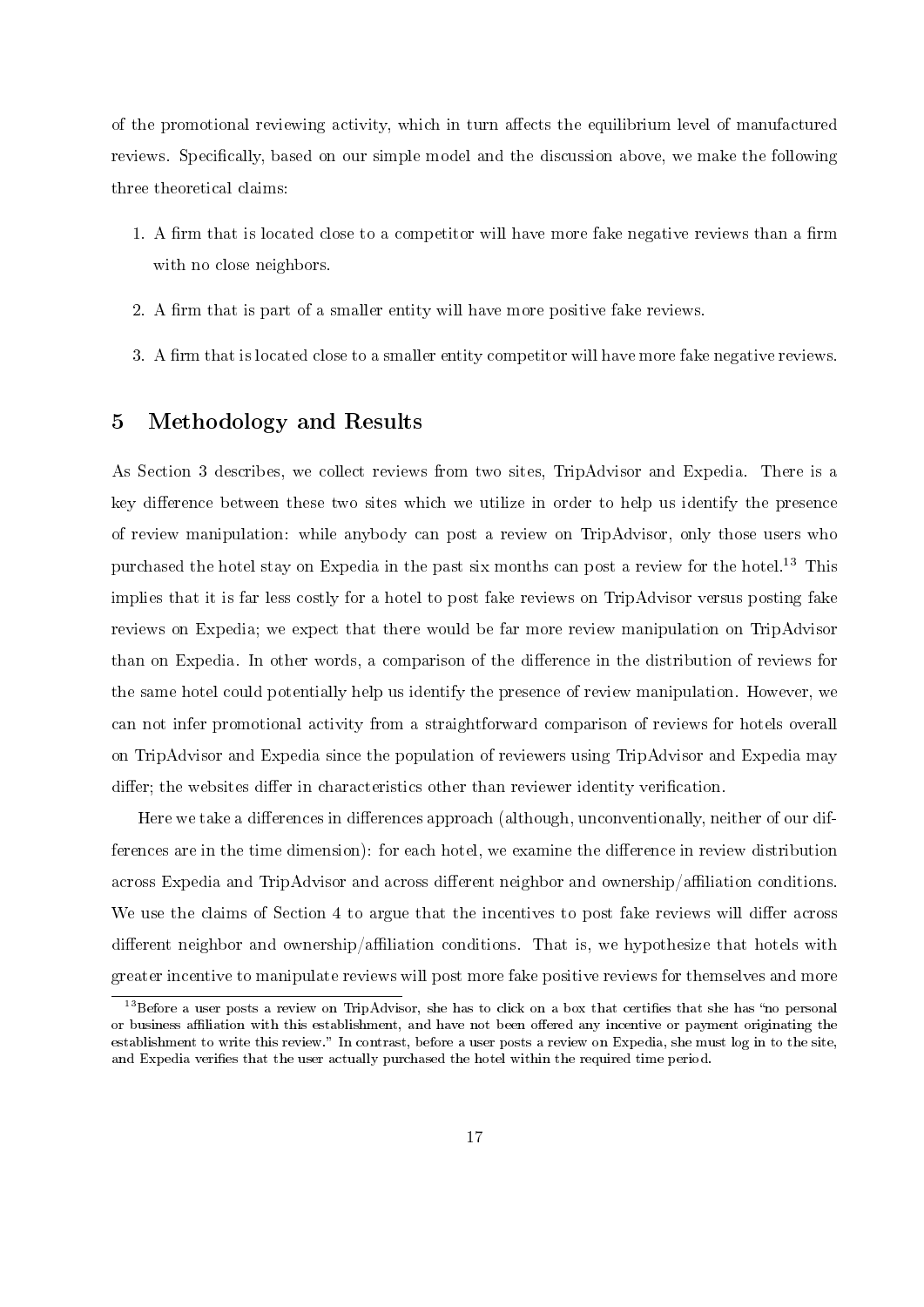fake negative reviews for their hotel neighbors on TripAdvisor, and we expect to see these effects in the difference in the distributions of reviews on TripAdvisor and Expedia.

Consider the estimating equation:

$$
\frac{NStarReviewS_{ij}^{TA}}{Total ReviewS_{ij}^{TA}} - \frac{NStarReviewS_{ij}^{Exp}}{Total ReviewS_{ij}^{Exp}} = X_{ij}B_1 + OwnAf_{ij}B_2 + Nei_{ij}B_3 +
$$
  
\n
$$
NeiOwnAf_{ij}B_4 + \sum \gamma_j + \varepsilon_{ij} \quad (1)
$$

This specification estimates correlates of the difference between the share of reviews on TA that are N star and the share of reviews on Expedia that are N star for hotel i in city j. Our primary interest will be in the most extreme reviews, 1-star/2-star and 5-star.  $X_{ij}$  contains controls for hotel characteristics; these hotel characteristics should only matter to the extent that TripAdvisor and Expedia customers value them differentially. Specifically, as discussed above, we include the hotel's "official" star categorization common to TripAdvisor and Expedia, dummies for the six categorizations of hotel type provided by STR (economy, midscale, luxury, etc.), hotel age, location type dummies (airport, suburban, etc), and dummies for convention hotels, the presence of a hotel restaurant, and all suites hotels. Nei<sub>ij</sub> is an indicator variable indicating the presence of a neighbor within 0.5km.  $OwnAf_{ij}$  contains the own-hotel ownership and affiliation characteristics. In our primary specifications, these include the indicator variable for independent and the indicator variable for membership in a large ownership entity.  $NeiOwnAf_{ij}$  contains the variables measuring the ownership and affiliation characteristics of other hotels within 0.5km. Specifically, we include an indicator variable for the presence of an independent neighbor hotel, and an indicator variable for the presence of a neighbor hotel owned by a large ownership entity. The variables  $\gamma_j$  are indicator variables for city fixed effects.

Our cleanest specifications examine the effect of  $Nei_{ij}$  and  $NeiOwnAf_{ij}$  variables on review manipulation. Following Claim 1 in Section 4, we hypothesize that a hotel with at least one neighbor will have more fake negative reviews (have a higher share of 1-star/2-star reviews on TripAdvisor than on Expedia) than a hotel with no neighbor. In addition, using Claim 3 from Section 4, we hypothesize that the neighbor effect will be exacerbated when the firm has an independent neighbor, and that the neighbor effect will be mitigated when the firm has a multi-unit owner or multi-unit management company neighbor.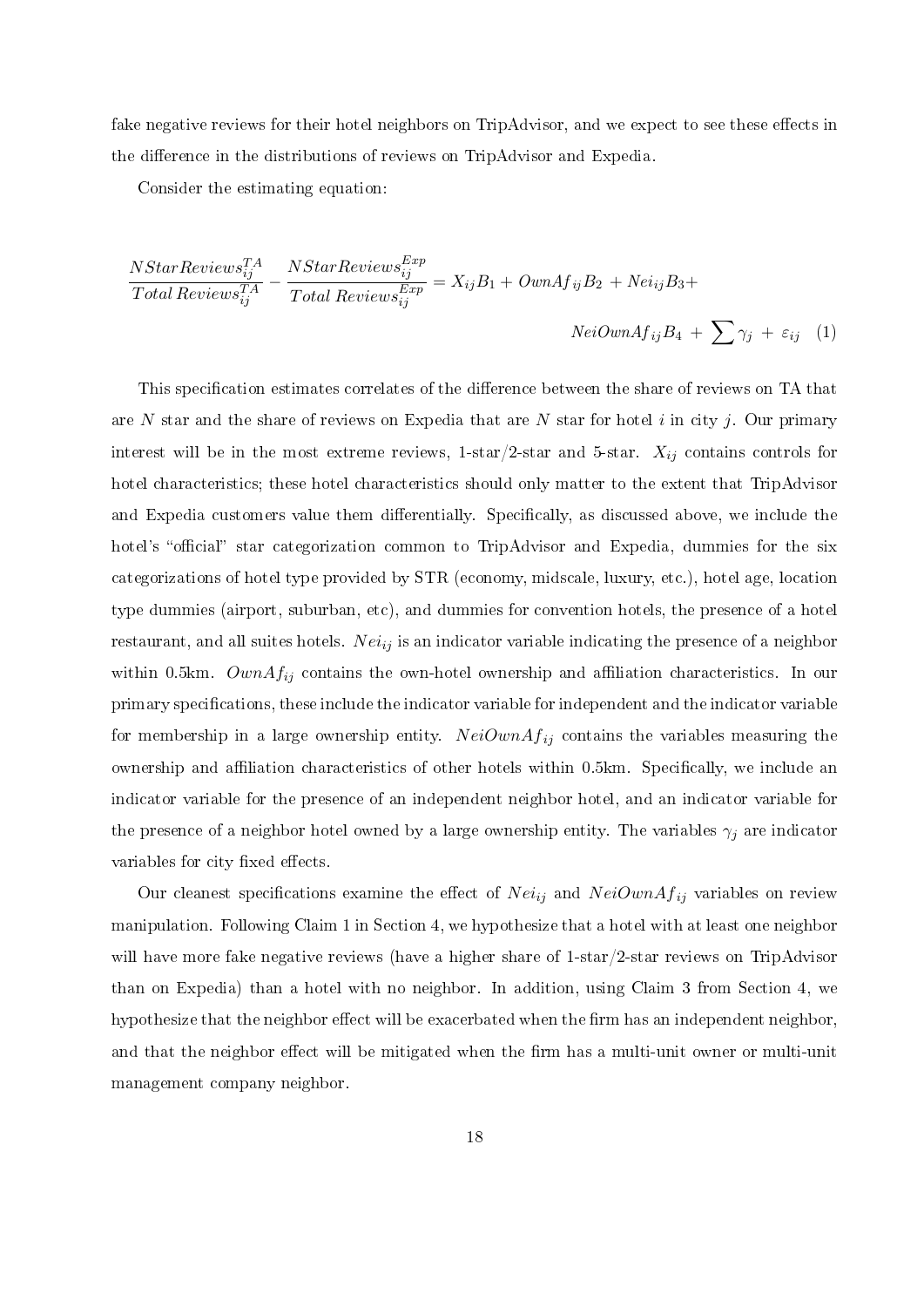We then turn to the effects of own-hotel organizational and ownership characteristics  $(OwnA f_{ij})$ on the incentive to manipulate reviews. Following the discussion in Section 4, we hypothesize that an entity that is associated with more properties has more to lose from being caught manipulating reviews: the negative reputational spillovers are higher. Hence, we claim that 1) independent hotels have a higher incentive to post fake positive reviews (have a higher share of 5-star reviews on TripAdvisor versus Expedia) than branded chain hotels, 2) small owners have a higher incentive to post fake positive reviews than multi-unit owner hotels, 3) hotels with a small management company have a higher incentive to post fake positive reviews than hotels that use multi-unit management company.

Our interpretation of these results relies on our maintained assumption that TripAdvisor and Expedia users value hotels with different ownership and affiliation characteristics similarly. An important alternative explanation for our results is that there are important differences in tastes of TripAdvisor and Expedia users for unobserved characteristics that are correlated with our ownership and neighbor variables. For example, one explanation for a finding that independent hotels have a higher share of positive reviews on TripAdvisor is that the TripAdvisor population likes independent hotels more than the Expedia population. We discuss this alternative hypothesis at length in the robustness section below. Here we note that this alternative explanation is much more plausible a priori for some of our results than for others. In particular, we find the alternative hypothesis less plausible for the specifications for which the neighbor variables are the variables of interest. For the neighbor specifications, the alternative hypothesis suggests that, for example, some consumers will systematically dislike a Fairfield Inn whose neighbor is an owner-operated Days Inn relative to a Fairfield Inn whose neighbor is a Days Inn owned by a large entity like Archon, and that this difference in preferences is measurably different for TripAdvisor and Expedia users.

Note that our empirical methodology is similar to the approach undertaken in the economics literature on cheating. The most closely related papers in that stream are Duggan and Levitt (2002), Jacob and Levitt (2003), and Dellavigna and Ferrara (2010). In all three papers the authors do not observe rule-breaking or cheating ("throwing" sumo wrestling matches, teachers cheating on student achievement tests, or companies trading arms in embargoed countries) directly. Instead, the authors infer that rule-breaking occurs indirectly. That is, Duggan and Levitt (2002) document a consistent pattern of outcomes in matches that are important for one of the players, Jacob and Levitt (2003) infer cheating from consistent patterns test answers, and Dellavigna and Ferrara (2010) infer arms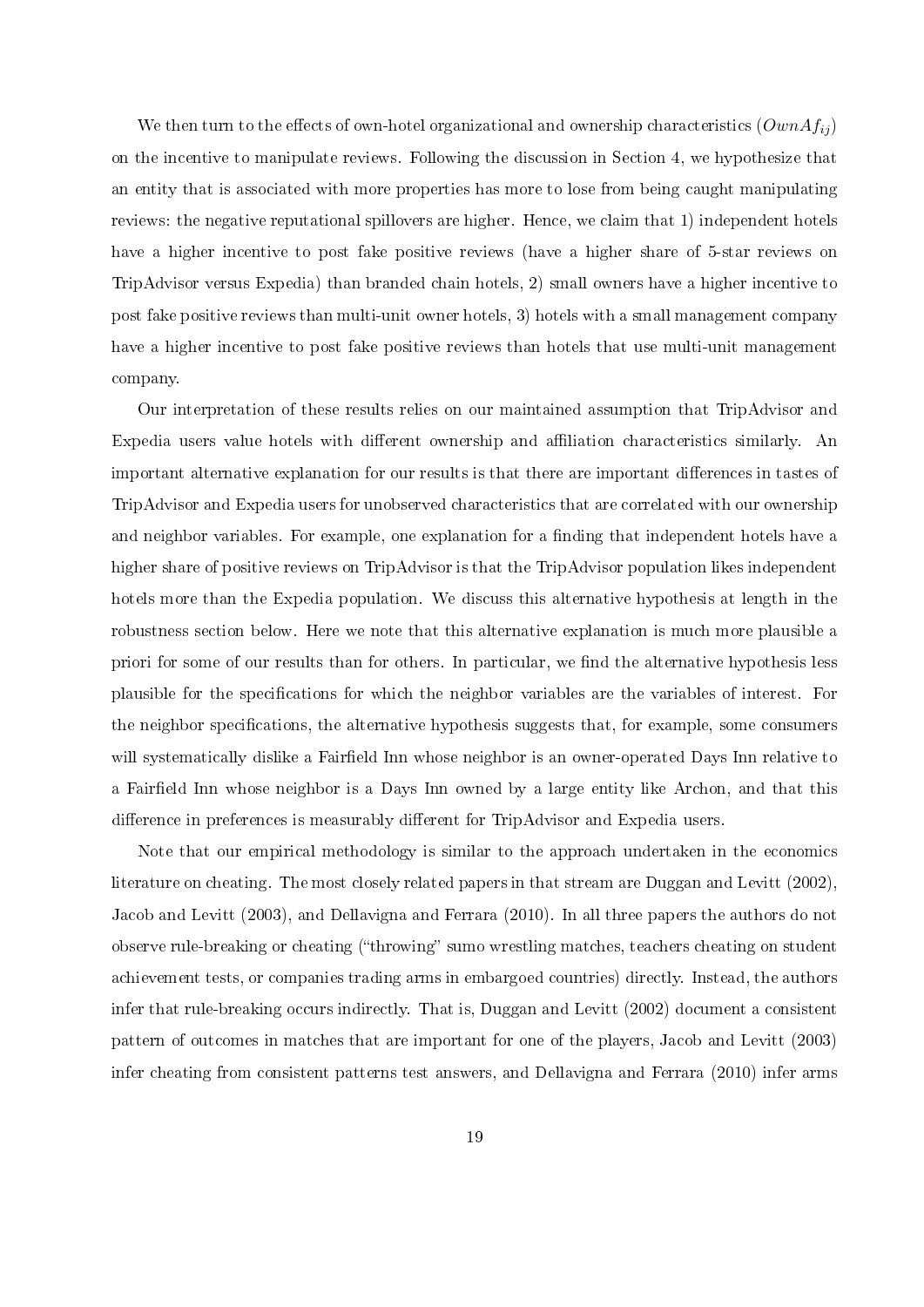embargo violations if weapon-making companies' stocks react to changes in conflict intensity. In all of these papers we see that cheaters respond to incentives. Importantly for our paper, Dellavigna and Ferrara (2010) show that a decrease in reputation costs of illegal trades results in more illegal trading. Our empirical methodology is similar to this previous work. First, we also do not observe review manipulation directly and must infer it from patterns in the data. Second, we hypothesize and show that the rate of manipulation is affected by differences in reputation costs for players in different conditions. The innovation in our work is that by using two different platforms with dramatically different costs of cheating we are able to have a benchmark.

### 5.1 Main Results

In this Section we present the estimation results of the basic differences in differences approach to identify review manipulation. Table 4 presents the results of the estimation of Equation (1). Heteroskedasticity robust standard errors are used throughout.

We first consider to the specification where the dependent variable is the difference in the share of 1- and 2-star reviews. Our dependent variable is thus  $\frac{1+2StarReviews^{TA}_{ij}}{Total Reviews^{TA}_{ij}} - \frac{1+2StarReviews^{Exp}_{ij}}{Total Reviews^{Exp}_{ij}}$ . This is our measure of negative review manipulation. We begin with the simplest specification: we examine the difference between negative reviews on TripAdvisor and Expedia for hotels that do and do not have neighbors within 0.5km. This specification includes all of the controls for hotel characteristics  $(X_{ij}$  in Equation 1), but does not include the  $OwnAf_{ij}$  and  $NeiOwnAf_{ij}$  characteristics. The results are in Column 1 of Table 4. The results show a strong and statistically significant effect of the presence of a neighbor on the difference in negative reviews on TripAdvisor vs. Expedia. The coefficient estimate suggests that hotels with a neighbor have an increase of 1.9 percentage points in the share of 1-star and 2-star reviews across the two sites. This is a large effect given that the average share of 1- and 2-star reviews is 25% for a hotel on TripAdvisor.

We continue with our analysis of negative reviews by examining ownership and affiliation characteristics. We include in the specification all of the own hotel ownership characteristics and the neighbor owner characteristics  $(OwnA f_{ij}$  and  $Nei OwnA f_{ij})$ . For these negative review manipulation results, we do not expect to see any effects of the hotel's own organizational structure on its share of 1- and 2-star reviews since a hotel is not expected to negatively manipulate its own ratings. Instead, our hypotheses concern the effects of the presence of neighbor hotels on negative review manipulation. The results are in Column 2 of Table 4. As before, our coefficient estimates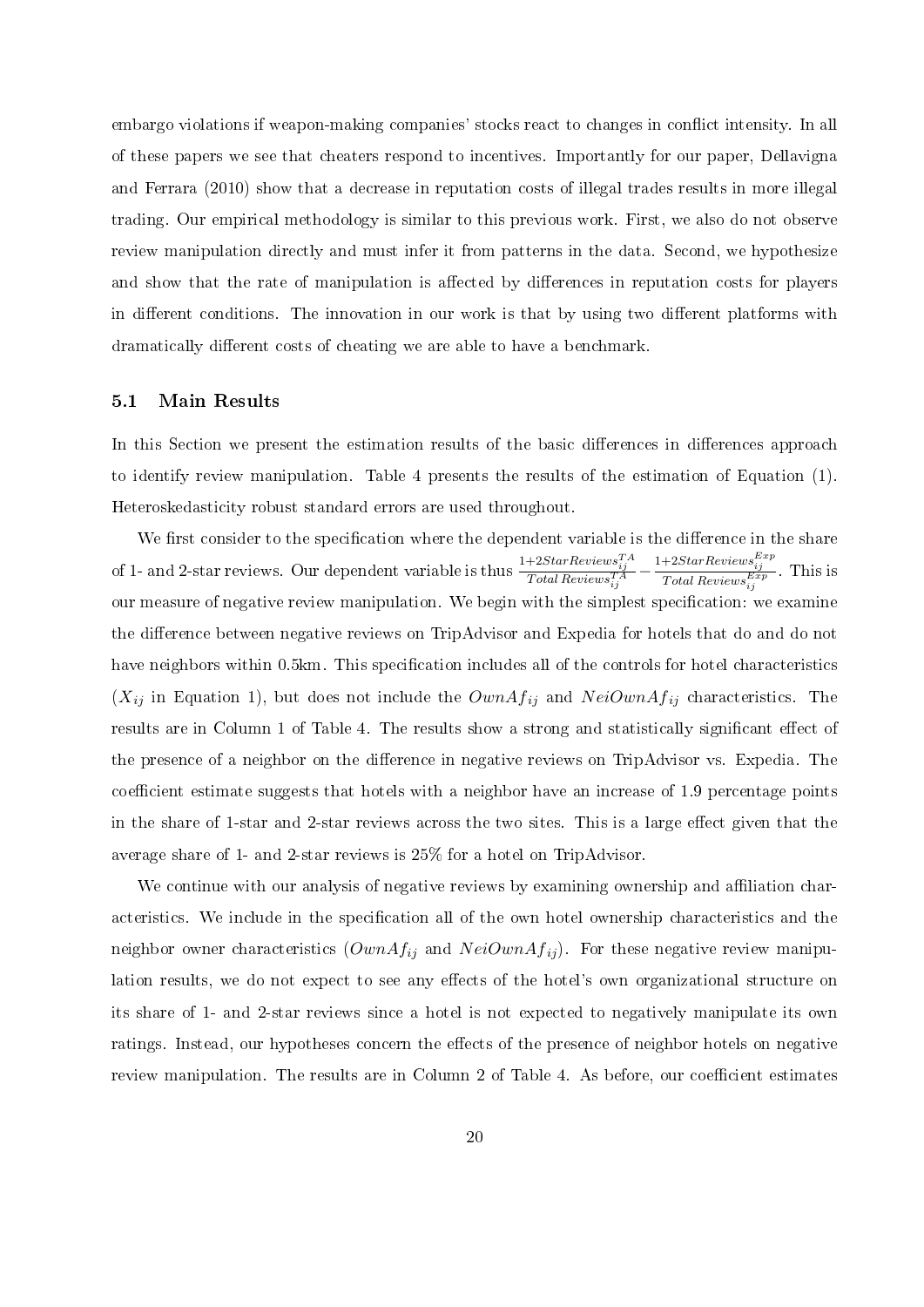|              |                                             | Difference in share<br>of 1- and 2-star<br>reviews | Difference in share<br>of 1- and 2-star<br>reviews | Difference in share<br>of 5-star reviews |
|--------------|---------------------------------------------|----------------------------------------------------|----------------------------------------------------|------------------------------------------|
| $X_{ij}$     | Site rating                                 | $-0.0067$<br>(0.0099)                              | $-0.0052$<br>(0.0099)                              | $-0.0205**$<br>(0.0089)                  |
|              | Hotel age                                   | $0.0004***$<br>(0.0002)                            | $0.0003*$<br>(0.0002)                              | 0.0002<br>(0.0002)                       |
|              | All Suites                                  | 0.0146<br>(0.0092)                                 | $0.0162*$<br>(0.0092)                              | 0.0111<br>(0.0111)                       |
|              | Convention Center                           | 0.0125<br>(0.0086)                                 | $0.0159*$<br>(0.0091)                              | $-0.0385***$<br>(0.0113)                 |
|              | Restaurant                                  | 0.0126<br>(0.0093)                                 | 0.0114<br>(0.0092)                                 | $0.0318***$<br>(0.0099)                  |
|              | Hotel tier controls?                        | Yes                                                | Yes                                                | Yes                                      |
|              | Hotel location<br>controls?                 | Yes                                                | Yes                                                | Yes                                      |
| $OwnAf_{ij}$ | Hotel is Independent                        |                                                    | 0.0139<br>(0.0110)                                 | $0.0240**$<br>(0.0103)                   |
|              | Multi-unit owner                            |                                                    | $-0.0011$<br>(0.0063)                              | $-0.0312***$<br>(0.0083)                 |
| $Nei_{ij}$   | Has a neighbor                              | $0.0192**$<br>(0.0096)                             | $0.0296**$<br>(0.0118)                             | $-0.0124$<br>(0.0119)                    |
|              | $NeiOwnAf_{ij}$ Has independent<br>neighbor |                                                    | $0.0173*$<br>(0.0094)                              | $-0.0051$<br>(0.0100)                    |
|              | Has multi-unit owner<br>neighbor            |                                                    | $-0.0252***$<br>(0.0087)                           | $-0.0040$<br>(0.0097)                    |
| $\gamma_j$   | City-level fixed<br>effects?                | <b>YES</b>                                         | <b>YES</b>                                         | <b>YES</b>                               |
|              | Num. of observations                        | 2931                                               | 2931                                               | 2931                                     |
|              | R-squared                                   | 0.05                                               | 0.06                                               | 0.12                                     |

## Table 4: Estimation Results of Equation 1

Notes: \*\*\*  $p<0.01$ , \*\*  $p<0.05$ , \*  $p<0.10$ 

Regression estimates of Equation (1).

The dependent variable in all specifications is the share of reviews that are  $N$  star for a given hotel at TripAdvisor minus the share of reviews for that hotel that are N star at Expedia. Heteroskedasticity robust standard errors in parentheses. All neighbor effects calculated for neighbors within a 0.5km radius.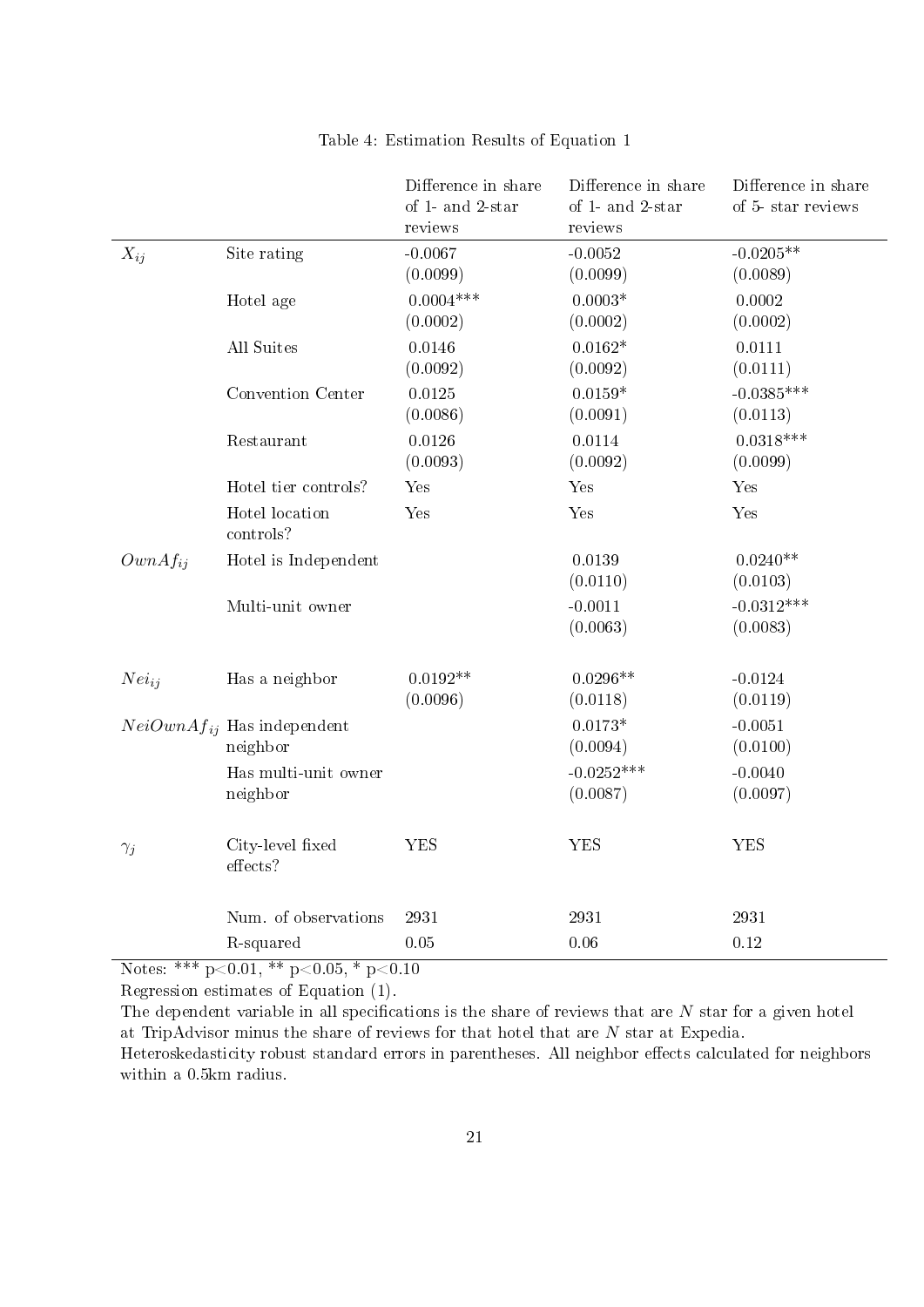suggest that the presence of any neighbor within 0.5km significantly increases the difference in the 1- and 2-star share across the two sites. We hypothesize that multi-unit owners bear a higher cost of review manipulation and thus will engage in less review manipulation. Our results show that the presence of a multi-unit owner hotel within 0.5km results in 2.5 percentage point decrease in the difference in the share of 1- and 2-star reviews across the two sites, relative to having only single-unit owner neighbors. This negative effect is statistically different from zero at the 1 percent confidence level. As expected, the hotel's own ownership and affiliation characteristics do not have a statistically significant relationship to the presence of 1-star and 2-star reviews. The presence of an independent hotel within 0.5km results in an additional increase of 1.7 percentage point in the difference in the share of 1-star and 2-star reviews across the two sites. Our point estimates imply that having an independent neighbor versus having no neighbor results in a 4.7 percentage point increase in and 1- and 2 star reviews (3.0 percentage points for having any neighbor plus 1.7 for the neighbor being independent). These estimated effects are large given that the average share of 1and 2-star reviews is 25% for a hotel on TripAdvisor.

Of course, the neighbor characteristics are the characteristics of interest in the 1- and 2-star review specifications. However, our specifications include the hotel's own ownership characteristics as control variables. The estimated coefficients for the hotel's own ownership characteristics are small in magnitude and statistically insignicant. This is consistent with our manipulation hypotheses but seem inconsistent with the alternative hypothesis of differences in preferences for ownership characteristics across TripAdvisor and Expedia users.

We next turn to the specification where the dependent variable is the difference in the share of 5-star reviews. That is, the dependent variable is  $\frac{5StarReviews^{TA}_{ij}}{TotalReviews^{TA}_{ij}} - \frac{5StarReviews^{Exp}_{ij}}{TotalReviews^{Exp}_{ij}}$ . This is our measure of possible positive review manipulation. Consistent with our hypothesis that independent hotels optimally post more positive fake reviews, we see that independent hotels have 2.4 percentage points higher difference in the share of 5-star reviews across the two sites than branded chain hotels. This effect is statistically different from zero at the five percent confidence level. Since hotels on TripAdvisor have on average a  $31\%$  share of 5-star reviews, the magnitude of the effect is reasonably large. However, as we mentioned before, while this result is consistent with manipulation, we can not rule out the possibility that reviewers on TripAdvisor tend to prefer independent hotels over branded chain hotels to a bigger extent than Expedia customers.

We also measure the disparity across sites in preferences for hotels with multi-unit owners.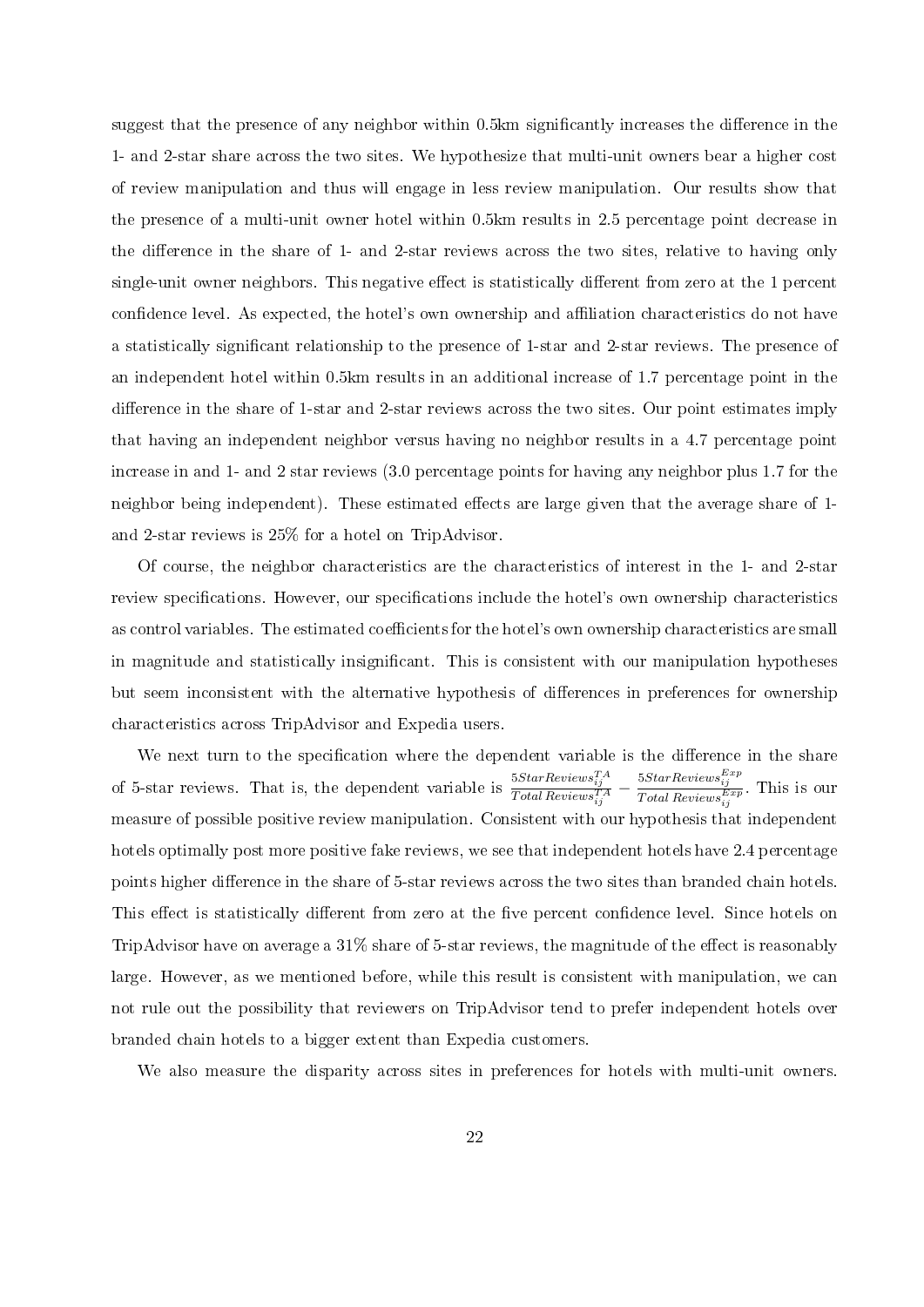Consistent with our hypothesis that multi-unit owners will find review manipulation more costly, and therefore engage in less review manipulation, we find that hotels that are owned by a multi-unit owner have a 3.1 percentage point smaller difference in the share of 5-star reviews across the two sites. This translates to about four fewer 5-star reviews on TripAdvisor if we assume that the share of Expedia reviews stays the same across these two conditions and that the hotel has a total of 120 reviews on TripAdvisor, the site average. While we include neighbor effects in this specification, we do not have strong hypotheses on the effect of neighbor characteristics on the difference in the share of 5-star reviews across the two sites, since there is no apparent incentive for a neighboring hotel to practice positive manipulation on the focal hotel. Indeed, in the 5-star specification, none of the estimated neighbor effects are large or statistically significant. In interpreting these results, it is important to remember that the ownership characteristic is virtually unobservable to the consumer; it measures the difference between, for example, an Archon Hospitality Fairfield Inn and an owneroperator Fairfield Inn. Nonetheless, it is plausible that TripAdvisor and Expedia users differentially value hotel characteristics that are somehow correlated with the presence of an owner-operator (and not included in our regression specifications). We return to this issue below.

For the 5-star specifications, the hotel's own ownership characteristics are the variables of interest, rather than the neighbor variables. Here, we find the estimated coefficients of the neighbor characteristics to be small and statistically insignificant. This finding is consistent with our manipulation hypothesis but seems inconsistent with the alternative hypothesis that TripAdvisor and Expedia users have systematically different preferences for hotels with different kinds of neighbors.

What do our results suggest about the extent of review manipulation on an open platform such as TripAdvisor overall? Note that we cannot identify the baseline level of manipulation on TripAdvisor that is uncorrelated with our characteristics. Thus, we can only provide estimates for the difference between hotels of different characteristics. However, as an example, let's consider the difference in positive manipulation under two extreme cases: a) a branded chain hotel that is owned by a multi-unit owner (the case with the lowest predicted and estimated amount of manipulation) and b) an independent hotel that is owned by a small owner (the case with the greatest predicted and estimated amount of manipulation). Recall that the average hotel in our sample has 120 reviews, of which 37 on average are 5-star. Our estimates suggest that we would expect about 7 more positive TripAdvisor reviews in case b versus case a. Similarly, we can perform a comparison for the case of negative manipulation by neighbors. Consider case c) being a completely isolated hotel and case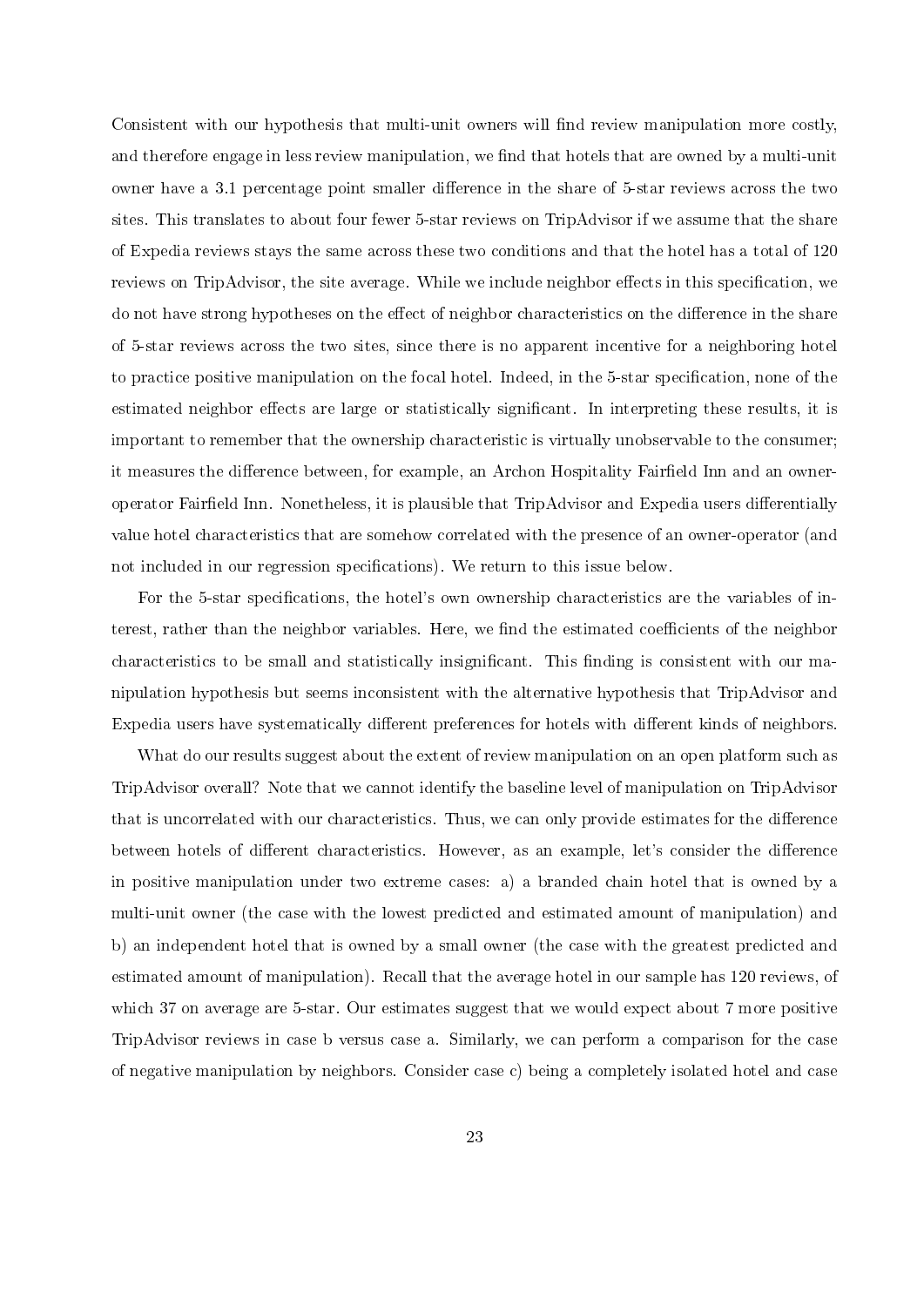d) being located near an independent hotel that is owned by a small owner. For the average hotel with 120 reviews, thirty 1-star and 2-star reviews would be expected as a baseline. Our estimates suggest that there would be a total of 6 more fake negative reviews on TripAdvisor in case d versus case c.

Our main results focus on the presence of neighbors and the ownership and aliations of hotels and their neighbors. However, hotels differ structurally not only in their ownership but also in their management. As explained above, some hotel units have single unit owners, but these owners outsource day to day management of the hotels to a management company. In our sample of 2931 hotels, of the 2029 that do not have multi-unit owners, 767 do outsource management to multi-unit managers. As we explain in Section 4, the management company is not residual claimant to hotel profitability the way that the owner is, but nonetheless, obviously has a stake in hotel success. As in the case of multi-unit owners, posting of fake reviews by an employee of a management company could, if detected, have negative implications for the management company as a whole. Thus, we expect that a multi-unit management company would have a lower incentive to post fake reviews than a single-unit manager (which in many cases is the owner). This implies that hotel neighbors of hotels with multi-unit managers should have fewer 1- and 2-star reviews on TripAdvisor while hotels with multi-unit managers should have fewer 5-star reviews on TripAdvisor, once again if we assume that the share of Expedia reviews stays the same.

In the first column in Table 5, we use the share difference in 1- and 2-star reviews as the dependent variable. Here, as before, we have no predictions for the own hotel characteristics (and none are statistically different from zero). We do have predictions for neighbor characteristics. As before, we find that having any neighbor is associated with having more 1- and 2-star reviews, a 3.8 percentage point increase. As before, an independent hotel neighbor is associated with more negative reviews on TripAdvisor relative to Expedia and having a large owner chain neighbor is associated with fewer negative reviews on TripAdvisor. The presence of a large management company neighbor is associated with fewer negative reviews on TripAdvisor, although the effect is not statistically significant at standard confidence level. The presence of a large owner neighbor and the presence of a large management company neighbor are quite positively correlated. A test of the joint signicance shows that the two variables are jointly significant in our specification at the 1 percent level.

In the second column of Table 5, we examine 5-star reviews. Here, as before, the neighbor characteristics are uninformative. As before, independent hotels have more 5-star reviews on Tri-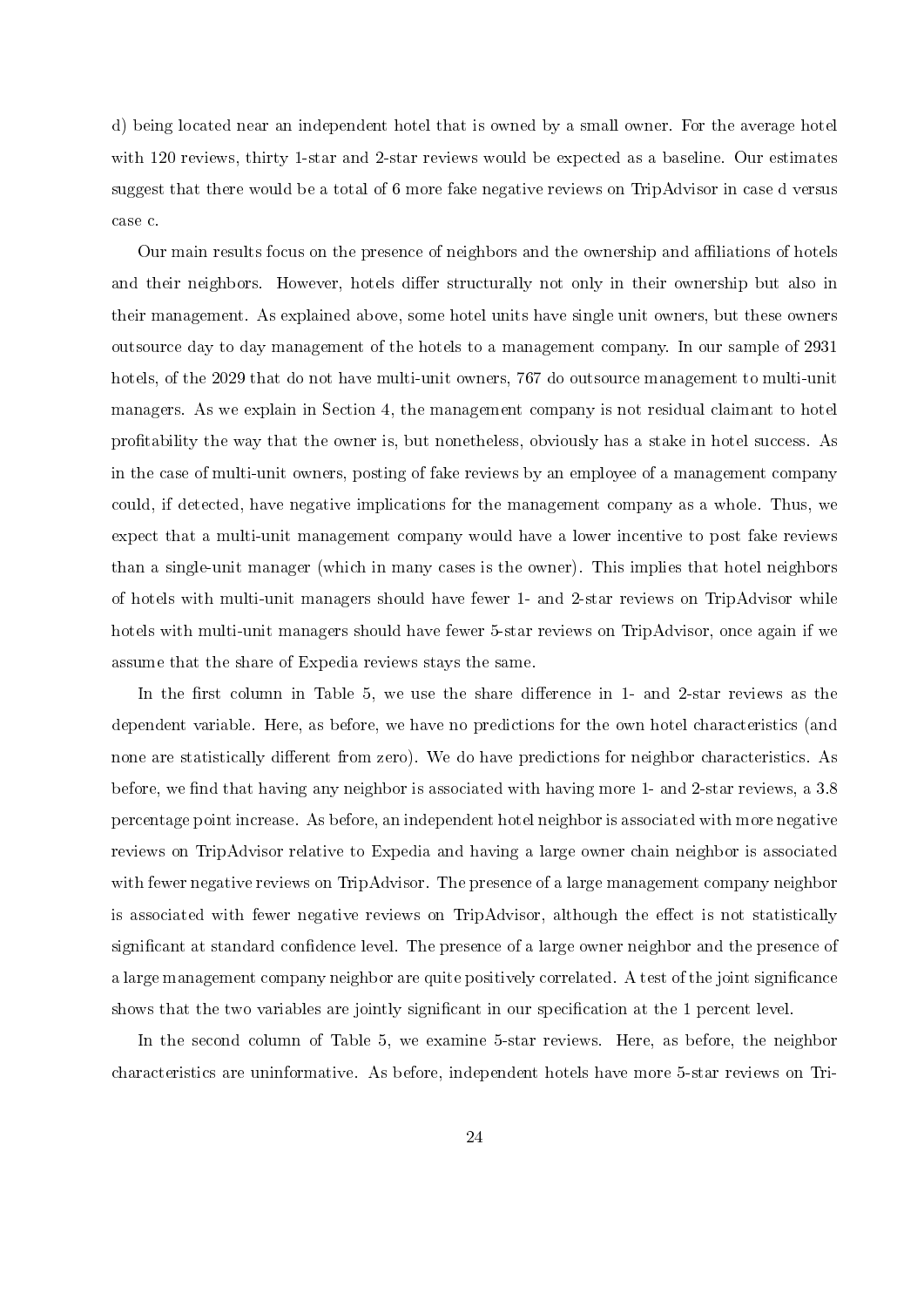|              |                                               | Difference in<br>share of 1- and<br>2- star reviews | Difference in<br>share of 5-star<br>reviews |
|--------------|-----------------------------------------------|-----------------------------------------------------|---------------------------------------------|
| $X_{ij}$     | Site rating                                   | $-0.0047$<br>(0.0100)                               | $-0.0183**$<br>(0.0090)                     |
|              | Hotel age                                     | $0.0003**$<br>(0.0002)                              | 0.0002<br>(0.0002)                          |
|              | All Suites                                    | $0.0169*$<br>(0.0091)                               | 0.0144<br>(0.0112)                          |
|              | Convention Center                             | $0.0163*$<br>(0.0090)                               | $-0.0363***$<br>(0.0113)                    |
|              | Restaurant                                    | 0.0110<br>(0.0092)                                  | $0.0323***$<br>(0.0099)                     |
|              | Hotel tier controls?                          | <b>YES</b>                                          | <b>YES</b>                                  |
|              | Hotel location controls?                      | <b>YES</b>                                          | <b>YES</b>                                  |
| $OwnAf_{ii}$ | Hotel is Independent                          | 0.0141<br>(0.0111)                                  | $0.213**$<br>(0.0104)                       |
|              | Multi-unit owner                              | $-0.0014$<br>(0.0064)                               | $-0.0252***$<br>(.0086)                     |
|              | Multi-unit management company                 | 0.0022<br>(0.0077)                                  | $-0.0211$ **<br>(0.0092)                    |
| $Nei_{ij}$   | Has a neighbor                                | $0.0379***$<br>(0.0142)                             | $-0.0098$<br>(0.0140)                       |
|              | $NeiOwnAf_{ij}$ Has independent neighbor      | $0.0173*$<br>(0.0094)                               | $-0.006$<br>(0.0100)                        |
|              | Has multi-unit owner neighbor                 | $-0.0169*$<br>(0.0097)                              | 0.0004<br>(0.0114)                          |
|              | Has multi-unit management<br>company neighbor | $-0.0183$<br>(0.0125)                               | $-0.0059$<br>(0.0136)                       |
| $\gamma_j$   | City-level fixed effects?                     | <b>YES</b>                                          | <b>YES</b>                                  |
|              | Num. of observations                          | 2931                                                | 2931                                        |
|              | R-squared                                     | 0.06                                                | 0.12                                        |

### Table 5: Management Company Specifications

Notes: \*\*\*  $p<0.01$ , \*\*  $p<0.05$ , \*  $p<0.10$ 

Regression estimates of Equation  $(1)$ . The dependent variable in all specifications is the share of reviews that are N star for a given hotel at TripAdvisor minus the share of reviews for that hotel that are N star at Expedia. Heteroskedasticity robust standard errors in parentheses. All neighbor effects calculated for 0.5km radius.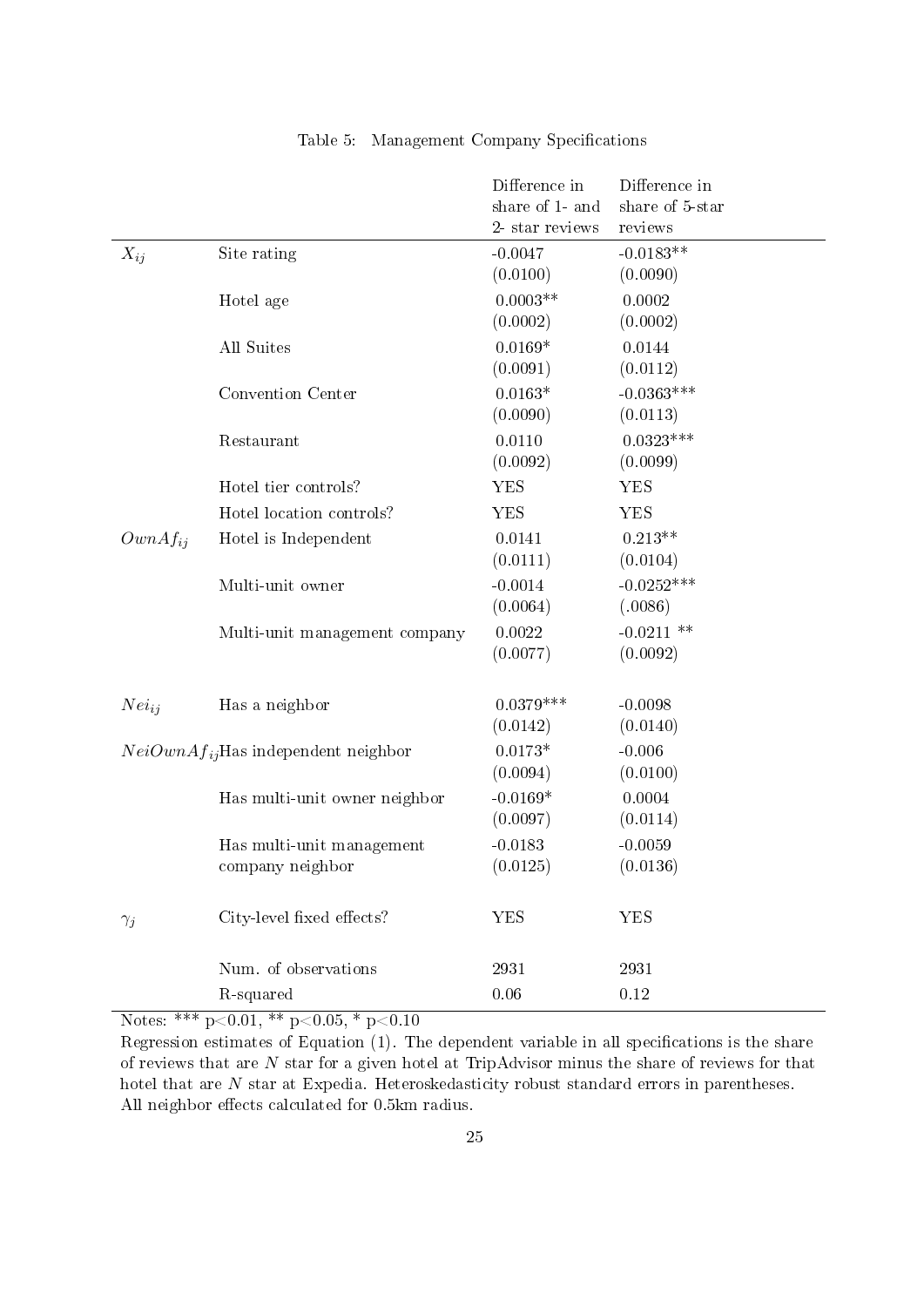pAdvisor relative to Expedia and that hotels with a large owner company have fewer 5-star reviews. In addition, the results show that a hotel that is managed by a multi-unit management company has a statistically significant 2.1 percentage point decrease in the difference of the share of 5-star reviews between the two sites which we interpret as a decrease in positive manipulation. Notably, the inclusion of this variable does not alter our previous results; independent hotels continue to have significantly more 5-star reviews on TripAdvisor relative to Expedia and hotels with multi-unit owners have fewer 5-star reviews. This result is important because, like a multi-unit owner company, management by a multi-unit management company is invisible to the consumer. Thus, altogether, there is suggestive evidence that, like larger owner companies, larger management companies are associated with less review manipulation.

Unfortunately, it is impossible for us, given these data, to measure the effect that these ratings' changes will have on sales. While Chevalier and Mayzlin (2006) show that 1-star reviews hurt book sales more than 5-star reviews help book sales, those findings do not necessarily apply to this context. Chevalier and Mayzlin (2006) note that two competing books on the same subject may indeed be net complements, rather than net substitutes. Authors and publishers, then, may gain from posting fake positive reviews of their own books, but will not necessarily benefit from posting negative reviews of rivals' books. Thus, in the context of books, 1-star reviews may be more credible than 5 star reviews. We have seen that, in the case of hotels, where two hotels proximate to each other are clearly substitutes, one cannot infer that a 1 or 2 star review should be treated by customers as more credible than a 5-star review.

#### 5.2 Results for One-Time Reviewers

Our preceding analysis is predicated on the hypothesis that promotional reviewers have an incentive to imitate real reviewers as completely as possible. This is in contrast to the computer science literature, described above, that attempts to find textual markers of fake reviews. Nonetheless, for robustness, we do separately examine one category of "suspicious" reviews. These are reviews that are posted by one-time contributors to TripAdvisor. The least expensive way for a hotel to generate a user review is to create a fictitious profile on TripAdvisor (which only requires an email address), and following the creation of this profile, to post a review. This is, of course, not the only way that the hotel can create reviews. Another option is for a hotel to pay a user with an existing review history to post a fake review; yet another possibility is to create a review history in order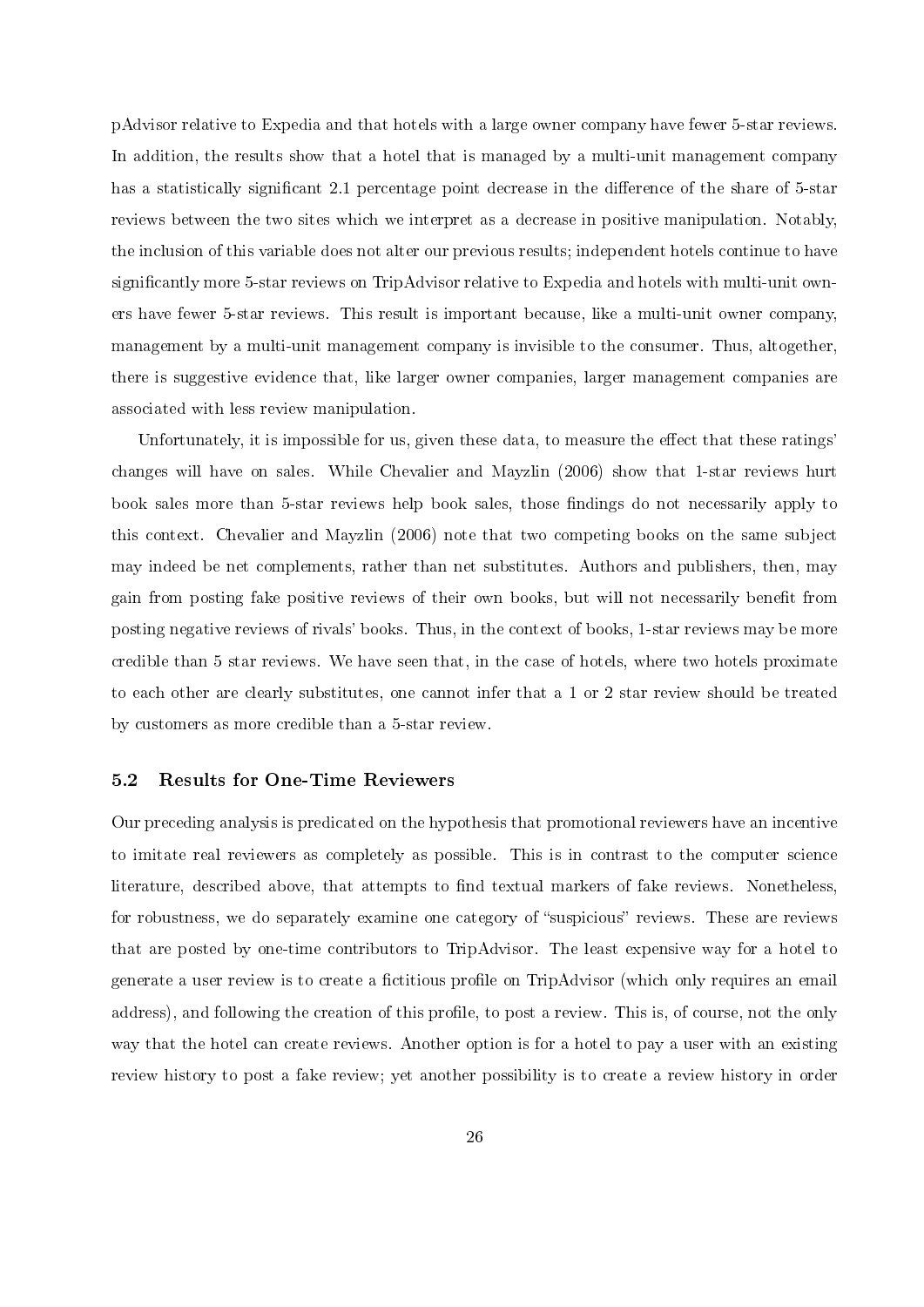to camouflage a fake review. Here, we examine "suspicious" reviews: the review for a hotel is the first and only review that the user ever posted. In our sample, 23.0% of all TripAdvisor reviews are posted by one-time reviewers. These reviews are more likely to be extreme compared to the entire TripAdvisor sample: 47.6% of one-time reviewers are 5-star versus 38.1% in the entire TripAdvisor sample. There are more negative outliers as well: 24.3% of one-time reviews are 1-star and 2-star versus 16.4% in the entire TripAdvisor sample. Of course, the extremeness of one-time reviews does not in and of itself suggest that one-time reviews are more likely to be fake; users who otherwise do not make a habit of reviewing may be moved to do so by an unusual experience with a hotel.

In Table 6 we present the results of the following three specifications. In the first column, we present the results of a specification where the dependent variable is the share of one-time contributor user reviews on TripAdvisor. Thus, our dependent variable is  $\frac{one-time\ Reviews^{TA}_{ij}}{Total\ Reviews^{TA}_{ij}}$ . This captures the incidence of these suspicious reviews and includes potential positive as well as negative manipulation. The most striking result is that one-time reviews are 8.8 percentage points more common for independent hotels. This is consistent with our earlier results, but also could be attributable to legitimate customer reviewing preferences. Also consistent with our earlier results, we find a negative impact of multi-unit owner on one-time reviewing activity, and a negative impact of multi-unit owner neighbors. There is one variable in our specication that does not have the anticipated sign. The presence of any neighbor is negatively associated with "suspicious" reviews (although this effect is insignificant); our model would predict that this association would be positive.

The other two specifications in Table 6 address the valence of these reviews. For these specifications, the dependent variable is  $\frac{one-time NStarReviewS^{TA}_{ij}}{one-time ReviewS^{TA}_{ij}} - \frac{NStarReviewS^{Exp}_{ij}}{Total ReviewS^{Exp}_{ij}}$ . That is, we look at the difference between the share of  $N$ -star reviews among "suspicious" reviews on TripAdvisor and the overall share of N-Star reviews on Expedia. Ideally, we might want to compare one-time reviews on TripAdvisor to one-time reviews on Expedia. Unfortunately, Expedia's reviewer identification features render identifying one-time reviewers impossible. Column 2 shows the case where  $N = 1$ or 2, our specification that focuses on the characteristics of neighbor hotels. The presence of a neighbor is associated with a 2.9 percentage point increase in the share of one-time reviews that are 1 or 2 stars. This effect is statistically significant at the ten percent level. The effect of independent neighbors and multi-unit neighbors are positive and negative, respectively, in accordance with our model and previous results. However, these effects are not significant at standard confidence levels. It is possible that these results are weak in part because one-time reviews are "suspicious."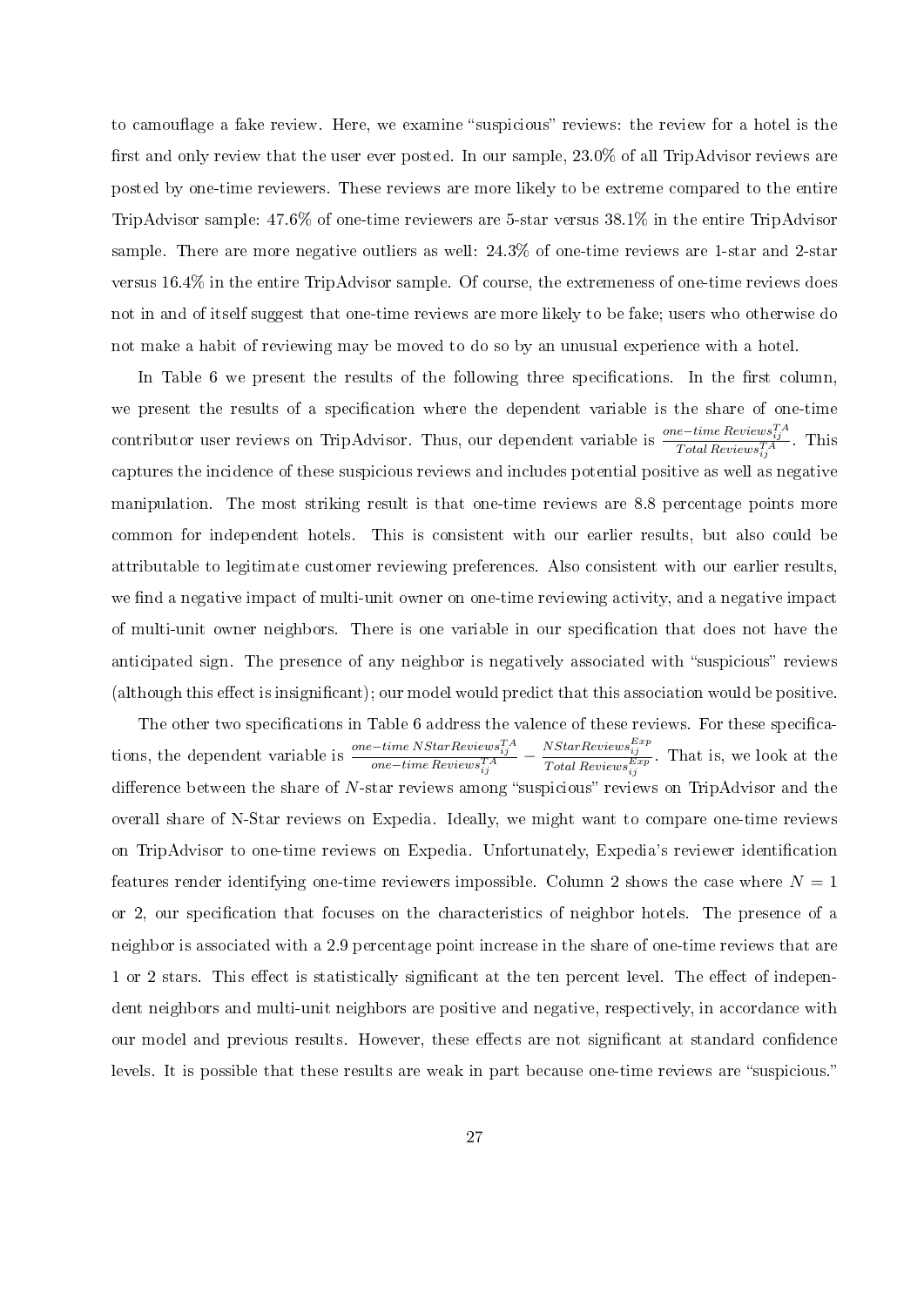|            |                                             | Share of one-time<br>contributor user<br>reviews | Difference in share<br>of 1 and 2 star<br>reviews | Difference in<br>share of 5 star<br>reviews |
|------------|---------------------------------------------|--------------------------------------------------|---------------------------------------------------|---------------------------------------------|
| $X_{ij}$   | Site rating                                 | $-0.0176***$<br>(0.0061)                         | $-0.0175$<br>(0.0113)                             | $-0.0083$<br>(0.0102)                       |
|            | Hotel age                                   | $0.0003**$<br>(0.0001)                           | 0.00005<br>(0.0002)                               | 0.0002<br>(0.0002)                          |
|            | All Suites                                  | 0.0086<br>(0.0065)                               | $-0.0147$<br>(0.0137)                             | 0.0035<br>(0.0150)                          |
|            | Convention Center                           | $-0.0177**$<br>(0.0082)                          | $0.0532***$<br>(0.0147)                           | $-0.0716***$<br>(0.0170)                    |
|            | Restaurant                                  | $0.0376***$<br>(0.0068)                          | 0.0079<br>(0.0126)                                | $0.0329***$<br>(0.0128)                     |
|            | Hotel tier controls?                        | <b>YES</b>                                       | <b>YES</b>                                        | <b>YES</b>                                  |
|            | Hotel location<br>controls?                 | <b>YES</b>                                       | <b>YES</b>                                        | <b>YES</b>                                  |
| $Own_{ij}$ | Hotel is Independent                        | $0.0881***$<br>(0.0079)                          | $-0.0035$<br>(0.0135)                             | 0.0082<br>(0.0123)                          |
|            | Multi-unit owner                            | $-0135**$<br>(0.0052)                            | 0.0109<br>(0.0102)                                | $-0.0239**$<br>(0.0117)                     |
| $Nei_{ij}$ | Has a neighbor                              | $-0.0091$<br>(0.0080)                            | $0.0285*$<br>(0.0156)                             | $-0.0093$<br>(0.0159)                       |
|            | $NeiOwnAf_{ij}$ Has independent<br>neighbor | 0.0002<br>(0.0066)                               | 0.0203<br>(0.0133)                                | 0.0027<br>(0.0130)                          |
|            | Has multi-unit owner<br>neighbor            | $-0.0144**$<br>(0.0062)                          | $-0.0150$<br>(0.0125)                             | $-0.0038$<br>(0.0132)                       |
| $\gamma_j$ | City-level fixed<br>effects?                | <b>YES</b>                                       | <b>YES</b>                                        | <b>YES</b>                                  |
|            | Num. of observations                        | 2874                                             | 2874                                              | 2874                                        |
|            | R-squared                                   | 0.35                                             | 0.05                                              | 0.07                                        |

Table 6: Results for TripAdvisor one-time contributor reviewers

Notes: \*\*\*  $p<0.01$ , \*\*  $p<0.05$ , \*  $p<0.10$ 

Estimation of Equation 1 with the sample restricted to hotels that have at least one review by a one-time contributor (the reviewer has only submitted one review on TripAdvisor).

The dependent variable in the first column is the share of reviews by one-time contributors among all TripAdvisor reviews for a given hotel. The dependent variable in the other two columns is the share of reviews by one-time contributors that are  $N$  star for a given hotel at TripAdvisor minus the share of reviews for that hotel that are N star at Expedia.

Heteroskedasticity robust standard errors in parentheses. All neighbor effects calculated for 0.5km radius.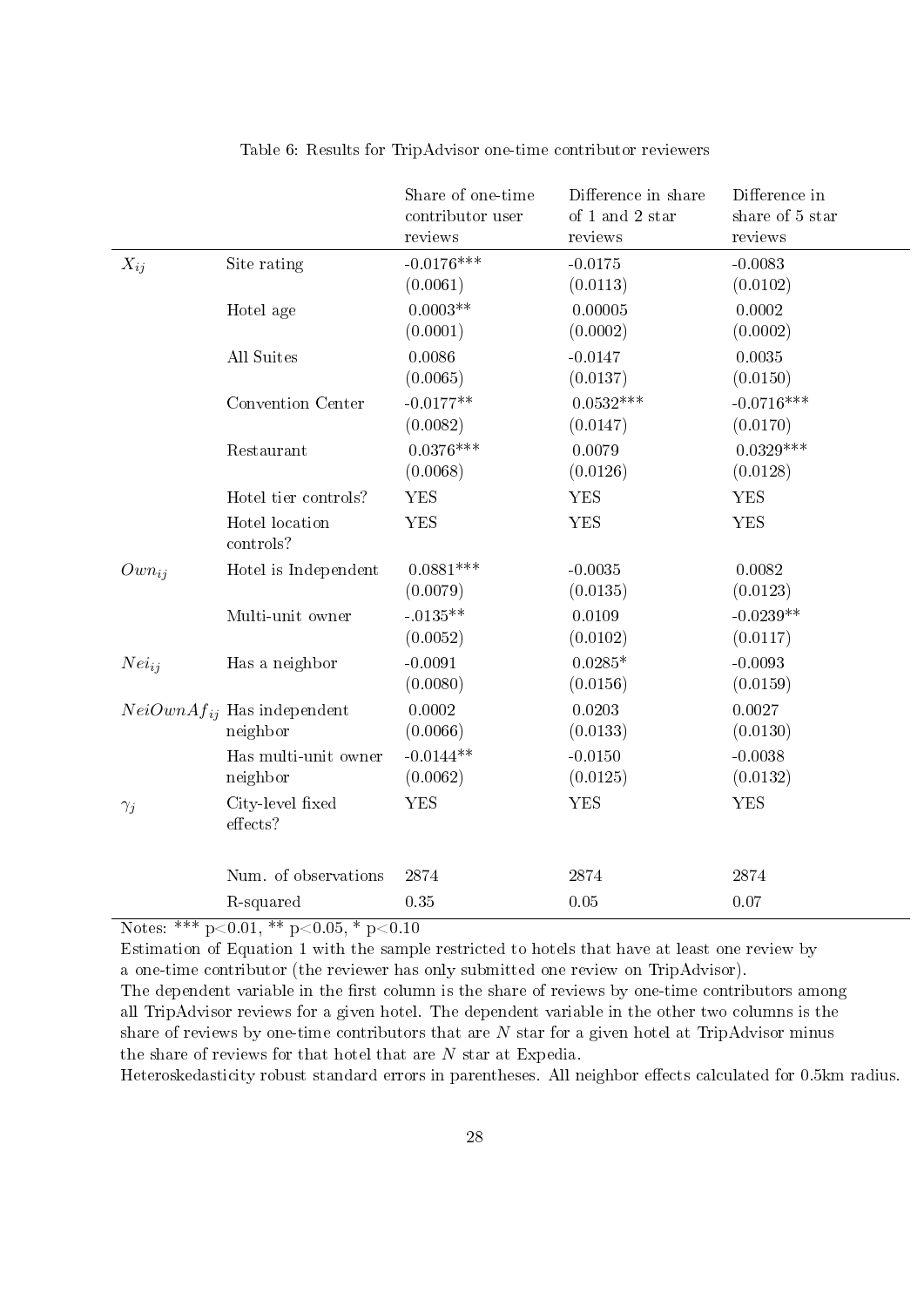TripAdvisor has a policy whereby hotels can contest suspicious reviews and TripAdvisor may, at its discretion, remove contested "suspicious" reviews from the site. Negative reviews by one-time reviewers may be more likely to be expunged from the site. In Column 3, we examine 5-star reviews, the specifications in which we focus on own-hotel characteristics. The effect of hotel independence is positive, as predicted, but not significantly different from zero. Multi-unit owner has a statistically significant 2.4 percentage point lower difference in the share of 5-star reviews across the two sites, which is consistent with our hypotheses and earlier results.

Overall, these results confirm our prior results that manipulation of reviews takes place in a way that is consistent with predicted hotel incentives. However, our results for "suspicious" reviews are not as compelling as our results for all "reviews." Of course, with this analysis we are forced to construct the left hand side variable using a smaller subset of reviews, which may be noisy. Further, if fakers are sophisticated in their attempt to avoid detection, they may be avoiding these suspicious reviewing activities.

#### 5.3 Robustness Checks

Perhaps the main concern with our results is the potential for selection on unobservables. That is, TripAdvisor and Expedia users may differ in their taste for hotel characteristics. We have included many such possible characteristics in our specifications (hotel age, hotel tier, hotel location type, etc.). Thus, differences in tastes for these included characteristics are not a problem for our analysis; we have controlled for these in our specification. However, it is possible that consumer tastes differ across the two websites for unobservable characteristics. This is a concern if the unobservable characteristics are correlated with the ownership, affiliation, and neighbor variables of interest. This could in principle lead to significant measured impacts of our ownership, affiliation, and neighbor variables even if ownership, affiliation, and neighbor characteristics are not associated with review manipulation. A priori, we find this alternative hypothesis less plausible for any specifications in which the variables of interest are neighbor variables. It seems unlikely, for example, that TripAdvisor users systematically dislike (relative to Expedia users) hotels whose hotel neighbors are franchisees that operate a single hotel. A priori, we find selection on unobservables to be a more plausible concern for specifications in which the variables of interest are own-hotel ownership and affiliation.

To investigate selection on unobservables, we undertake the following exercise. Recall that our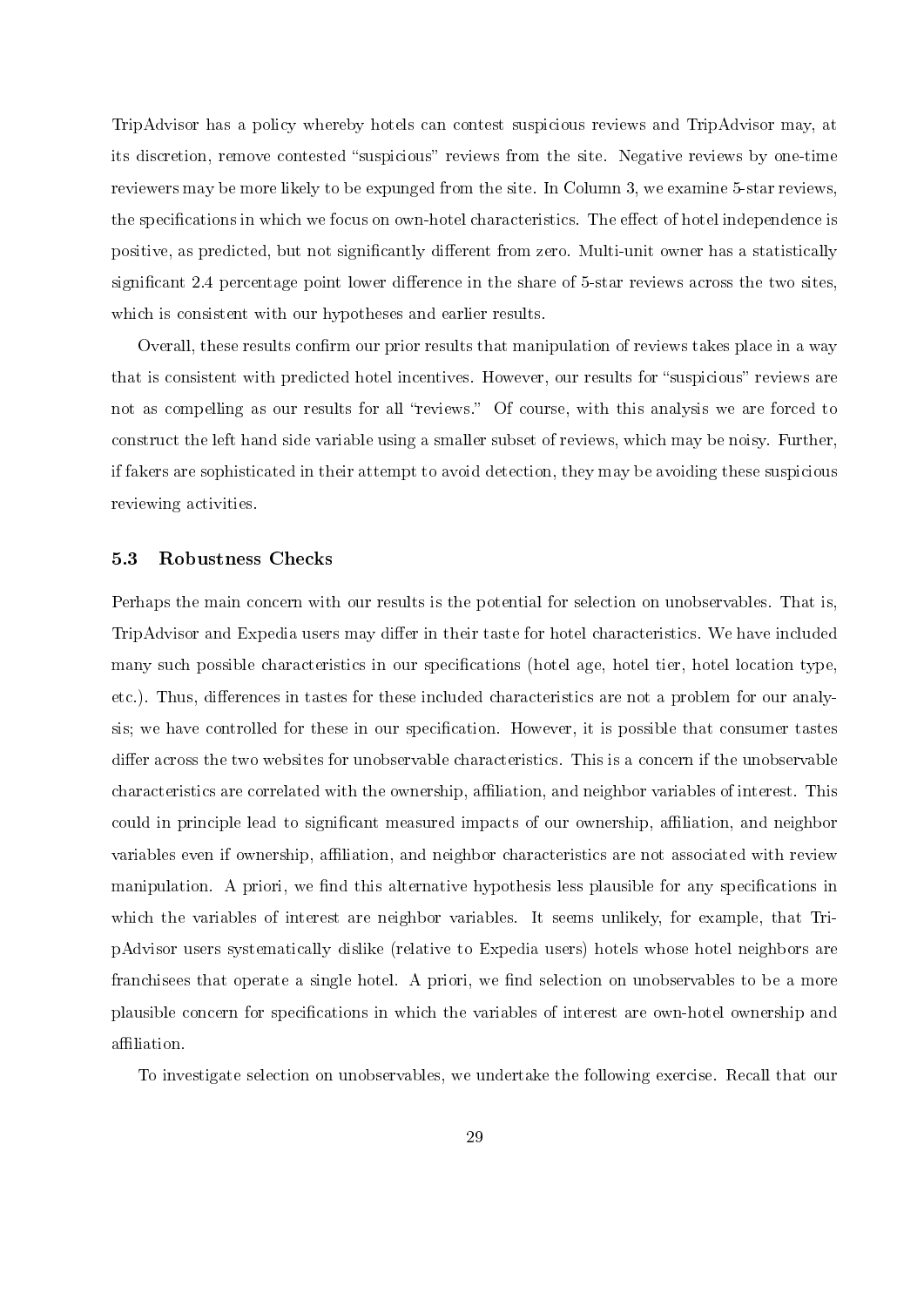base specifications include a rich set of control variables. We re-estimate the base specifications in Table 4, maintaining the neighbor, ownership, and affiliation variables but removing all of the control variables. We compare the result of this no-controls specification to our basic results including all of the control variables. We examine how much (if at all) inclusion of the control variables attenuates the coefficients for the variables of interest. If unobservable characteristics are positively correlated with observable characteristics, one might expect that the inclusion of additional controls, if they were available, would further attenuate the coefficients on the variables of interest.<sup>14</sup> The nocontrol specifications are shown in Columns 1 through 3 of Table 7. Comparing Table 4 to Table 7, for the neighbor specification shown in Column 1, reestimation excluding all control variables actually produces a smaller point estimate of the neighbor effect. Thus, inclusion of a set of control variables does not attenuate the results at all. This finding has been interpreted in the literature as assuaging concerns about selection on unobservables. Similarly, the full neighbor ownershipaffiliation specification in Column 2 of Table 4 can be compared with the specifications with no control variables in Table 7. The independent neighbor variable has a stronger measured impact on review differences in the regression with the controls versus the regression without controls. Again, inclusion of controls does not attenuate the independence effect. The owner-neighbor effect does attenuate from -0.031 to -0.025 with the inclusion of the control variables. However, our specifications contain a very rich set of control variables. If we could hypothetically perform a regression that contained all of the unobservables, and if these unobservables were as powerful as the observable control variables in attenuating the ownership effect, the ownership effect would still remain substantial in magnitude. Thus, for the neighbor specifications in Columns 1 and 2 of Table 4, we conclude that selection on unobservables is unlikely to be a major explanation for our results.

A priori, selection on unobservables is more plausible for the five star specifications examining a hotel's own characteristics. Own hotel ownership and affiliation are plausibly correlated with characteristics that TripAdvisor and Expedia customers could value differently. Again, we examine this issue by comparing the no controls specifications in Column 3 of Table 7 to the full controls specifications in Column 3 of Table 4. Here, the alternative hypothesis of selection on unobservables is more difficult to reject. Both the multi-unit owner dummy and the independent hotel dummy are attenuated by approximately 50% when controls are added to the regression. Thus, our interpretation of these coefficients as evidence for review manipulation relies on the included hotel

 $14$ See Altonji et al. (2005) for a more formal discussion of this test.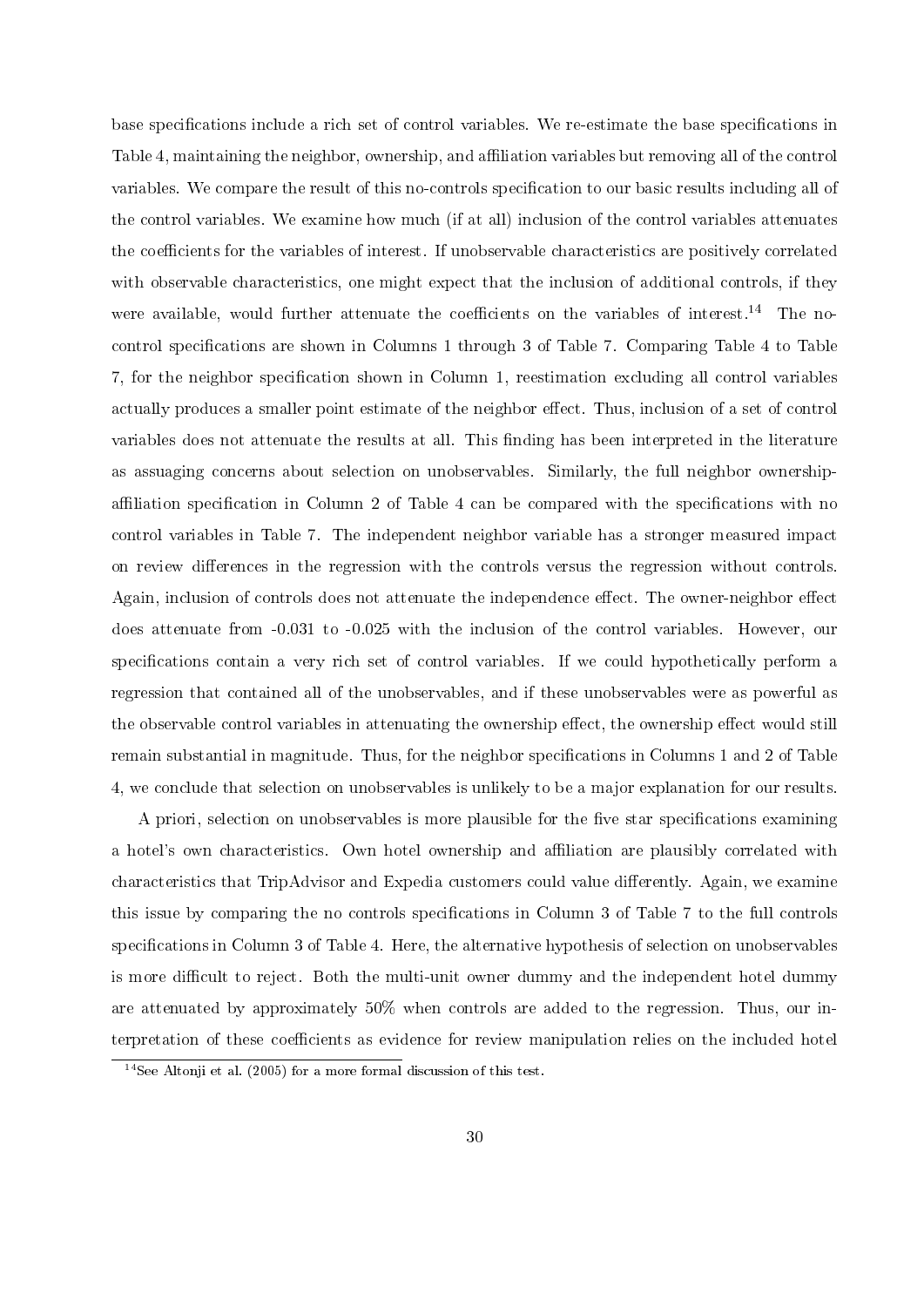|                  |                              | Difference in<br>Share of   | Difference in<br>Share of   | Difference in<br>Share of |
|------------------|------------------------------|-----------------------------|-----------------------------|---------------------------|
|                  |                              | 1- and $2$ -star<br>reviews | $1$ and $2$ star<br>reviews | 5-star reviews            |
| $X_{ij}$         | Site rating                  |                             |                             |                           |
|                  | Hotel age                    |                             |                             |                           |
|                  | All Suites                   |                             |                             |                           |
|                  | Convention Center            |                             |                             |                           |
|                  | Restaurant                   |                             |                             |                           |
|                  | Hotel tier controls          | N <sub>O</sub>              | N <sub>O</sub>              | N <sub>O</sub>            |
|                  | Hotel location<br>controls   | NO                          | NO                          | N <sub>O</sub>            |
| $Own_{ij}$       | Hotel is                     |                             | 0.0093                      | $0.0429***$               |
|                  | Independent                  |                             | (0.0092)                    | (0.0103)                  |
|                  | Multi-unit owner             |                             | $-0.0181**$                 | $-0.0642***$              |
|                  |                              |                             | (0.0075)                    | (0.0084)                  |
| Nei              | Has a neighbor               | 0.0118                      | $0.0324***$                 | $-0.0177$                 |
|                  |                              | (0.0079)                    | (0.0098)                    | (0.0109)                  |
| $NeiOwnA f_{ii}$ | Has independent              |                             | 0.0022                      | $-0.0069$                 |
|                  | neighbor                     |                             | (0.0082)                    | (0.0091)                  |
|                  | Has multi-unit               |                             | $-0.0310***$                | $-0.0211**$               |
|                  | owner neighbor               |                             | (0.0083)                    | (0.0093)                  |
| $\gamma_j$       | City level fixed<br>effects? | NO                          | NO                          | N <sub>O</sub>            |
|                  | Num of                       | 2931                        | 2931                        | 2931                      |
|                  | observations                 |                             |                             |                           |
|                  | R-squared                    | 0.001                       | 0.01                        | 0.04                      |

Table 7: Robustness specifications: Specifications with no controls

Notes: \*\*\* $p<0.01,$ \*\* $p<0.05,$ \* $p<0.10$ 

Estimation of Equation 1 excluding control variables.

The dependent variable in all specifications is the share of reviews that are  $N$  star for a given hotel at TripAdvisor minus the share of reviews that are  $N$  star at Expedia.

Heteroskedasticity robust standard errors in parentheses.

All neighbor effects calculated for 0.5 km radius.

Results in this Table can be compared to the "base" specifications in Table 4 to measure whether and if the inclusion of control variables in Table 4 leads to substantial attenuation of the coefficients of interest.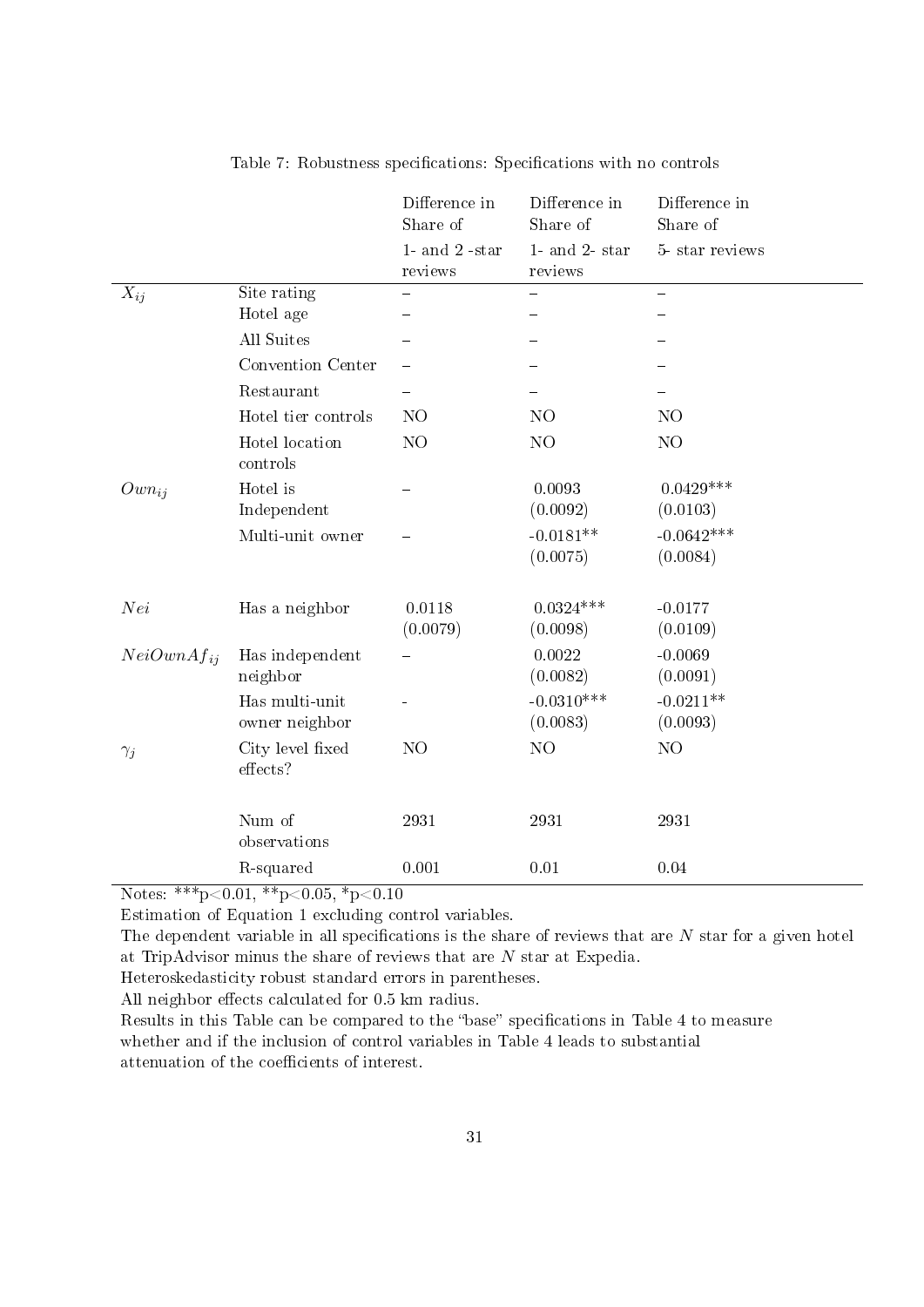characteristics being more powerful than omitted hotel characteristics in explaining the difference in reviewer behavior on TripAdvisor and Expedia.

Our analysis of Table 7 is one strategy to examine the importance of omitted hotel characteristics. In Appendix Table 11, we take another approach to examining omitted hotel characteristics. Here, we reexamine the base specifications of Table 4, including hotel chain fixed effects for the ten largest hotel brands. Inclusion of these chain fixed effects allows TripAdvisor and Expedia patrons to have a very general form of different preferences. They can have not only different preferences for hotel quality tiers and hotel age (all included in the controls in our base specications), but also can have different preferences for different individual hotel brands. These specifications produce results very similar to the base specifications discussed in 4. Here, the neighbor variables of interest are all of roughly the same magnitude and significance as in our base specifications. The only change that inclusion of this variable causes compared to the earlier results is that the independent own hotel dummy in the 5-star specification is no longer statistically significant; the ownership variable remains of the expected sign and statistically significantly different from zero.

Given the importance of our negative review specifications, we next turn to a few robustness checks that examine the robustness of our neighbor ownership and affiliation results. Throughout, we have used 1 and 2 star reviews as our marker of "negative" reviews. We chose this specification in part due to the summary statistics outlined in Table 1. While 31% of reviews on TripAdvisor are 5s, 1s and 2s together only account for  $25\%$  of reviews. Hence, a firm attempting to denigrate its competitor will often be able to do so effectively with either 1- or 2-star promotional reviews. Furthermore, a scan of web blogs, etc. suggests that hoteliers complain to TripAdvisor about fake 2-star negative reviews from competitors and that TripAdvisor has sometimes deemed such reviews as fake and removed them.<sup>15</sup> Nonetheless, we provide robustness results where we examine the basic specification in Equation 1 above, but consider only determinants of 1-star reviews. This is shown in the first column of Table 8. The results are similar to the base 1- and 2-star results in Column 2 of Table 4; the own-hotel ownership and affiliation characteristics have little explanatory power and are insignificant. The independent neighbor and large company owner neighbor coefficients are similar in magnitude and significance to the main specification. The "having any neighbor within  $0.5km$ " indicator variable has a smaller coefficient (although still of the hypothesized sign) but is not statistically significant at standard confidence levels.

 $15$ See, for example, "Fake Review Number Two" in http://TripAdvisorwatch.wordpress.com/trip-advisor-fakereviews/.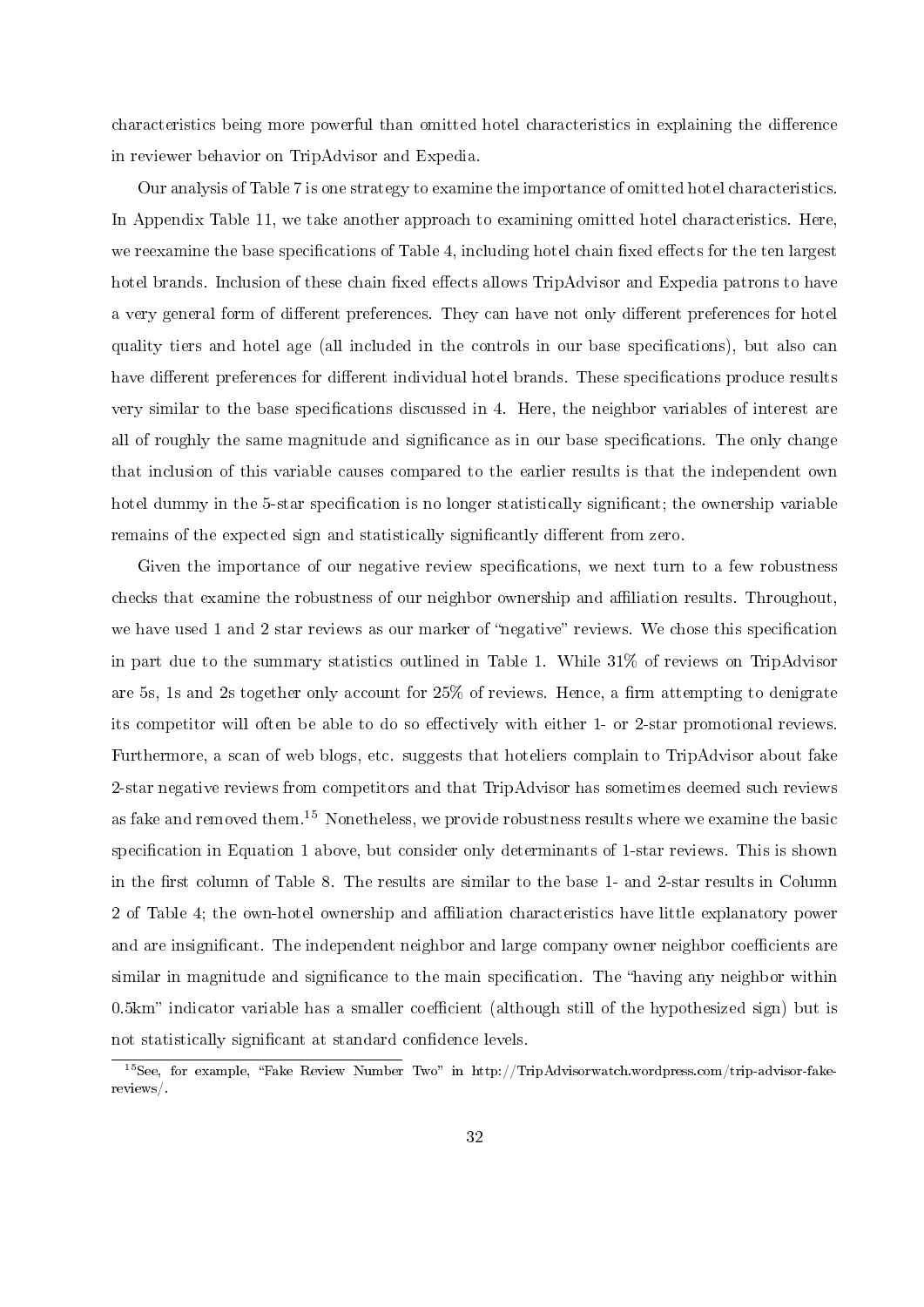|            |                                             | Difference<br>in share of<br>$1$ -star<br>reviews | Difference<br>in share of<br>$1$ - and<br>$2$ -star<br>reviews | Difference<br>in share of<br>$1$ and<br>$2$ -star<br>reviews | Difference<br>in share of<br>$1$ - and<br>$2$ -star<br>reviews |
|------------|---------------------------------------------|---------------------------------------------------|----------------------------------------------------------------|--------------------------------------------------------------|----------------------------------------------------------------|
| $X_{ij}$   | Site rating                                 | $-0.0177**$<br>(0.0076)                           | $-0.0055$<br>(0.0099)                                          | $-0.0050$<br>(0.0099)                                        | $-0.0048$<br>(0.0099)                                          |
|            | Hotel age                                   | $0.0005***$<br>(0.0001)                           | $0.0003$ **<br>(0.0002)                                        | $0.0003**$<br>(0.0002)                                       | $0.0003**$<br>(0.0002)                                         |
|            | All Suites                                  | 0.0091<br>(0.0076)                                | $0.0159*$<br>(0.0092)                                          | $0.0156*$<br>(0.0091)                                        | $0.0158*$<br>(0.0091)                                          |
|            | Convention<br>Center                        | 0.0104<br>(0.0073)                                | $0.0166*$<br>(0.0091)                                          | $0.0170*$<br>(0.0091)                                        | $0.0163*$<br>(0.0091)                                          |
|            | Restaurant                                  | 0.0039<br>(0.0076)                                | 0.0110<br>(0.0092)                                             | 0.0091<br>(0.0092)                                           | 0.0091<br>(0.0092)                                             |
|            | Hotel tier<br>controls?                     | <b>YES</b>                                        | <b>YES</b>                                                     | <b>YES</b>                                                   | <b>YES</b>                                                     |
|            | Hotel location<br>controls?                 | <b>YES</b>                                        | <b>YES</b>                                                     | <b>YES</b>                                                   | <b>YES</b>                                                     |
| $Own_{ij}$ | Hotel is<br>Independent                     | 0.0117<br>(0.0100)                                | 0.0126<br>(0.0110)                                             | 0.0113<br>(0.0109)                                           | 0.0114<br>(0.0109)                                             |
|            | Multi-unit<br>owner                         | $-0.0025$<br>(0.0047)                             | $-0.0012$<br>(0.0063)                                          | $-0.0015$<br>(0.0063)                                        | $-0.0020$<br>(0.0063)                                          |
| $Nei_{ij}$ | Has a neighbor                              | 0.0095<br>(0.0106)                                | $0.0258**$<br>(0.0102)                                         | 0.0125<br>(0.0132)                                           | 0.0137<br>(0.0147)                                             |
|            | $NeiOwnAf_{ij}$ Has independent<br>neighbor | $0.0192**$<br>(0.0081)                            | 0.0109<br>(0.0099)                                             | $0.0176*$<br>(0.0095)                                        | $0.0207**$<br>(0.0093)                                         |
|            | Has multi-unit<br>owner neighbor            | $-0.0204***$<br>(0.0075)                          | $-0.0262***$<br>(0.0084)                                       | $-0.0252***$<br>(0.0093)                                     | $-0.0262***$<br>(0.0096)                                       |
| $\gamma_j$ | City-level fixed<br>effects?                | <b>YES</b>                                        | <b>YES</b>                                                     | <b>YES</b>                                                   | <b>YES</b>                                                     |
|            | Num. of<br>observations                     | 2931                                              | 2931                                                           | 2931                                                         | 2931                                                           |
|            | Neighbor<br>radius?                         | $0.5 \mathrm{km}$                                 | 0.3km                                                          | $0.7 \mathrm{km}$                                            | $0.9 \mathrm{km}$                                              |
|            | R-squared                                   | $0.09\,$                                          | $0.05\,$                                                       | $0.05\,$                                                     | $0.05\,$                                                       |

Table 8: Specifications with negative reviews as dependent variable

Notes: \*\*\*  $p<0.01$ , \*\*  $p<0.05$ , \*  $p<0.10$ 

Estimation of Equation (1). The dependent variable in all specifications is the share of reviews that are N star for a given hotel at TripAdvisor minus the share of reviews that are N star at Expedia. Heteroskedasticity robust standard errors in parentheses. The radius for which neighbors are calculated for a given hotel is given in the table.3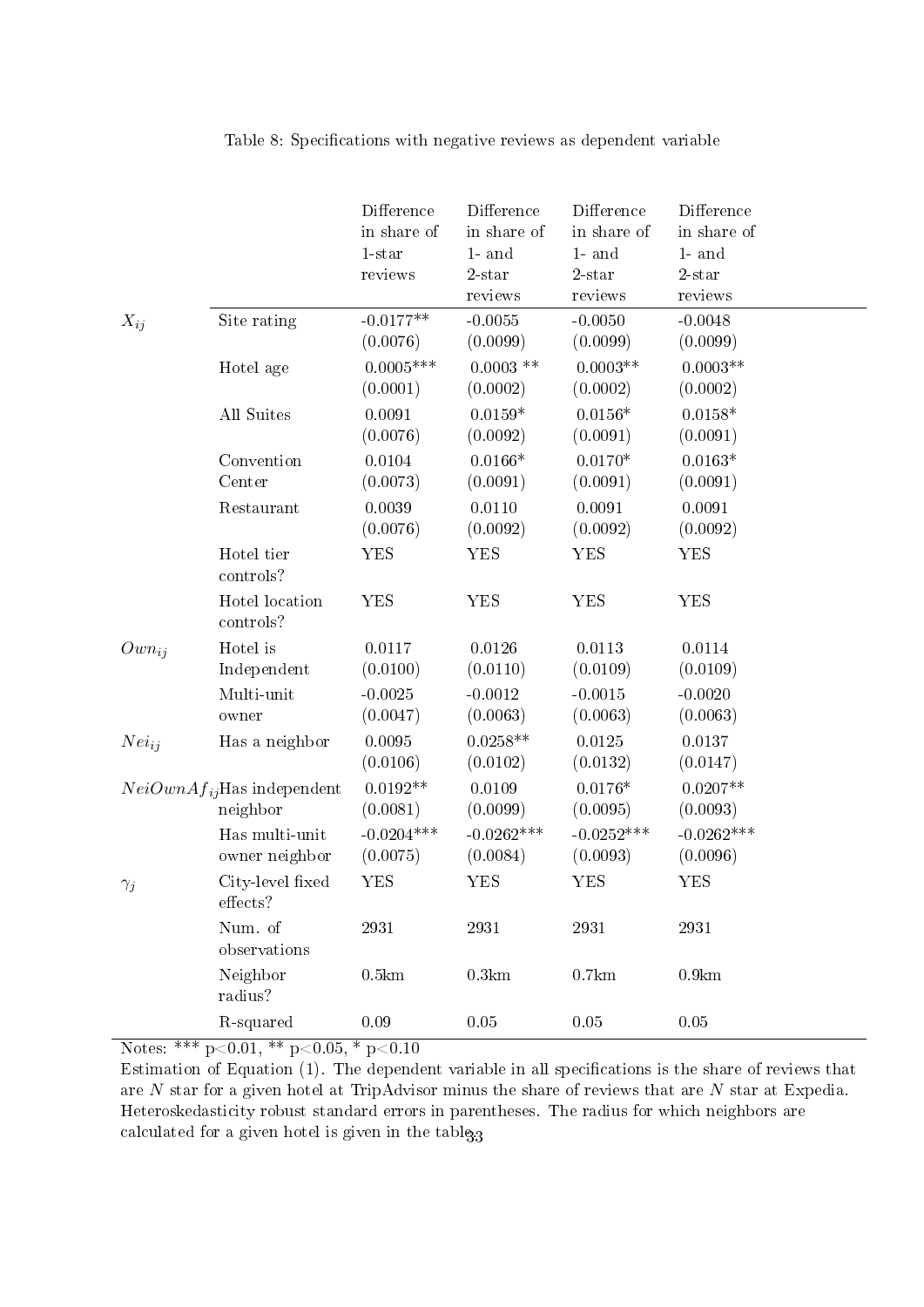We also examine the robustness of our results by altering the radius that we use to define neighbors. In our base specifications in Table 4, we define a neighbor as a hotel that is very close to the hotel of interest- within 0.5km kilometer of the hotel of interest. Under this definition,  $76\%$ of the hotels in our sample have a neighbor. In Columns 2 through 4 of Table 8 we re-estimate the specification of Column 2 of Table 4, but using different radii to define neighbors  $-0.3 \text{km}$ , 0.7km, and 0.9km. Under the narrower radius definition of  $0.3km, 65\%$  of hotels have a neighbor. Under the wider radius definitions of 0.7km and 0.9km,  $82\%$  and  $85\%$  of the hotels in our sample have a neighbor, respectively. These varying radii specifications are similar to our base specification. As the radius widens, the dummy for having any neighbor appears to diminish in magnitude and significance (as nearly every hotel has a neighbor), while the neighbor characteristics maintain or even increase explanatory power. Thus, we conclude that our results change with the radius size in a sensible way.

Finally, we examine the robustness of our results to our particular choices of review site. Specifically, we examine the relationship between our results and the results that would obtain by replacing the data from Expedia analyzed above with data from another site, Orbitz.com. Orbitz.com, like Expedia, is primarily a travel booking site that hosts user reviews. Orbitz is a less popular site than Expedia; Orbitz had approximately 60 percent fewer page views than Expedia in 2012.<sup>16</sup> In addition, whereas we expect there to be a large overlap between TripAdvisor and Expedia audiences due to the companies' co-marketing efforts at the time of data collection (see our discussion above), we do not have the same expectations for TripAdvisor and Orbitz.

Until late 2010, Orbitz, like Expedia, only accepted reviews from individuals who had booked their stay at Orbitz.com. Starting in late 2010, Orbitz allowed others to submit hotel reviews, but reviews from verified customers are identified as "Verified" and are given higher weight in calculating the Orbitz Reviewer Score for each property. Here we use only verified reviews from Orbitz. In our sample, only 1.2% of Orbitz reviews were unverified. Hence, while the Orbitz data is not a perfect substitute for Expedia data due to Orbitz's hybrid model, its smaller size, and the fact that there may sharper differences between TripAdvisor and Orbitz reviewer preferences, we expect that Orbitz's verified reviews are costlier to manipulate than TripAdvisor's reviews. If our results are driven by important (and subtle) differences between the customer pools at Expedia and TripAdvisor, robustness of our results for Orbitz may be valuable.

 $^{16}$ Data from ComScore, found at http://www.newmediatrendwatch.com/markets-by-country/17-usa/126-onlinetravel-market, accessed April 11, 2013.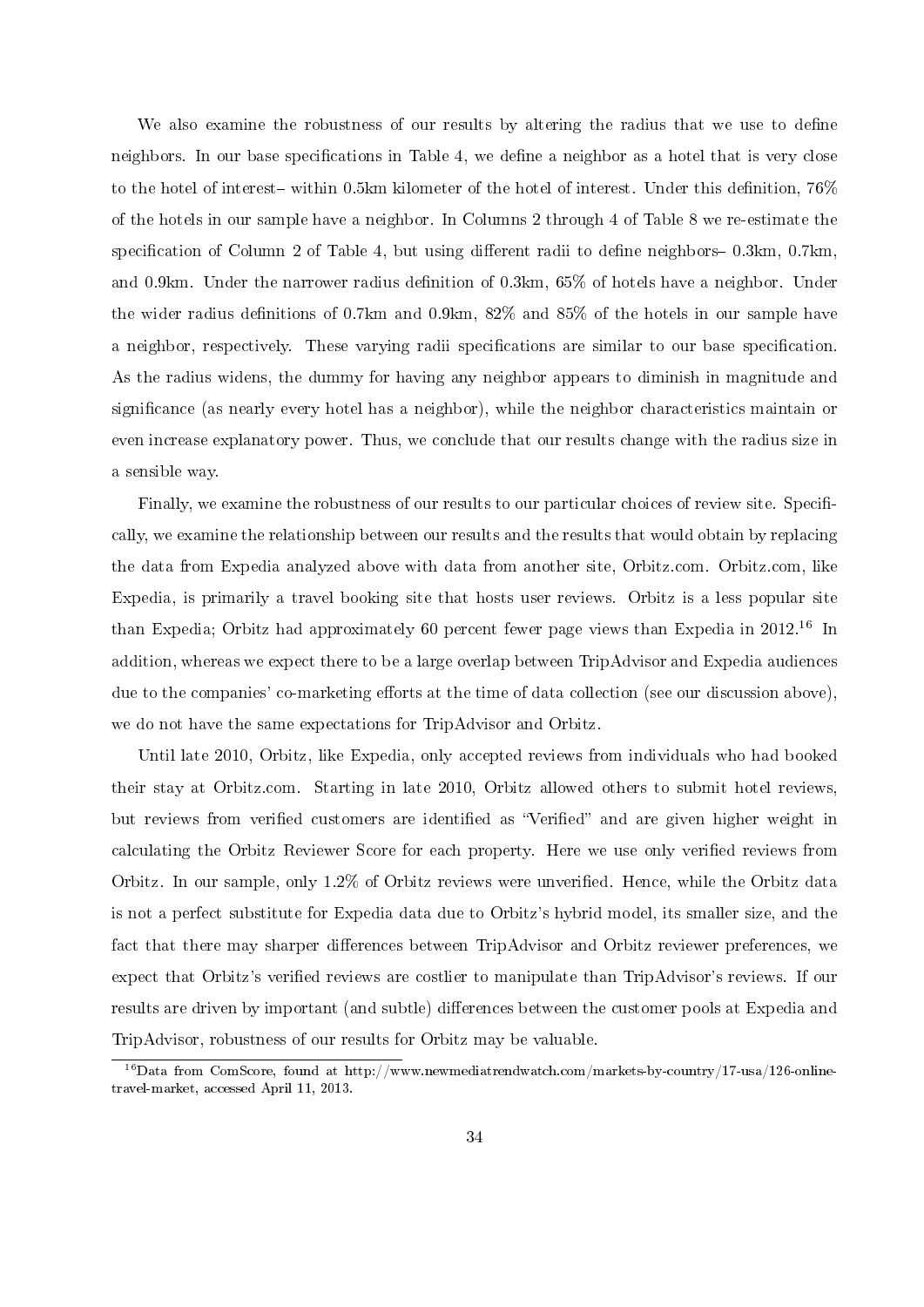In particular, in January 2013, a little more than a year after the original sample was collected, we obtained TripAdvisor and Orbitz reviews for the hotels in our original sample.<sup>17</sup> For our hotels in the 2013 sample, we have a total of 105,232 verified Orbitz reviews; in contrast the number of TripAdvisor reviews is 486,769. Summary statistics are shown in Table 9. One characteristic of Orbitz reviews that stands out is the relatively low share of 5- star reviews.

We estimate the following equation:

$$
\frac{NStarReviewS_{ij}^{TA}}{Total ReviewS_{ij}^{TA}} - \frac{NStarReviewS_{ij}^{Orb}}{Total ReviewS_{ij}^{Orb}} = X_{ij}B_1 + OwnAf_{ij}B_2 + Nei_{ij}B_3 +
$$
  

$$
NeiOwnAf_{ij}B_4 + \sum \gamma_j + \varepsilon_{ij} \quad (2)
$$

These results are reported in Table 10. This analysis repeats the regression specifications of Table 4, replacing Orbitz verified reviews with Expedia reviews. Regressions results are qualitatively similar to the results found in Table 4. Turning to the 1- and 2-star reviews, we find, as in Table 4, the own hotel owner characteristics are small and insignificant. However, we also find small and insignificant hotel neighbor effects. Note that the neighbor effects are all in the hypothesized direction. As in Table 4, we find that independent hotels have more 5-star reviews on TripAdvisor versus Orbitz, and hotels from large ownership entities have fewer 5-star reviews. In the Orbitz specification, the magnitude of the independence effect is somewhat larger than in our Expedia specifications, while the magnitude and significance of the multi-unit owner effect is smaller (albeit the effect is still significant at  $10\%$  significance). Overall, we take these results as suggestive that our findings our robust when examining alternative sites.

# 6 Conclusion and Limitations

We propose a novel methodology for empirically detecting review manipulation. In particular, we examine the difference in review distributions across Expedia and TripAdvisor, sites with different

 $17$ The reason behind the later data collection effort is that Orbitz had relatively few reviews in October of 2011: 1) there were 104 hotels that had reviews at TripAdvisor and Expedia but no reviews on Orbitz, and 2) for the hotels with reviews at both Orbitz and TripAdvisor, the number of reviews at Orbitz was about three-quarters of the number of Expedia reviews. Unfortunately, during our later data collection effort we also discovered that Expedia had expanded its reviews in a way that compromised our identification effort. In March of 2012, they merged their original database of verified reviews with reviews from other sites. Since we could not ascertain that all the new reviews had been verified in the same manner as the earlier reviews, we could not re-do the analysis with the more recent Expedia data. Note, however, that the change took place after our original sample was collected.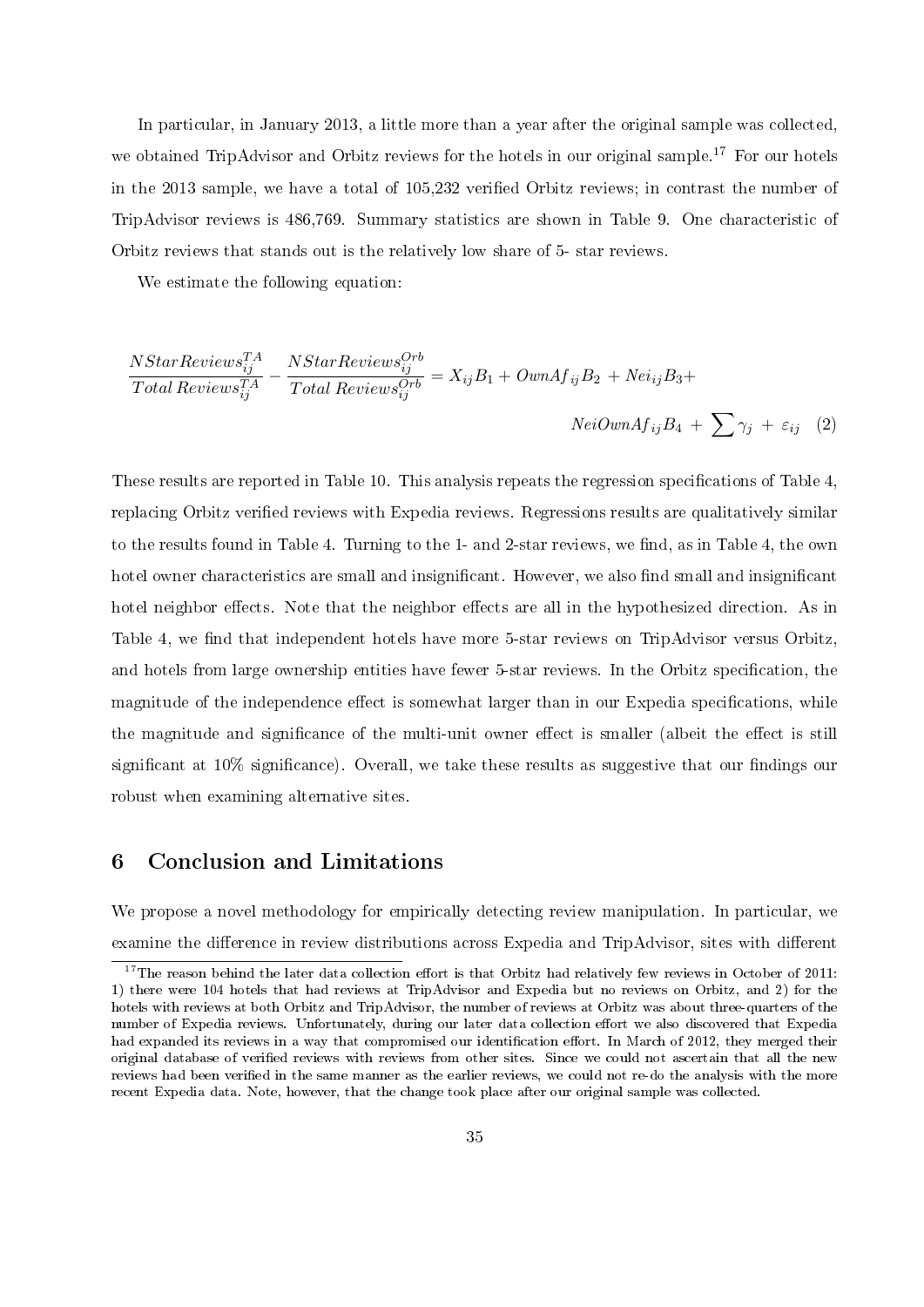|                                        | Mean                 | Standard<br>deviation |              | Minimum Maximum |
|----------------------------------------|----------------------|-----------------------|--------------|-----------------|
| Number of TripAdvisor<br>reviews       | 193.78               | 261.66                | $\mathbf{1}$ | 2468            |
| Number of Orbitz<br>reviews            | 41.89                | 62.68                 | $\mathbf{1}$ | 1077            |
| Average TripAdvisor<br>star rating     | 3.61                 | 0.70                  | $\mathbf{1}$ | $\bf 5$         |
| Average Orbitz star<br>rating          | 3.61                 | 0.68                  | $\mathbf{1}$ | $\bf 5$         |
| Share of TripAdvisor<br>1-star reviews | 0.12                 |                       |              |                 |
| Share of TripAdvisor<br>2-star reviews | 0.10                 |                       |              |                 |
| Share of Orbitz 1-star<br>reviews      | 0.10                 |                       |              |                 |
| Share of Orbitz 2-star<br>reviews      | 0.09                 |                       |              |                 |
| Share of TripAdvisor<br>5-star reviews | 0.33                 |                       |              |                 |
| Share of Orbitz 5-star<br>reviews      | 0.23                 |                       |              |                 |
| $\sim$ $\sim$ $\sim$ $\sim$            | $\sim$ $\sim$ $\sim$ |                       |              |                 |

## Table 9: User Reviews at TripAdvisor and Orbitz, January 2013

Total number of hotels 2512

The sample consists of the subset of hotels in our base sample that 1) were also available on TripAdvisor and Orbitz in January 2013, and 2) had at least one review on TripAdvisor and one verified review on Orbitz at that time.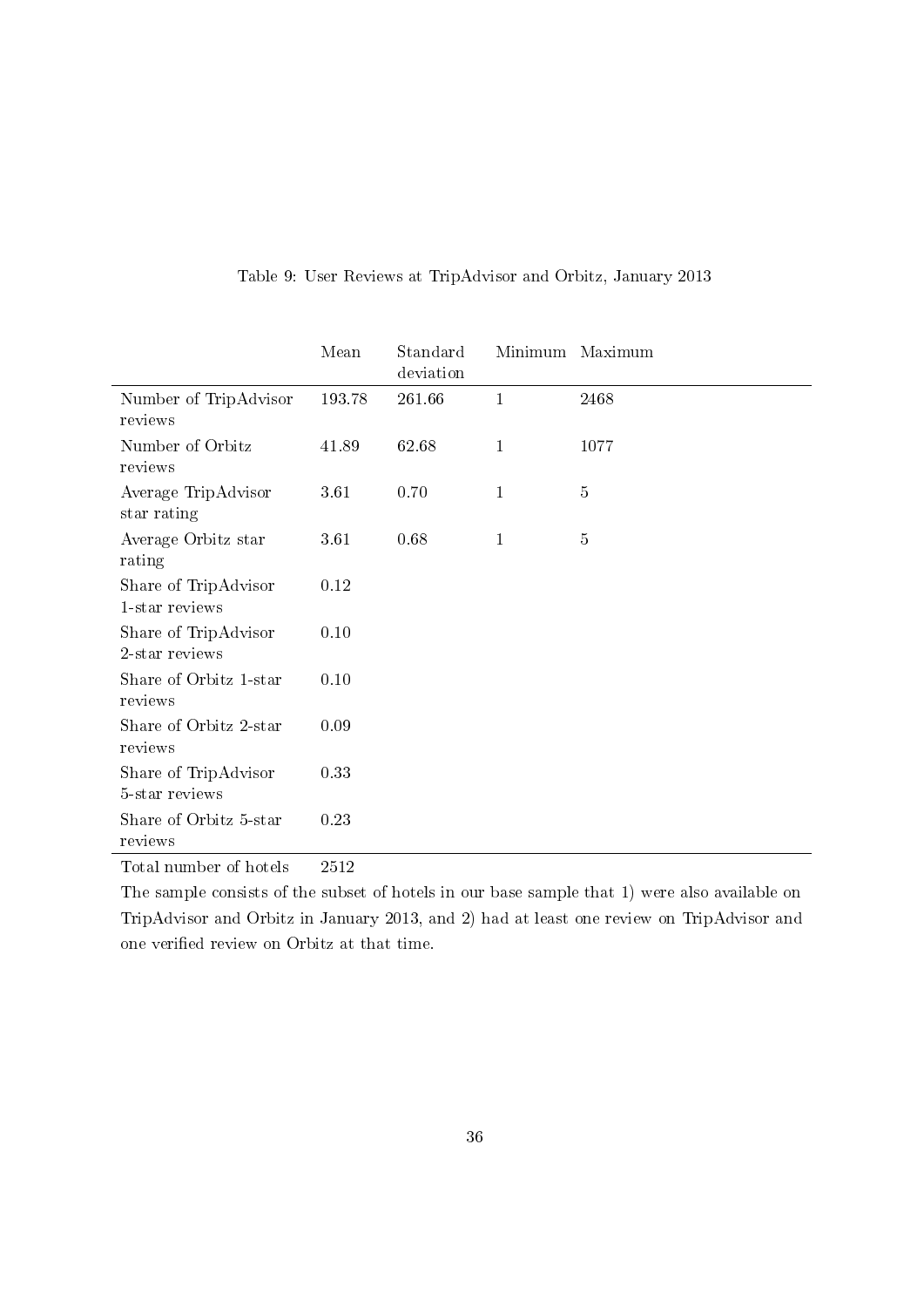|              |                                             | Difference in share<br>of 1- and 2-star<br>reviews | Difference in share<br>of 1- and 2-star<br>reviews | Difference in share<br>of 5-star reviews |
|--------------|---------------------------------------------|----------------------------------------------------|----------------------------------------------------|------------------------------------------|
| $X_{ij}$     | Site rating                                 | 0.0035<br>(0.0069)                                 | 0.0043<br>(0.0070)                                 | 0.0041<br>(0.0081)                       |
|              | Hotel age                                   | $0.0003**$<br>(0.00015)                            | $0.0003*$<br>(0.0002)                              | $-0.0009***$<br>(0.0002)                 |
|              | All Suites                                  | 0.0027<br>(0.0088)                                 | 0.0030<br>(0.0088)                                 | 0.0147<br>(.0104)                        |
|              | Convention Center                           | $0.0190**$<br>(0.0095)                             | $0.0206**$<br>(0.0101)                             | $-0.0405***$<br>(0.0124)                 |
|              | Restaurant                                  | 0.0078<br>(0.0073)                                 | 0.0073<br>(0.0074)                                 | $-0.0081$<br>(.0098)                     |
|              | Hotel tier controls?                        | Yes                                                | Yes                                                | Yes                                      |
|              | Hotel location<br>controls?                 | Yes                                                | Yes                                                | Yes                                      |
| $OwnAf_{ii}$ | Hotel is Independent                        |                                                    | 0.0080<br>(0.0103)                                 | $0.045***$<br>(0.0107)                   |
|              | Multi-unit owner                            |                                                    | $-0.0018$<br>(0.0060)                              | $-0.0146*$<br>(0.008)                    |
| $Nei_{ii}$   | Has a neighbor                              | 0.0127<br>(0.0082)                                 | 0.0151<br>(0.0102)                                 | $-0.0044$<br>(0.0113)                    |
|              | $NeiOwnAf_{ij}$ Has independent<br>neighbor |                                                    | 0.0028<br>(0.0085)                                 | 0.006<br>(0.0096)                        |
|              | Has multi-unit owner<br>neighbor            |                                                    | $-0.0044$<br>(0.0079)                              | 0.0124<br>(0.0095)                       |
| $\gamma_j$   | City-level fixed<br>effects?                | <b>YES</b>                                         | <b>YES</b>                                         | <b>YES</b>                               |
|              | Num. of observations                        | 2512                                               | 2512                                               | 2281                                     |
|              | R-squared                                   | 0.03                                               | 0.03                                               | 0.07                                     |

## Table 10: TripAdvisor versus Orbitz Results

\*\*\* p<0.01, \*\* p<0.05, \* p<0.10

Heteroskedasticity robust standard errors in parentheses. All neighbor effects calculated for 0.5km radius. Regression estimates of Equation  $(2)$ . The dependent variable in all specifications is the share of reviews that are  $N$  star for a given hotel at TripAdvisor minus the share of reviews for that hotel that are  $N$  star at Orbitz. Heteroskedasticity robust standard errors in parentheses.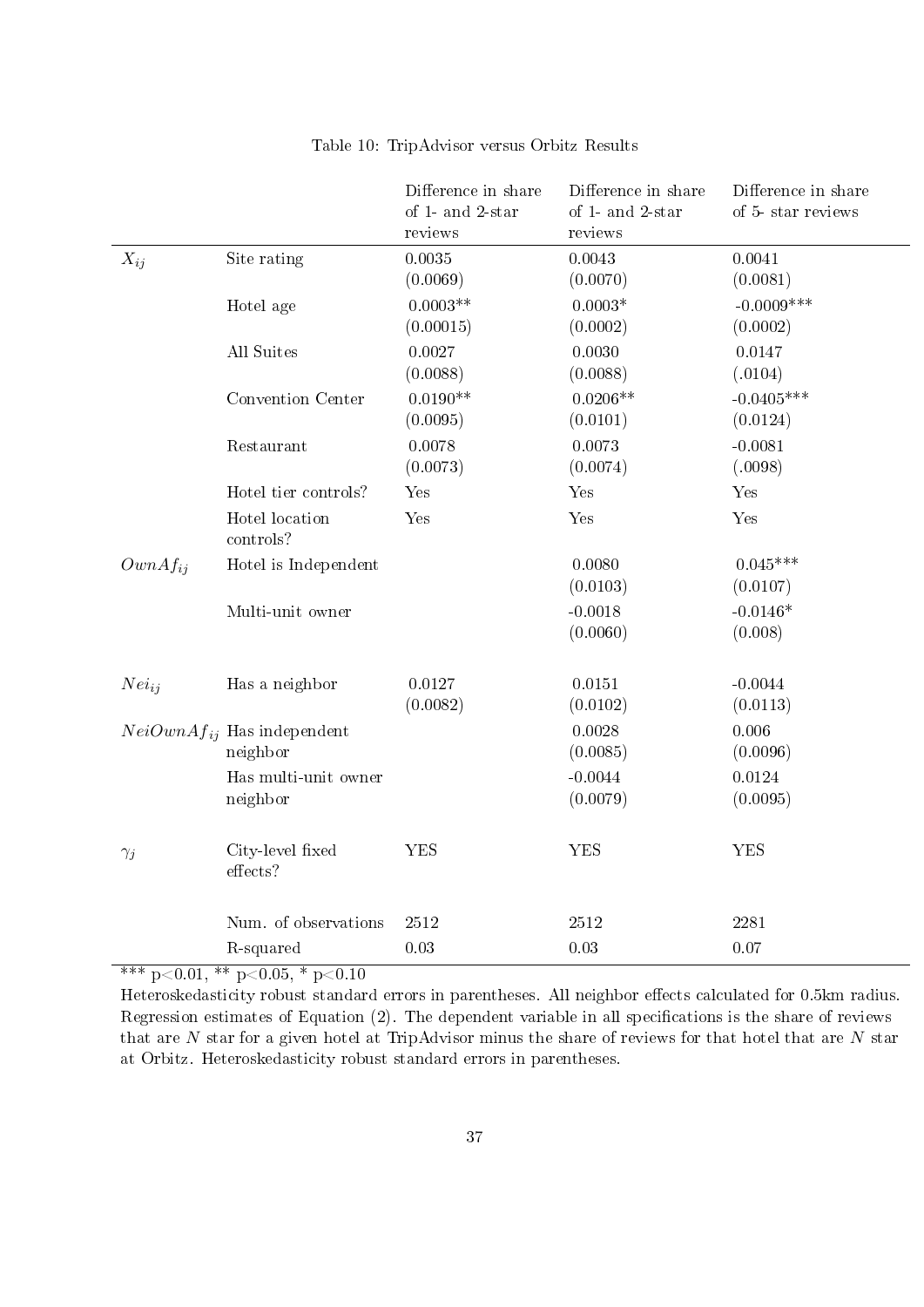reviewer identity verification policies, and across different competitive/ownership conditions. Consistent with our theoretical claims, we find that an increase in hotel incentives to manipulate reviews results in an increase in our measures of manipulation. Substantively, we find that independent hotels engage in more review manipulation (both positive and negative), while hotels with multi-unit owners as well as hotels that are managed by a multi-unit management companies engage in less review manipulation (in the former case we find the effect for positive and negative manipulation, while in the latter we find the effect only in the case of positive manipulation). Thus, we conclude from our results that promotional reviewing is sufficiently economically important that actors that are differentially situated economically will indulge in promotional reviewing to a measurably different extent.

Our paper also contributes to the literature on incentives and organizational form. Our unusually rich data set allows us to exploit the fact that ownership patterns in the hotel industry are actually quite complicated. For example, as discussed previously, a hotel can be franchised to a quite large franchisee company; we hypothesize that the large franchisee company is less incentivized to engage in this type of fraudulent activity than a small franchisee. In our paper, we advance the literature on ownership by utilizing data on these complex ownership structures. We show that larger organizations appear to be measurably better at curbing cheating.

While is it not our primary goal, our paper also contributes to the literature on fake review detection. Previous methodologies in the computer science literature infer that reviews are more likely to be fake if they contain certain textual markers of fakery (such as not using spatial language). We have noted that a concern with these methodologies is that manipulating the textual markers in response to detection algorithms is relatively inexpensive. In contrast, the organization form of a hotel and its neighbors are very difficult to alter. Our results suggest that a detection algorithm could incorporate these factors in assessing the probability that a given review is fake.

Our paper also has implications for user review system design. Our results suggest that promotional reviews are less common on Expedia than on TripAdvisor. Thus, the policy of verifying reviews does limit promotional reviews. However, this limitation comes at a cost: there are far fewer reviews on Expedia than on TripAdvisor. While the policy used by Orbitz (and now Amazon) of marking verified and unverified reviews is an interesting compromise, it may discourage unverified reviews and does not fully solve the review site's problem of whether to fully incorporate unverified reviews into summary data.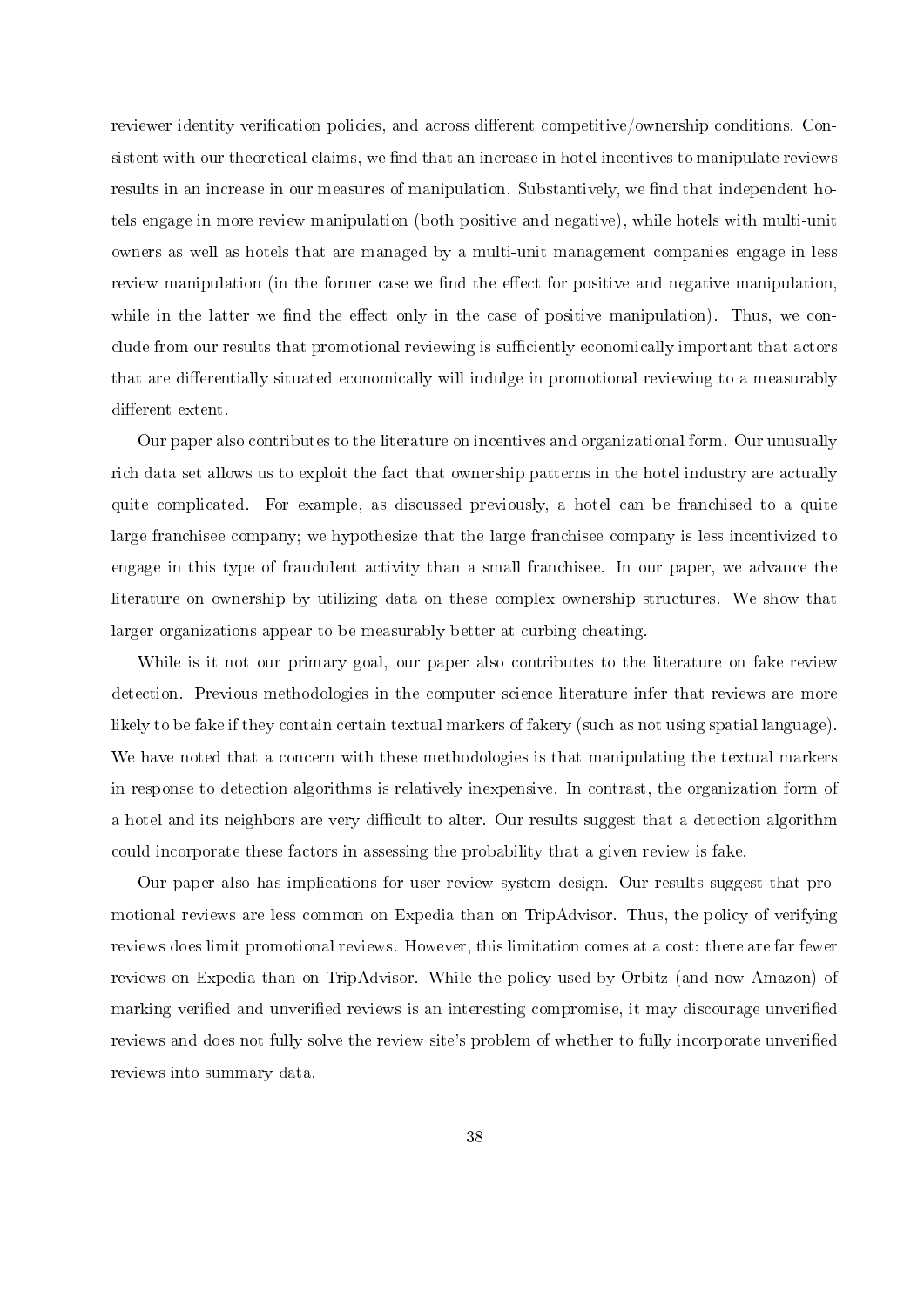There are a number of limitations of this work. Perhaps the biggest limitation is that we do not observe manipulation directly but must infer it. This issue is of course inherent in doing research in this area. In the paper we deal with this limitation by building a strong case that the effects that we examine are due to review manipulation and not due to other unobserved factors. The second important limitation is that our measure of review manipulation does not include any content analysis. That is, one could imagine that one way in which a hotel could increase the impact of a fake review is by making particularly strong claims in the text of the review. For example, to hurt a competitor, a "traveler" could claim to have witnessed a bed bug infestation. This is an interesting issue for future work.

Another limitation of this work is that we are unable to measure the impact that this manipulation has on consumer purchase behavior. Do consumers somehow detect and discount fake reviews? Do they discount all reviews to some extent? Do they make poor choices on the basis of fake reviews? These questions are also left for future work.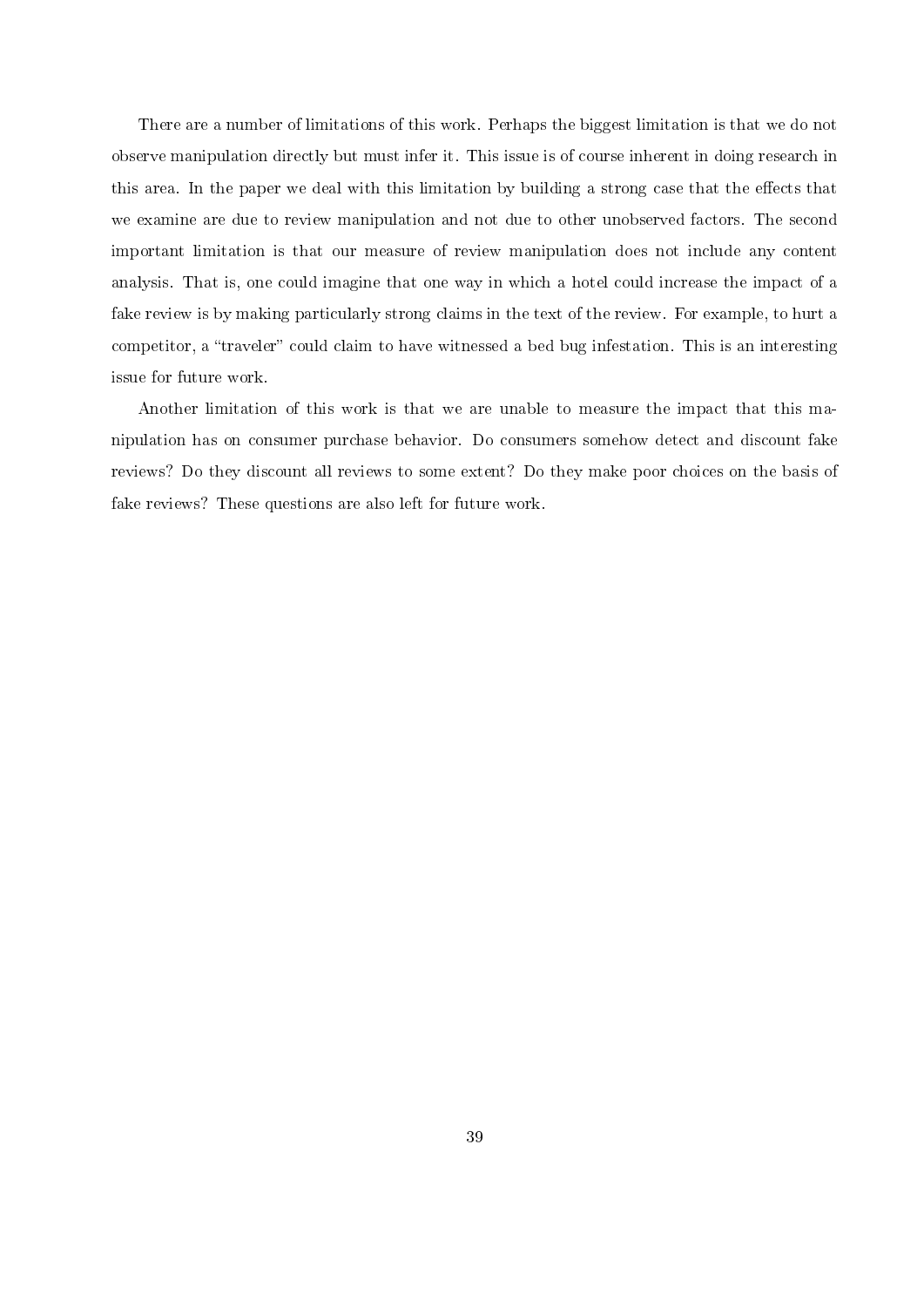# 7 Appendix

#### 7.1 A Simple Model

We propose a very simple and stylized model to fix ideas. The game consists of two competing firms,  $A$  and  $B$ , and a continuum of consumers. The time line of the game is the following:

- 1. **Stage I**: Nature draws the true quality of each firm  $(q_A \text{ and } q_B)$ . We assume that the firms' true quality is not observable to any of the game's players.<sup>18</sup> The prior belief on the firm qualities are:  $q_A \sim Normal(q_0, \sigma_q^2)$  and  $q_B \sim Normal(q_0, \sigma_q^2)$ . Here, the two firms a priori are identically distributed, but the model can be easily generalized to the case where the prior means are not equal. Unless otherwise noted, we assume that all other parameters of the model are common knowledge.
- 2. Stage II: The firms set prices  $(p_A \text{ and } p_B)$ , which are observed by all the players.
- 3. **Stage III**: Each firm can surreptitiously (and simultaneously) manufacture positive reviews for itself and negative reviews for its competitor. The reviews are posted by a third party platform that does not verify the reviewers' identity. That is, consumers can not differentiate between real and manufactured (or biased) user reviews. We denote by  $e_{i,i}$  the effort that firm *i* invests into positive self-promotion (manufactured positive reviews), and by  $e_{i,j}$  the effort that firm i invests into negative reviews for firm j. While the actual firms' efforts are not observed by the consumers, consumers do observe the user ratings for both firms. Hence we can think of the set of user ratings (which consists of real and fake reviews) providing a signal to the consumer on the firm's true quality. In particular, the signals arising from user ratings are the following:

$$
s_A = q_A + e_{A,A} - e_{B,A} \tag{3}
$$

$$
s_B = q_B + e_{B,B} - e_{A,B} \tag{4}
$$

That is, the signal generated from user reviews on firm  $A$ 's quality consists of the true quality  $(q_A)$ , the positive self-promotion effort by firm A  $(e_{A,A})$  and the negative effort by its competitor  $(e_{B,A})$ . Note that while we model the benefit of effort (the signal generated from user

<sup>&</sup>lt;sup>18</sup>The case where only firms, but not the consumers, observe each other's true quality yields similar results, but is considerably more complicated.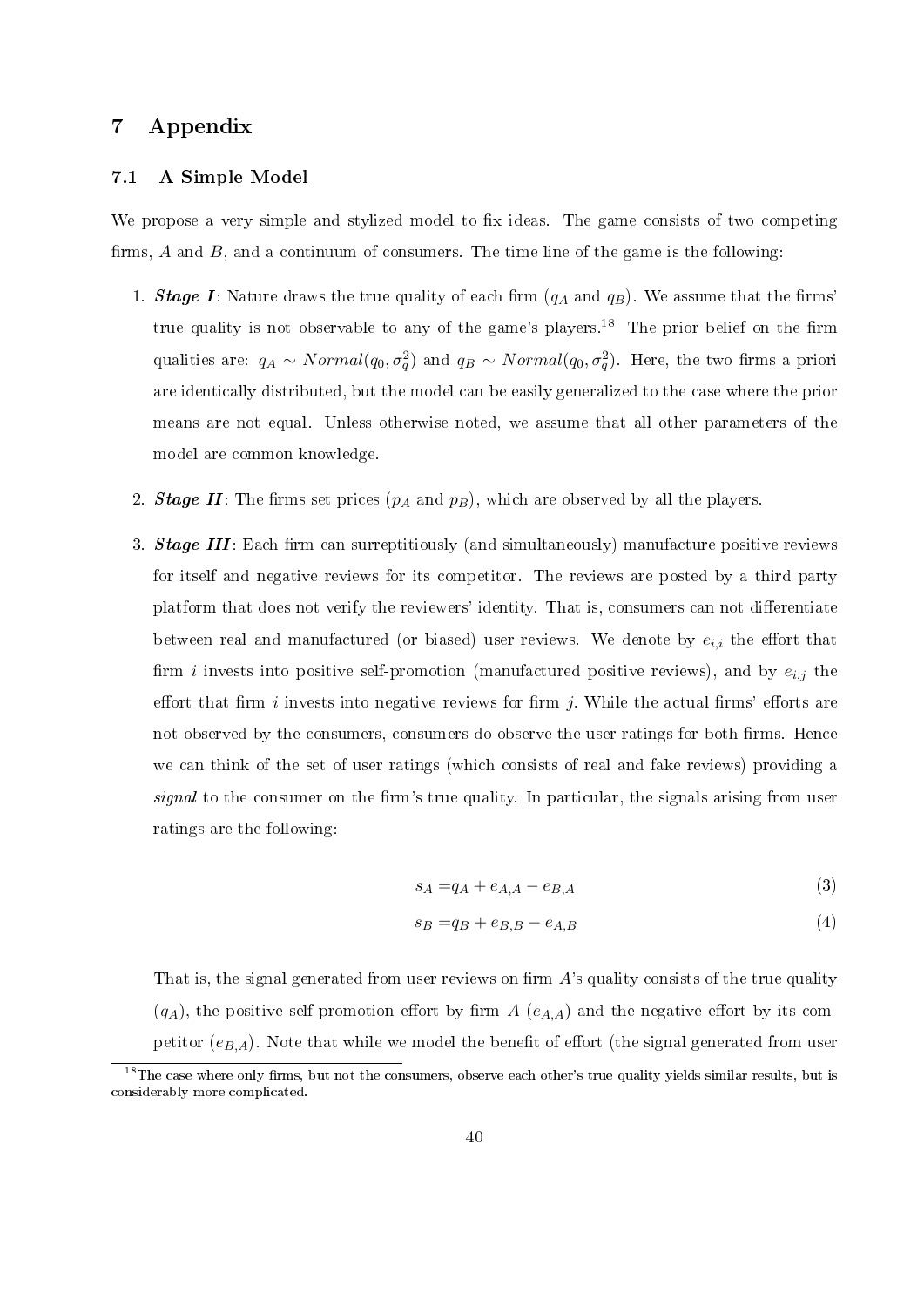|              |                                             | Difference in share<br>of 1- and 2-star<br>reviews | Difference in share<br>of 1- and 2-star<br>reviews | Difference in share<br>of 5-star reviews |
|--------------|---------------------------------------------|----------------------------------------------------|----------------------------------------------------|------------------------------------------|
| $X_{ij}$     | Site rating                                 | $-0.0007$<br>(0.0100)                              | $-0.0067$<br>(0.0101)                              | $-0.0193**$<br>(0.0089)                  |
|              | Hotel age                                   | 0.0003<br>(0.0002)                                 | 0.0002<br>(0.0002)                                 | $-0.00006$<br>(0.0002)                   |
|              | All Suites                                  | 0.0107<br>(0.0090)                                 | 0.0112<br>(0.0091)                                 | 0.0097<br>(0.0123)                       |
|              | Convention Center                           | $0.0185**$<br>(0.0090)                             | $0.0193**$<br>(0.0092)                             | $-0.0263**$<br>(0.0113)                  |
|              | Restaurant                                  | 0.0085<br>(0.0095)                                 | 0.0077<br>(0.0095)                                 | $0.0271***$<br>(0.0100)                  |
|              | Hotel tier controls?                        | Yes                                                | Yes                                                | Yes                                      |
|              | Hotel location<br>controls?                 | Yes                                                | Yes                                                | Yes                                      |
|              | Chain-level fixed<br>effects?               | Yes                                                | Yes                                                | Yes                                      |
| $OwnAf_{ii}$ | Hotel is Independent                        |                                                    | 0.0053<br>(0.0135)                                 | 0.0079<br>(0.0119)                       |
|              | Multi-unit owner                            |                                                    | 0.0053<br>(0.0067)                                 | $-0.0194**$<br>(0.0086)                  |
| $Nei_{ij}$   | Has a neighbor                              | $0.0205**$<br>(0.0096)                             | $0.0304***$<br>(0.0118)                            | $-0.0121$<br>(0.0119)                    |
|              | $NeiOwnAf_{ij}$ Has independent<br>neighbor |                                                    | $0.0162*$<br>(0.0094)                              | $-0.0071$<br>(0.0099)                    |
|              | Has multi-unit owner<br>neighbor            |                                                    | $-0.0253***$<br>(0.0088)                           | $-0.0018$<br>(0.0097)                    |
| $\gamma_j$   | City-level fixed<br>effects?                | <b>YES</b>                                         | <b>YES</b>                                         | <b>YES</b>                               |
|              | Num. of observations                        | 2931                                               | 2931                                               | 2931                                     |
|              | R-squared                                   | $0.06\,$                                           | 0.06                                               | 0.13                                     |

## Table 11: Chain Fixed Effects Robustness Check

\*\*\* p<0.01, \*\* p<0.05, \* p<0.10

Heteroskedasticity robust standard errors in parentheses.

All neighbor effects calculated for 0.5km radius.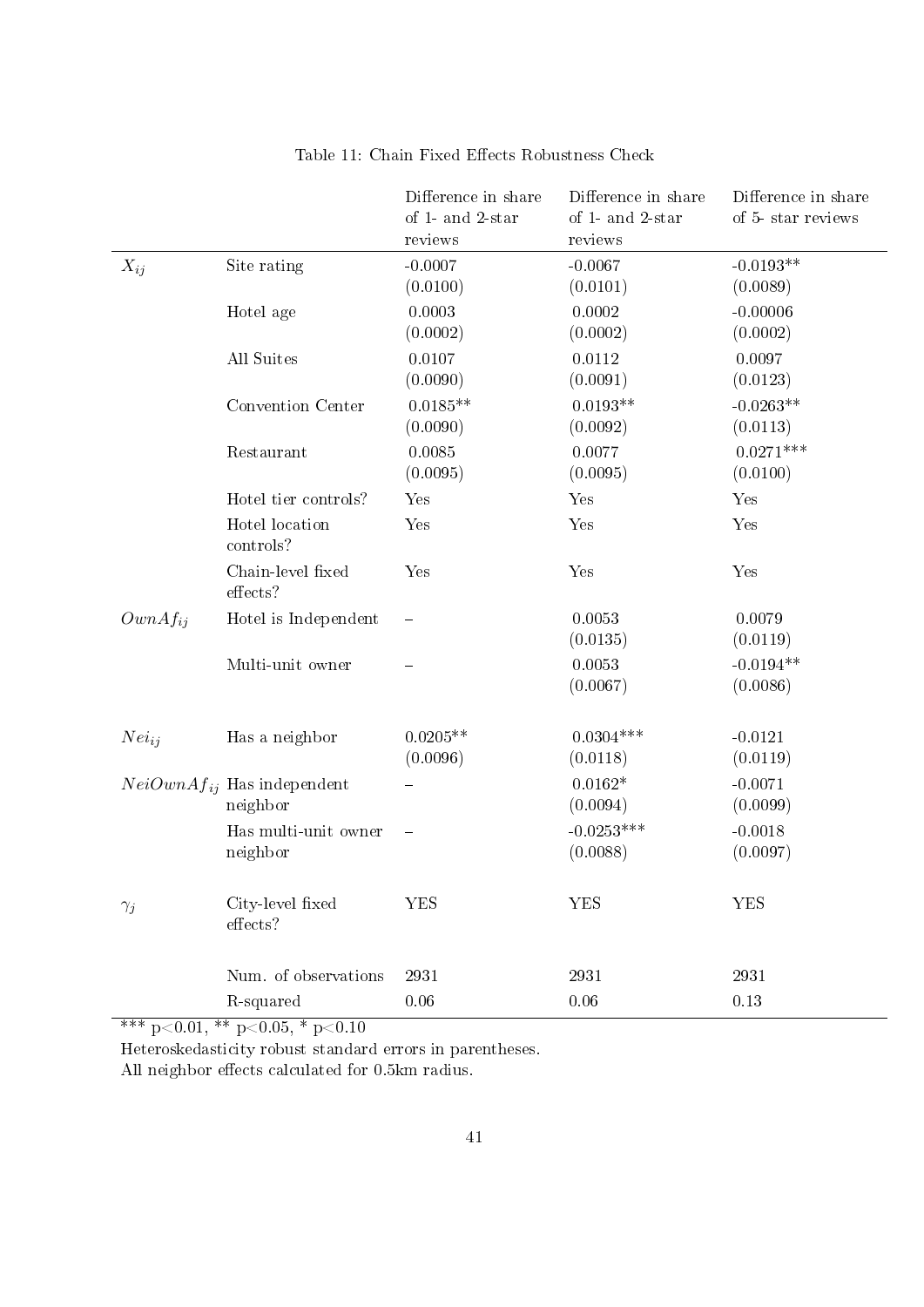reviews) as linear in the self-promotion effort for the sake of simplicity, in reality the benefit is more likely to be concave in effort. That is, since a rating can't be higher than 5-stars, an increase in the number of manufactured positive reviews is likely to have diminishing marginal returns. Similarly, since a competitor's rating can't be lower than 1 star, an increase in the number of manufactured negative reviews is likely to have diminishing marginal returns.

- 4. We model the manipulation effort as costly to the firm. We can think of this cost as the cost of effort associated with writing fake reviews as well as reputation-related risks associated with this kind of promotion. That is, if the firm is caught doing this kind of activity, it will suffer damage to its reputation, which may differ for different types of firms. We assume that the cost of writing reviews is a convex function of the effort. That is, consider the cost of writing the first manufactured review to the cost of writing the 30th review. While the first review can reflect the owner's own authentic writing style, the 30th review must be dissimilar from the reviews that preceded it in order to avoid detection. Hence we assume that  $\frac{\partial C(e_{i,i}, e_{i,j})}{\partial e_{i,i}} > 0$ ,  $\frac{\partial C(e_{i,i}, e_{i,j})}{\partial e_{i,j}}$  $\frac{\partial^2 C(e_{i,i},e_{i,j})}{\partial e_{i,j}} > 0, \ \frac{\partial^2 C(e_{i,i},e_{i,j})}{\partial^2 e_{i,i}}$  $\frac{\partial^2 C(e_{i,i}, e_{i,j})}{\partial^2 e_{i,i}} > 0$ , and  $\frac{\partial^2 C(e_{i,i}, e_{i,j})}{\partial^2 e_{i,j}}$  $\frac{\partial \langle e_{i,i}, e_{i,j} \rangle}{\partial^2 e_{i,j}} > 0$ . The following assumed simple functional form satisfies these conditions:  $C(e_{i,i}, e_{i,j}) = \frac{\delta_i}{2} (e_{i,i})^2 + \frac{\gamma_i}{2} (e_{i,j})^2$ . Here  $\delta_i$  signifies the damage caused to the firm i if it caught doing self-promotion, and  $\gamma_i$  the damage if it is posting negative reviews for its competitor.
- 5. **Stage IV**: Finally, the consumer chooses the product that maximizes her utility. We assume that the products are horizontally differentiated. We use a simple Hotelling model of differentiation to model consumer choice, where firm A is located at  $x = 0$ , firm B is located at  $x = 1$ , and the consumer at location x chooses A if

$$
E[q_A|s_A] - tx - p_A \ge E[q_B|s_B] - tx - p_B \tag{5}
$$

We assume that consumers are uniformly distributed on the interval [0, 1]. Since consumers do not observe the true quality directly, their expected utility from  $A$  and  $B$  is inferred from the signals generated from user reviews.

We next solve for the firms' optimal actions by backward induction. We start with the consumer's inference in stage 4. After observing the signal  $s_A$  and  $s_B$ , the consumers' posterior beliefs on the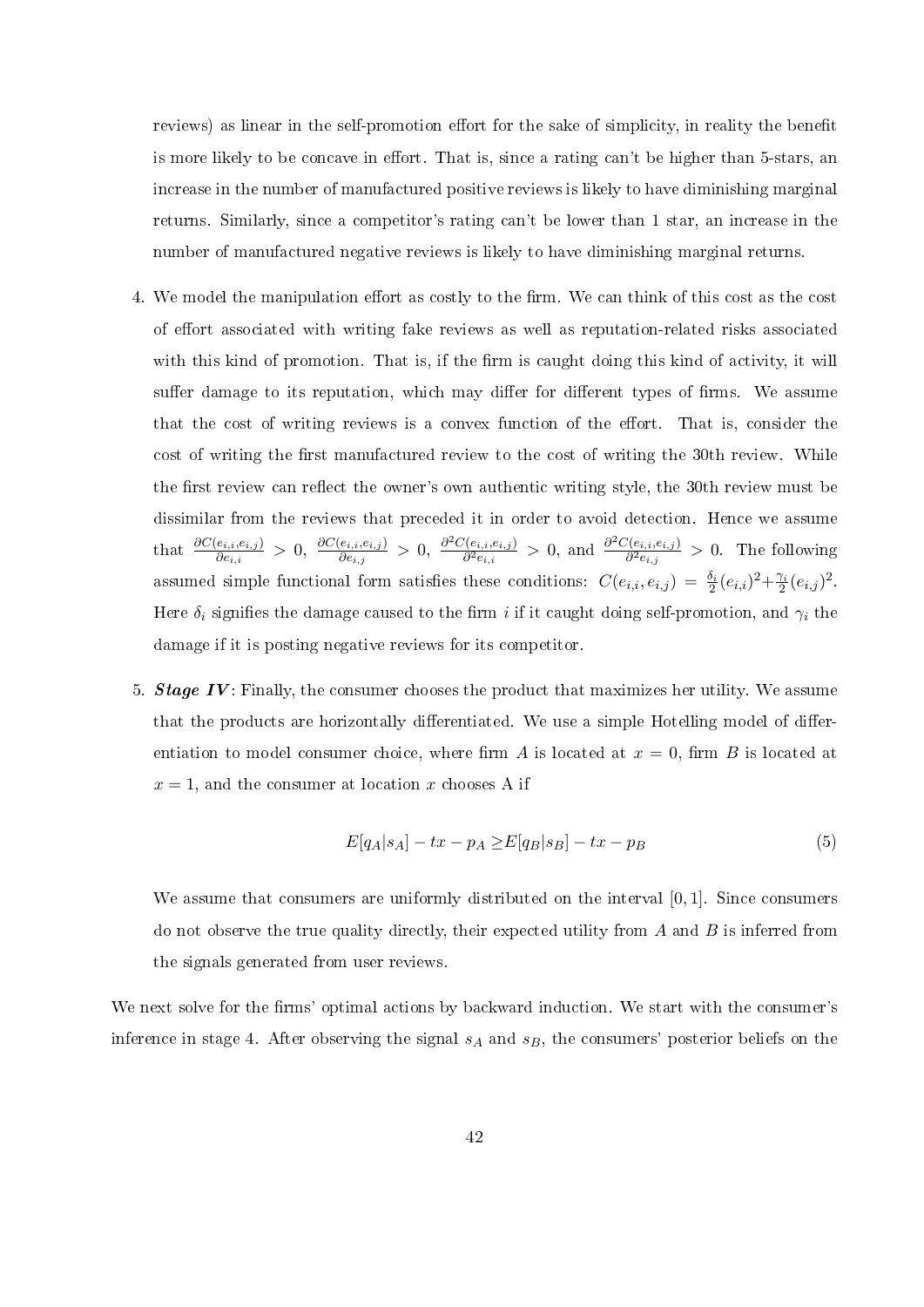firms' qualities are:

$$
E[q_A|s_A] = (1 - \mu_s)q_0 + \mu_s(s_A - \hat{e}_{A,A}^* + \hat{e}_{B,A}^*)
$$
\n(6)

$$
E[q_B|s_B] = (1 - \mu_s)q_0 + \mu_s(s_B - \hat{e}_{B,B}^* + \hat{e}_{A,B}^*)
$$
\n<sup>(7)</sup>

where  $\mu_s = \frac{\sigma_q^2}{\sigma_\varepsilon^2 + \sigma_q^2}$   $(0 < \mu_s < 1)$  is the optimal weight that the consumer puts on the firms' reviews, and  $\hat{e}^*_{A,A}$  and  $\hat{e}^*_{B,A}$  are the inferred equilibrium effort levels since the consumer does not observe the firms' manipulation activity directly.

Assuming market coverage, the consumer who is indifferent between the two products is located at point  $\hat{x}$ , where

$$
\hat{x} = \frac{1}{2} + \frac{E[q_A|s_A] - E[q_B|s_B] + p_B - p_A}{2t} \tag{8}
$$

Hence, the market shares of firms A and B are  $\hat{x}$  and  $1 - \hat{x}$ , respectively. This implies the following profit functions for firms  $A$  and  $B$ , respectively in stage 3:

$$
\Pi_{A,Stage3}^{*} = \max_{e_{A,A}, e_{A,B}} \left( p_A E_{q_A, q_B, \varepsilon_A, \varepsilon_B} \left[ \frac{1}{2} + \frac{E[q_A|s_A] - E[q_B|s_B] + p_B - p_A}{2t} \right] - \delta_A \frac{e_{A,A}^2}{2} - \gamma_A \frac{e_{A,B}^2}{2} \right)
$$
\n(9)\n
$$
\Pi_{B,Stage3}^{*} = \max_{e_{B,B}, e_{B,A}} \left( p_B E_{q_A, q_B, \varepsilon_A, \varepsilon_B} \left[ \frac{1}{2} + \frac{E[q_B|s_B] - E[q_A|s_A] + p_A - p_B}{2t} \right] - \delta_B \frac{e_{B,B}^2}{2} - \gamma_B \frac{e_{B,A}^2}{2} \right)
$$
\n(10)

Substituting  $(6)$  and  $(7)$  into  $(9)$  and  $(10)$ , and taking the expectation, we can re-write the firms' maximization problem as the following:

$$
\Pi_{A,Stage3}^{*} = \max_{e_{A,A}, e_{A,B}} \left( p_A \left[ \frac{1}{2} + \frac{\mu_s(e_{A,A} + e_{A,B} - \hat{e}_{A,A}^{*} - \hat{e}_{A,B}^{*} + c_A) + p_B - p_A}{2t} \right] - \delta_A \frac{e_{A,A}^2}{2} - \gamma_A \frac{e_{A,B}^2}{2} \right)
$$
\n(11)\n
$$
\Pi_{B,Stage3}^{*} = \max_{e_{B,B}, e_{B,A}} \left( p_B \left[ \frac{1}{2} - \frac{\mu_s(e_{B,B} + e_{B,A} - \hat{e}_{B,B}^{*} - \hat{e}_{B,A}^{*} + c_B) + p_A - p_B}{2t} \right] - \delta_B \frac{e_{B,B}^2}{2} - \gamma_B \frac{e_{B,A}^2}{2} \right)
$$
\n(12)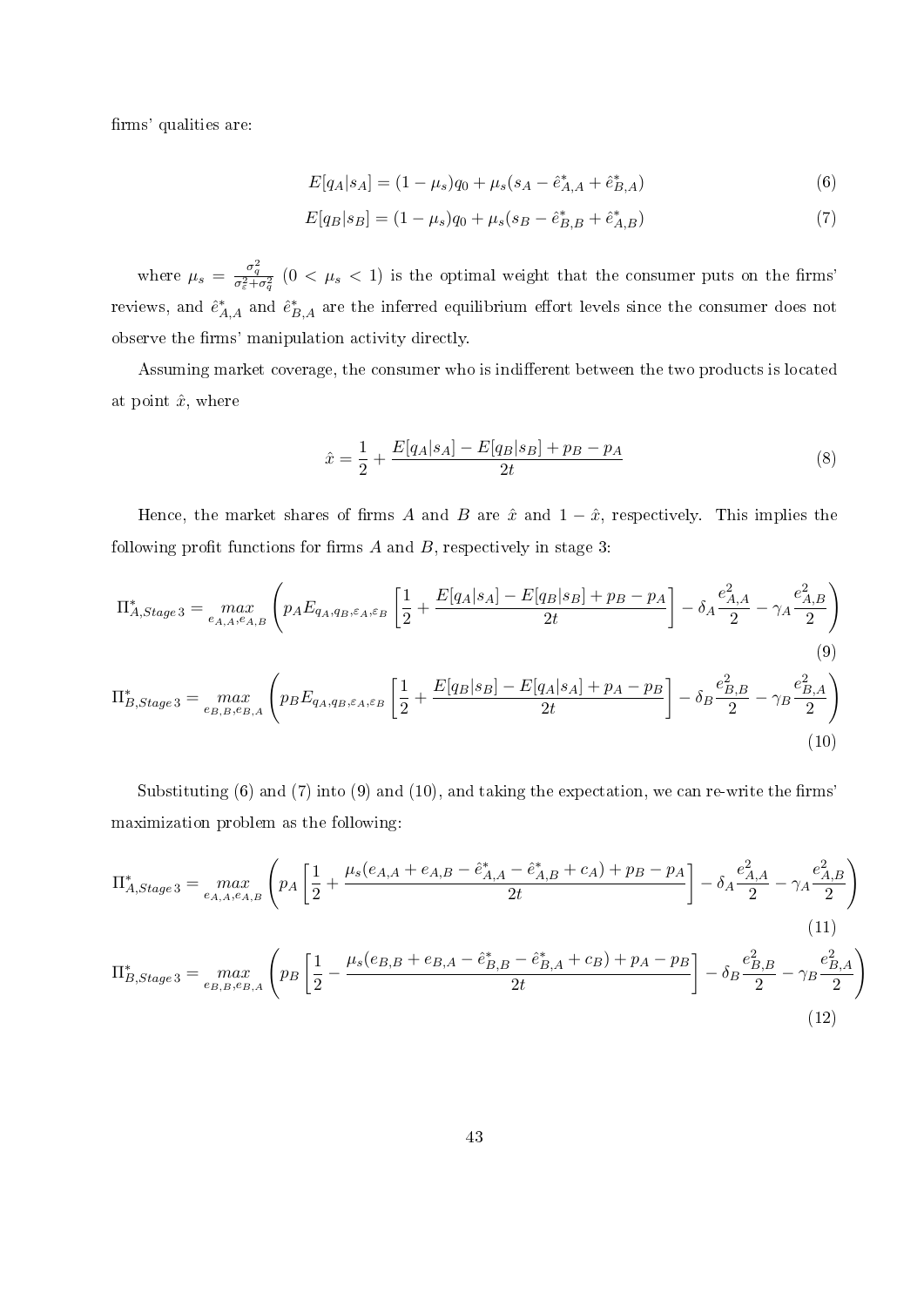where  $c_A = -e_{B,A} - e_{B,B} + \hat{e}_{B,A}^* + \hat{e}_{B,B}^*$  and  $c_B = -e_{A,B} - e_{A,A} + \hat{e}_{A,B}^* + \hat{e}_{A,A}^*$ . Proposition 1 below presents the optimal manipulation levels for the firms:

**Proposition 1.** In stage 3 (after the firms have committed to prices  $p_A$  and  $p_B$ ), the optimal promotional levels are the following:

$$
e_{A,A}^{*} = \frac{p_A \mu_s}{2\delta_A t}; \ e_{A,B}^{*} = \frac{p_A \mu_s}{2\gamma_A t}
$$
\n(13)

$$
e_{B,B}^{*} = \frac{p_B \mu_s}{2\delta_B t}; \ e_{B,A}^{*} = \frac{p_B \mu_s}{2\gamma_B t}
$$
 (14)

*Proof.* To solve for the optimal promotional levels, we 1) derive the first order conditions of firm A's profit function by differentiating Equation (11) with respect to  $e_{A,A}$  and  $e_{A,B}$  and by differentiating Equation (12) with respect to  $e_{B,B}$  and  $e_{B,A}$ , and 2) simultaneously solve the system of the four resulting equations. This yields a unique solution since  $\frac{\partial^2 \Pi^*_{A,Stage3}}{\partial^2 e_{A,A}} < 0$ ,  $\frac{\partial^2 \Pi^*_{A,Stage3}}{\partial^2 e_{A,B}} < 0$ ,  $\frac{\partial^2 \Pi_{B,Stage\,3}^*}{\partial^2 e_{B,B}} < 0$  and  $\frac{\partial^2 \Pi_{B,Stage\,3}^*}{\partial^2 e_{B,A}} < 0$ .  $\Box$ 

The Corollary below summarizes several key results that we will use in our empirical analysis:

#### Corollary 1. The following results are implied by Proposition 1:

1) A decrease in the reputational costs of manipulation increases the intensity of this activity:  $\frac{\partial e_{B,A}^*}{\partial \gamma_B} > 0$ ,  $\frac{\partial e_{B,A}^*}{\partial \gamma_B} > 0$ ,  $\frac{\partial e_{B,A}^*}{\partial \gamma_B} > 0$ .

2) Firms engage in negative manipulation of reviews of their competitors:  $e^*_{A,B} > 0$  and  $e^*_{B,A} > 0$ , and this activity increases as the costs of manipulation decrease. Hence, a firm that is located close to a competitor will have more negative reviews than a firm has no close competitors (which will have no fake negative reviews), and the number of fake negative reviews is greater if the competitor has lower costs of manipulation.

Finally, we turn to the effect that review manipulation has on consumer choice. In the basic model consumer can invert the firm's problem and perfectly discounts the amount of manipulation. That is, in equilibrium,  $e^*_{A,A} = \hat{e}^*_{A,A}, e^*_{A,B} = \hat{e}^*_{A,B}, e^*_{B,B} = \hat{e}^*_{B,B}$ , and  $e^*_{B,A} = \hat{e}^*_{B,A}$ . Since fake reviews are perfectly discounted, the consumer would make the same choices in the current setting where fake reviews are possible and in one where fake reviews are not possible. Despite the fact that fake reviews do not affect consumer choices in equilibrium, firms prefer to post reviews. That is, if the firm chooses not to engage in manipulation, the consumer who expects fake reviews will think that the firm is terrible.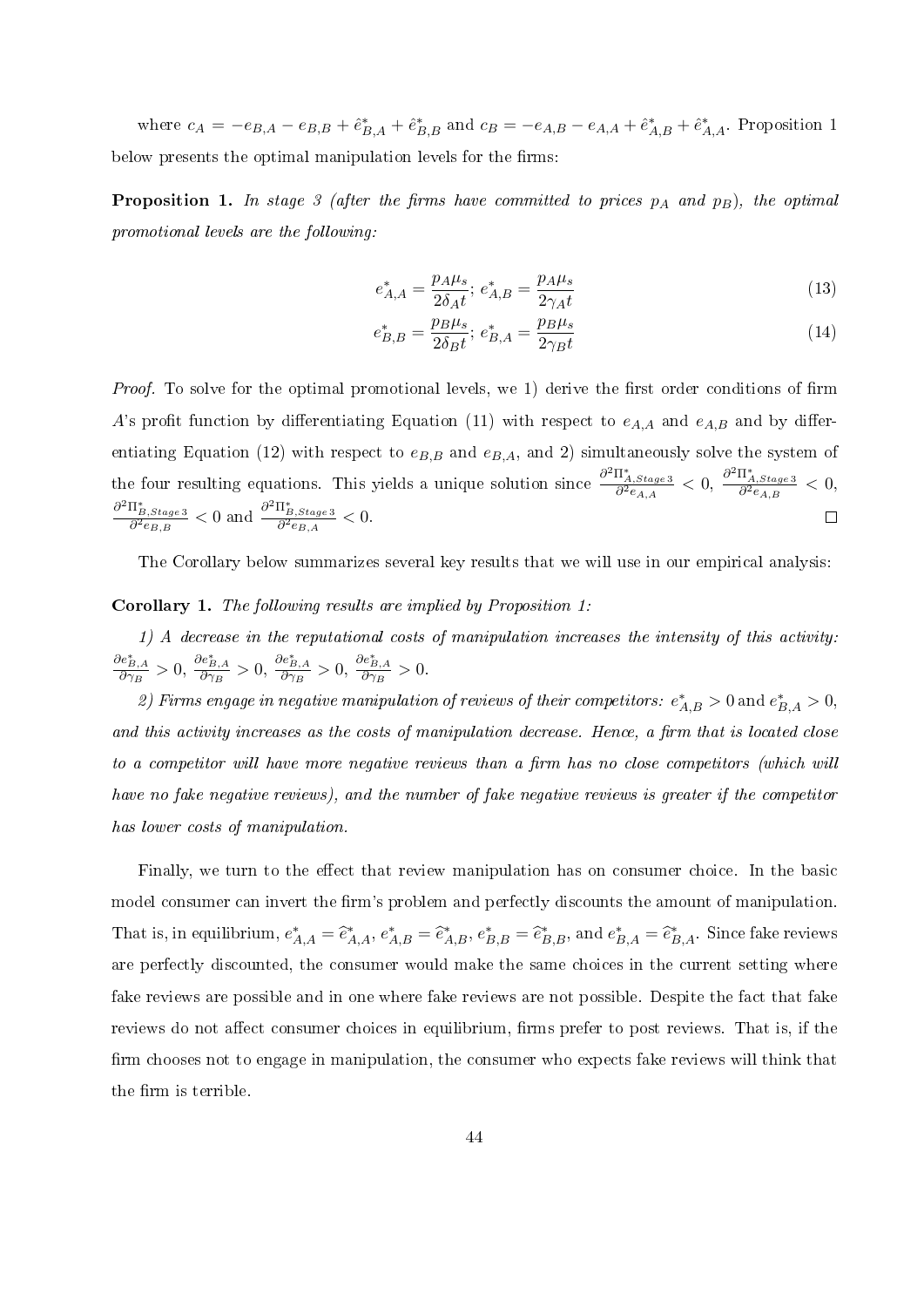While Corollary 1 is derived assuming exogenous prices, the comparative statics are qualitatively similar under endogenous prices, which are set in the second stage. As we argue above, the firm does not expect manipulation to change its market share in expectation, given the optimal discounting by the consumer. Hence, the maximization problem in the second stage is the following

$$
\Pi_{A,Stage\,2}^{*} = \max_{p_A} p_A \left[ \frac{1}{2} + \frac{p_B - p_A}{2t} \right] - \delta_A \frac{\left( e_{A,A}^{*} \right)^2}{2} - \gamma_A \frac{\left( e_{A,B}^{*} \right)^2}{2} \tag{15}
$$

$$
\Pi_{B,Stage\,2}^{*} = \max_{p_B} p_B \left[ \frac{1}{2} + \frac{p_A - p_B}{2t} \right] - \delta_A \frac{\left( e_{B,B}^{*} \right)^2}{2} - \gamma_A \frac{\left( e_{B,A}^{*} \right)^2}{2} \tag{16}
$$

After the appropriate substitutions (Proposition 1 provides  $e^*_{A,A}$ , etc.), taking the first order conditions, and some algebra, we have the following expressions for the equilibrium prices:

$$
p_A = \frac{12t^3 \delta_A \gamma_A \delta_B \gamma_B + 2t^2 \delta_A \gamma_A (\delta_B + \gamma_B) \mu_s^2}{12t^2 \delta_A \gamma_A \delta_B \gamma_B + 4\mu_s^2 t \left[ (\gamma_A + \delta_A) \delta_B \gamma_B + (\gamma_B + \delta_B) \delta_A \gamma_A \right] + \mu_s^4 \left[ (\gamma_A + \delta_A) (\delta_B + \gamma_B) \right]} \tag{17}
$$

$$
p_B = \frac{12t^3 \delta_A \gamma_A \delta_B \gamma_B + 2t^2 \delta_B \gamma_B (\delta_A + \gamma_A) \mu_s^2}{12t^2 \delta_A \gamma_A \delta_B \gamma_B + 4\mu_s^2 t \left[ (\gamma_A + \delta_A) \delta_B \gamma_B + (\gamma_B + \delta_B) \delta_A \gamma_A \right] + \mu_s^4 \left[ (\gamma_A + \delta_A) (\delta_B + \gamma_B) \right]} \tag{18}
$$

For simplicity, let's assume that  $\delta_A = \gamma_A \equiv \rho$  and  $\delta_B = \gamma_B \equiv 1$ . We can show that an increase in ρ (an increase in the reputational costs) results in less promotion on the part of the firm:  $\frac{\partial e_{i,i}^*}{\partial \rho}$  =  $\frac{\partial e_{i,j}^*}{\partial \rho} = \frac{\mu_s}{2t}$  $2<sub>t</sub>$  $\left[\frac{\partial p_i}{\partial \rho} \rho - p_i\right]$  $\frac{1}{\rho^2} < 0.$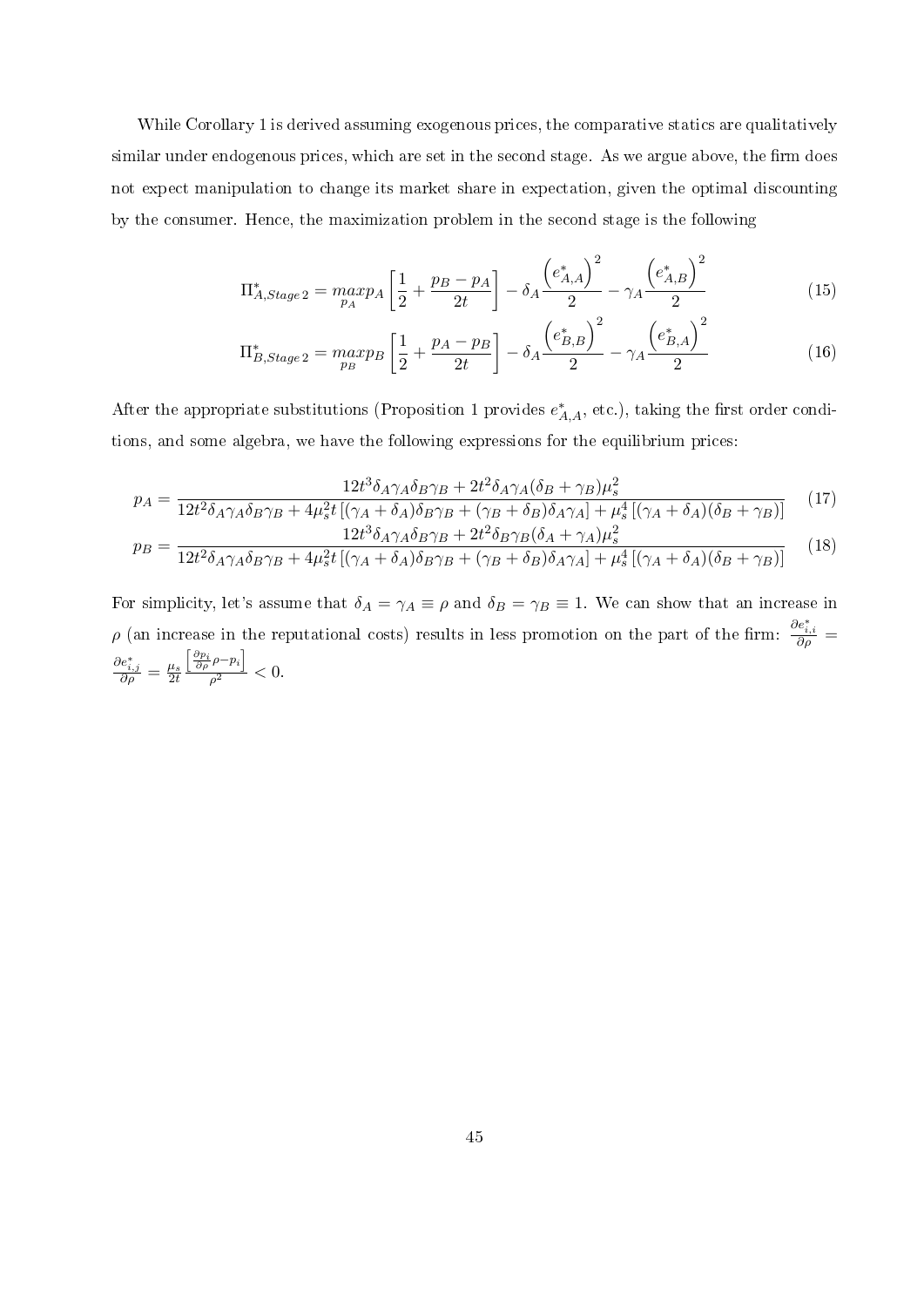## References

- J. Altonji, T. Elder, and C. Taber. Selection on Observed and Unobserved Variables: Assessing the Effectiveness of Catholic Schools. Journal of Political Economy,  $113(1):151-184$ , 2005.
- B. Anand and R. Shachar. (Noisy) Communication. Quantitative Marketing and Economics, 5(3): 211237, 2009.
- M. Anderson and J. Magruder. Learning from the Crowd: Regression Discontinuity Estimates of the Effects of an Online Review Database. The Economic Journal, doi: 10.1111/j.1468-0297.2012.02512.x, 2012.
- S. Anderson and R. Renault. Advertising Content. American Economic Review, 96(1):93-113, 2006.
- K. Bagwell and G. Ramey. Advertising and Corrdination. Review of Economic Studies, 61(1): 153-171, 1994.
- V. Bennett, L. Pierce, J. Snyder, and M. Toffel. Customer-Driven Misconduct: How Competition Corrupts Business Practices. Management Science, forthcoming.
- J. Berger, A. Sorensen, and S. Rasmussen. Positive Effects of Negative Publicity: When Negative Reviews Increase Sales. Marketing Science, 29(5):815-827, 2010.
- R. Blair and F. Lafontaine. The Economics of Franchising. Cambridge University Press, 2005.
- A. Chakraborty and R. Harbaugh. Persuasion by Cheap Talk. American Economic Review, 100(5): 23612382, 2010.
- J. Chevalier and D. Mayzlin. The Effect of Word of Mouth on Sales: Online Book Reviews. Journal of Marketing Research,  $43:345-354$ , 2006.
- P. Chintagunta, S. Gopinath, and S. Venkataraman. The Effects of Online User Reviews on Movie Box Office Performance: Accounting for Sequential Rollout and Aggregation Across Local Markets. *Marketing Science*, 29(5):944–957, 2010.
- V. Crawford and J. Sobel. Strategic Information Transmission. *Econometrica*,  $50(6)$ :1431–1451, 1982.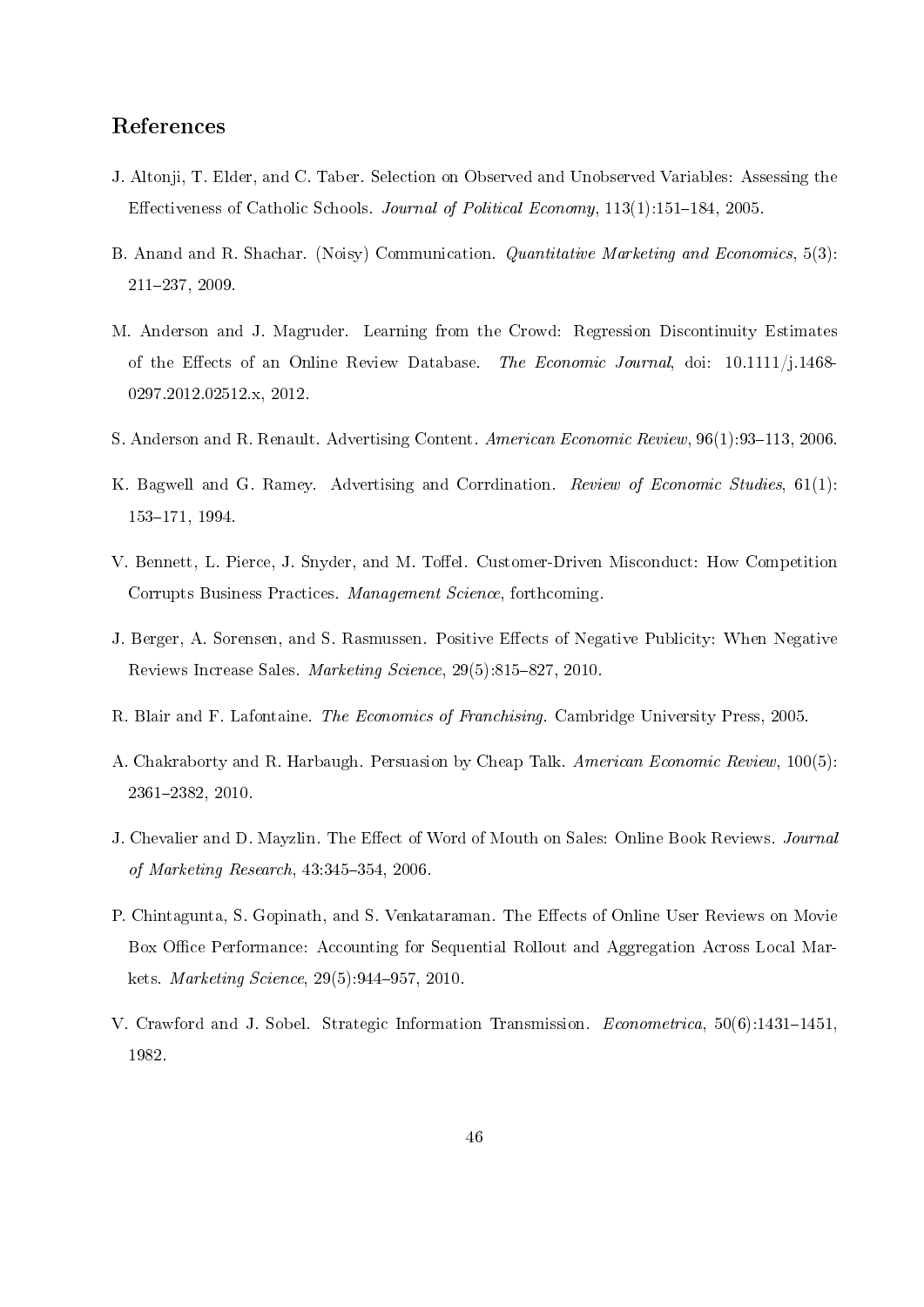- C. Dellarocas. Strategic manipulation of internet opinion forums: Implications for consumers and firms. *Management Science*,  $52(20)$ :1577-1593, 2006.
- C. Dellarocas and C. Wood. The sound of silence in online feedback: Estimating trading risks in the presence of reporting bias. Management Science,  $54(3)$ : $460-476$ ,  $2007$ .
- S. Dellavigna and E. La Ferrara. Detecting Illegal Arms Trade. American Economic Journal, 2(4): 2657, 2010.
- M. Duggan and S. Levitt. Winning Isn't Everything: Corruption in Sumo Wrestling. American  $Economic$   $Review$ ,  $92(5)$ :1594-1605, 2002.
- W. Dziuda. Strategic Argumentation. Journal of Economic Theory, 146(4):1362–1397, 2011.
- A. Harmon. Amazon glitch unmasks war of reviewers. New York Times, February 14 2004.
- I. Horstmann and S. Moorthy. Advertising Spending and Quality for Services: The Role of Capacity. Quantitative Marketing and Economics,  $1(3):337-365$ , 2003.
- N. Hu, I. Bose, N. Koh, and L. Liu. Manipulation of online reviews: An analysis of ratings, readability, and sentiments. *Decision Support Systems*, 52:674-684, 2012.
- B. Jacob and S. Levitt. Rotten Apples: An Investigation of the Prevalence and Predictors of Teacher Cheating. Quarterly Journal of Economics,  $118(3):843-877$ ,  $2003$ .
- M. Ji and D. Weil. Does Ownership Structure Influence Regulatory Behavior? The Impact of Franchising on Labor Standards Compliance? Boston U. School of Management Research Paper No. 2010-21, 2009.
- G. Jin and P. Leslie. Reputational Incentives for Restaurant Hygiene. American Economic Journal:  $Microeconomics, 1(1):236-267, 2009.$
- N. Jindal and B. Liu. Review Spam Detection. In WWW '07 Proceedings of the 16th international conference on World Wide Web, pages  $1189 - 1190$ , 2007.
- E. Kamenica and M. Gentzkow. Bayesian Persuasion. American Economic Review, 101(October): 25902615, 2011.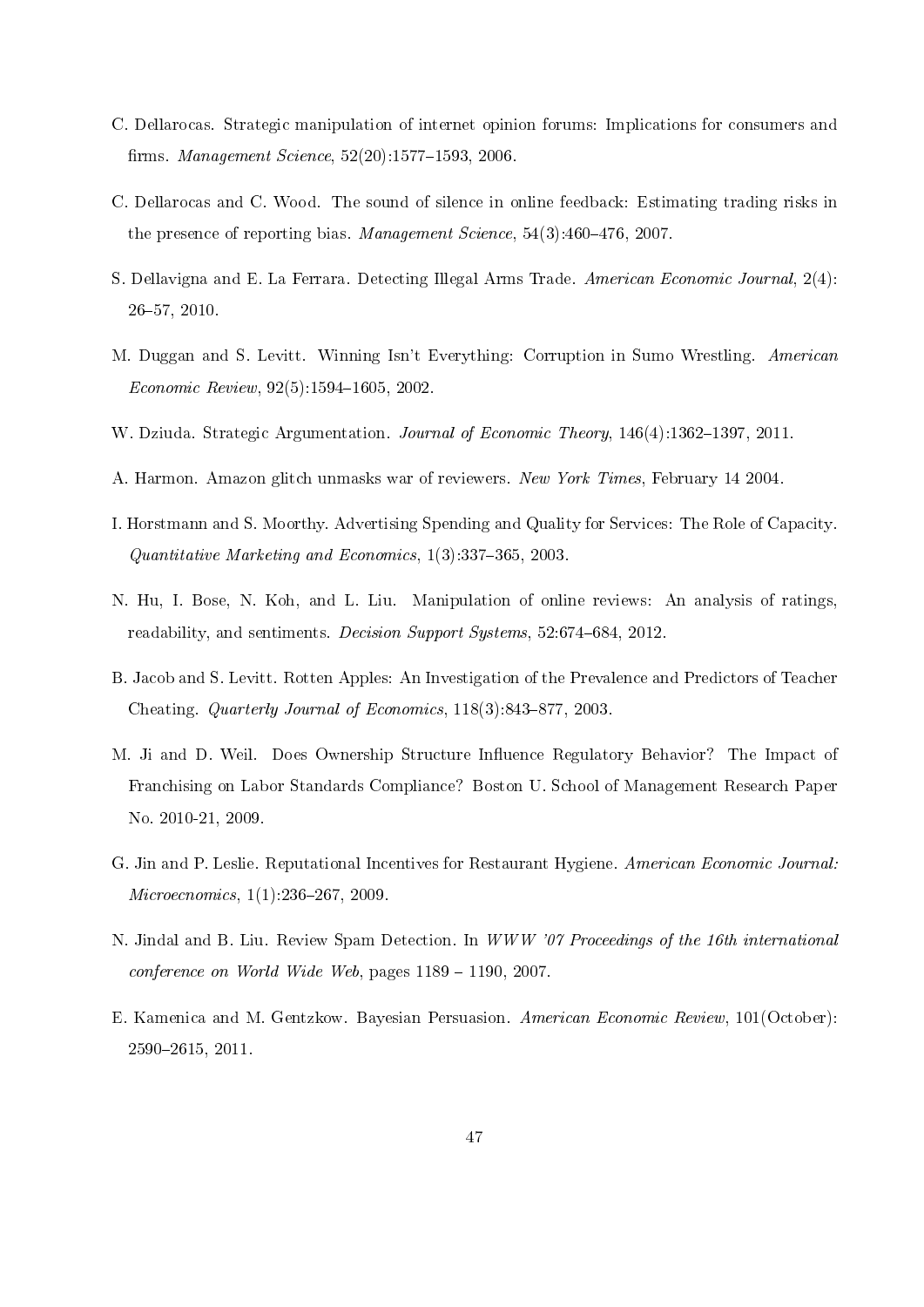- R. Kihlstrom and M. Riordan. Advertising as a Signal. Journal of Political Economy, 92(3):427–450, 1984.
- L. Kornish. Are User Reviews Systematically Manipulated? Evidence from the Helpfulness Ratings. Leeds School of Business Working Paper, 2009.
- X. Li and L. Hitt. Self-Selection and Information Role of Online Product Reviewsl. Information  $Systems Research, 19(4):456-474, 2008.$
- M. Luca. Reviews, reputation, and revenue: The case of yelp.com. Harvard Business School Working Paper, 2012.
- D. Mayzlin. Promotional chat on the internet. *Marketing Science*,  $25(2):155-163$ ,  $2006$ .
- D. Mayzlin and J. Shin. Uninformative Advertising as an Invitation to Search. Marketing Science,  $30(4):666-685, 2011.$
- M. Melnik and J. Alm. Does a seller's ecommerce reputation matter? Evidence from ebay auctions. Journal of Industrial Economics,  $50(3):337-349$ ,  $2002$ .
- P. Milgrom and J. Roberts. Price and Advertising Signals of Product Quality. Journal of Political  $Economy, 94(August):796-821, 1986.$
- B. Liu Mukherjee, A. and N. Glance. Spotting fake review groups in consumer reviews. International World Wide Web Conference Committee, April 16-20, 2012.
- P. Nelson. Advertising as information. *Journal of Political Economy*, 82(4):729-754, 1974.
- M. O'Fallon and D. Rutherford. Hotel Management and Operations. John Wiley and Sons, 2010.
- M. Ott, Y. Choi, C. Cardie, and J. Hancock. Finding Deceptive Opinion Spam by Any Stretch of the Imagination. In Proceedings of the  $49th$  Annual Meeting of the Association for Computational  $Linguistics$ , pages 309–319, 2011.
- L. Pierce and J. Snyder. Ethical Spillovers in Firms: Evidence from Vehicle Emissions Testing.  $Management Science, 54(11):1891-1903, 2008.$
- P. Resnick and R. Zeckhauser. Trust Among Strangers in Internet Transactions: Empirical Analysis of eBay's Reputation System. The Economics of the Internet and E-Commerce, 11, 2002.